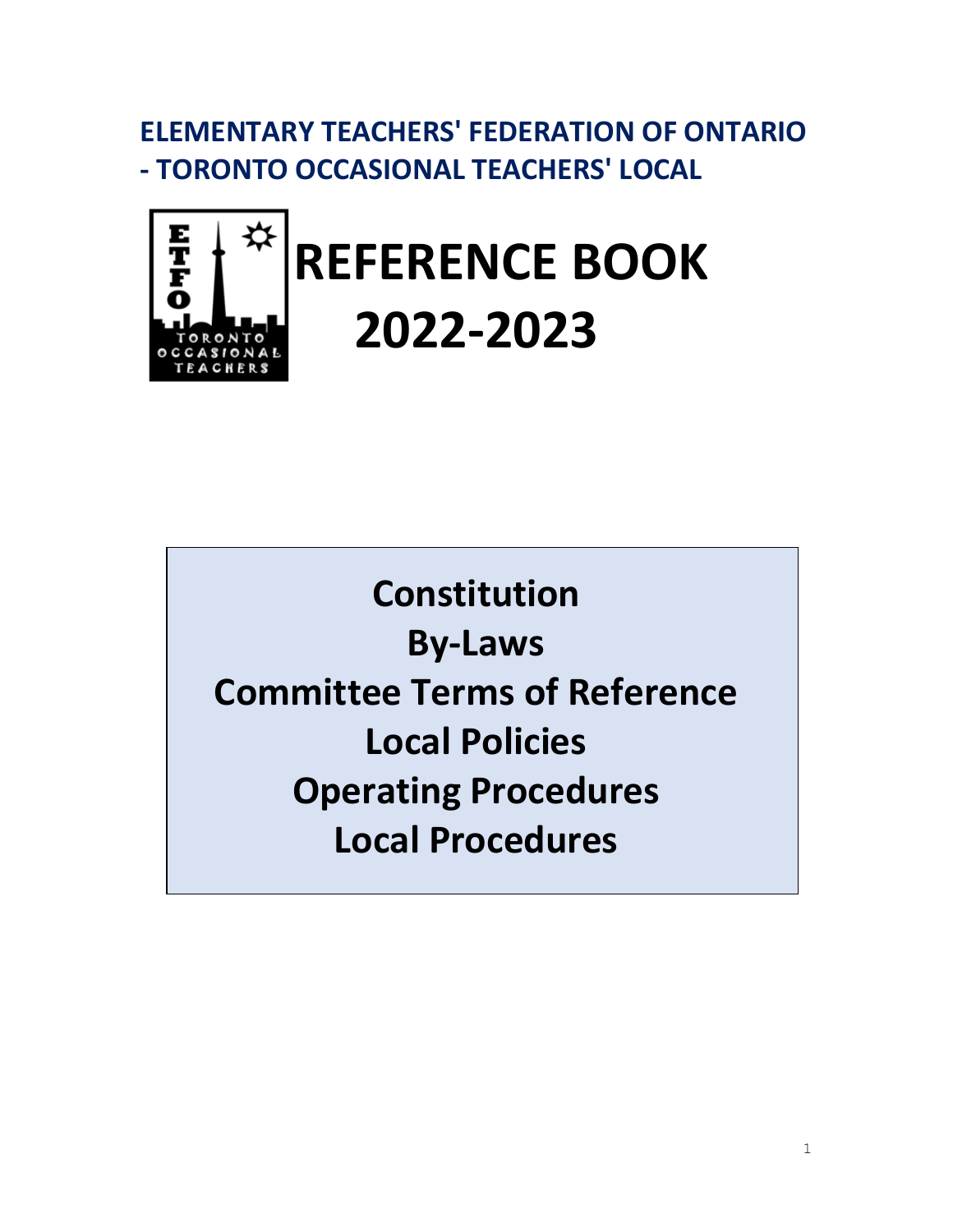# **Table of Contents**

| <b>Constitution</b>         |                                                                                                                      |
|-----------------------------|----------------------------------------------------------------------------------------------------------------------|
| <b>By-Laws</b>              |                                                                                                                      |
|                             |                                                                                                                      |
| <b>Policy Statements</b>    |                                                                                                                      |
|                             | Investment Policy <b>contract and Contract Page 35</b>                                                               |
|                             | Leaves Policy <b>contracts</b> and the manumental care and the Mage 35                                               |
|                             |                                                                                                                      |
|                             | Executive Meetings <b>constructs</b> contain and the Magne 37                                                        |
|                             | General Meetings <b>contain the Contract Contract Contract Contract Contract Contract Contract Contract Contract</b> |
|                             |                                                                                                                      |
|                             |                                                                                                                      |
|                             |                                                                                                                      |
|                             | General Procedures <b>contracts</b> and continuum control of the Page 45                                             |
|                             |                                                                                                                      |
| <b>Duties of Executive</b>  |                                                                                                                      |
| <b>Election Procedures</b>  |                                                                                                                      |
| <b>Financial Procedures</b> |                                                                                                                      |
| <b>Office Procedures</b>    |                                                                                                                      |
| <b>Member Services</b>      |                                                                                                                      |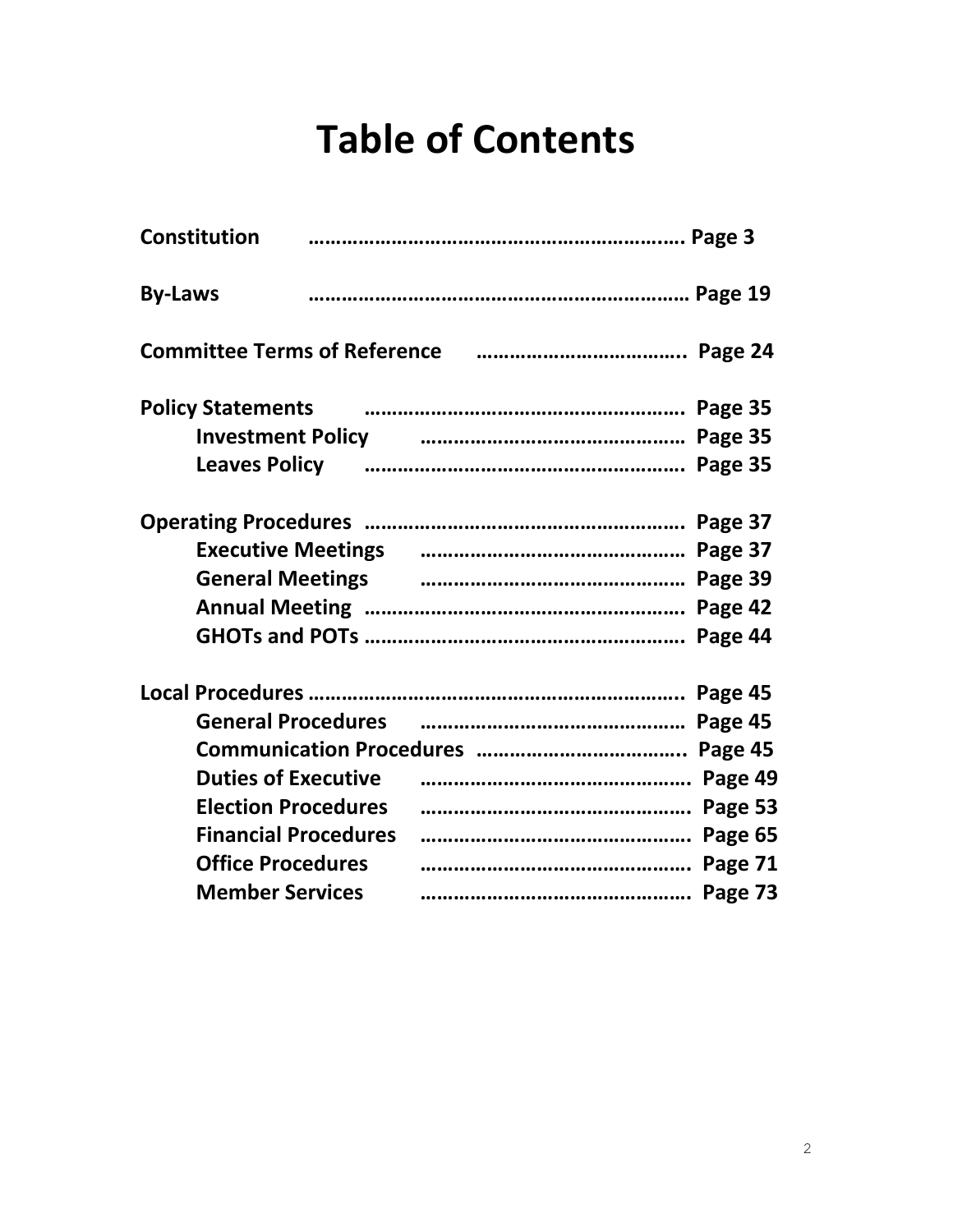## **CONSTITUTION Amended June 7, 2022 TABLE OF CONTENTS**

| <b>DEFINITIONS</b>                                    | Page 4  |
|-------------------------------------------------------|---------|
| <b>ARTICLE I-NAME</b>                                 | Page 4  |
|                                                       |         |
| ARTICLE II - JURISDICTION                             | Page 4  |
| <b>ARTICLE III - OBJECTS</b>                          | Page 5  |
| ARTICLE IV - MEMBERSHIP                               | Page 5  |
| ARTICLE V - RIGHTS AND RESPONSIBILITIES OF MEMBERSHIP | Page 6  |
| ARTICLE VI - LOCAL ORGANIZATION                       |         |
| Section 1 - Local Executive                           | Page 7  |
| Section 2 - Committees                                | Page 8  |
| Section 3 - Health and Safety Representatives         | Page 9  |
| ARTICLE VII - ORGANIZATIONAL DUTIES                   |         |
| Section 1 - Duties of the Executive                   | Page 9  |
| Section 2 - Duties of Officers                        | Page 10 |
| Section 3 - Duties of Executive Members               | Page 13 |
| Section 4 - Duties of Committees                      | Page 13 |
| <b>ARTICLE VIII - MEETINGS</b>                        |         |
| Section 1 - General Meetings                          | Page 14 |
| Section 2 - Local Annual Meeting                      | Page 15 |
| Section 3 - Executive Meetings                        | Page 15 |
| <b>ARTICLE IX - EXECUTIVE ELECTIONS</b>               |         |
| Section 1 - Eligibility                               | Page 15 |
| Section 2 - Nominations                               | Page 16 |
| Section 3 - Election Procedure                        | Page 16 |
| Section 4 - Elections Officer                         | Page 17 |
| ARTICLE X - DELEGATES TO THE ETFO ANNUAL MEETING      | Page 17 |
| ARTICLE XI - RESOLUTIONS TO THE ETFO ANNUAL MEETING   | Page 18 |
| ARTICLE XII - AMENDMENTS TO THE LOCAL CONSTITUTION    | Page 18 |
| <b>ARTICLE XIII - FINANCES</b>                        | Page 18 |
| <b>BYLAW I-FEES</b>                                   | Page 20 |
| <b>BYLAW II - RELEASE TIME</b>                        | Page 20 |
| <b>BYLAW III - FINANCES</b>                           | Page 21 |
| BYLAW IV - VACANCIES ON THE EXECUTIVE                 | Page 21 |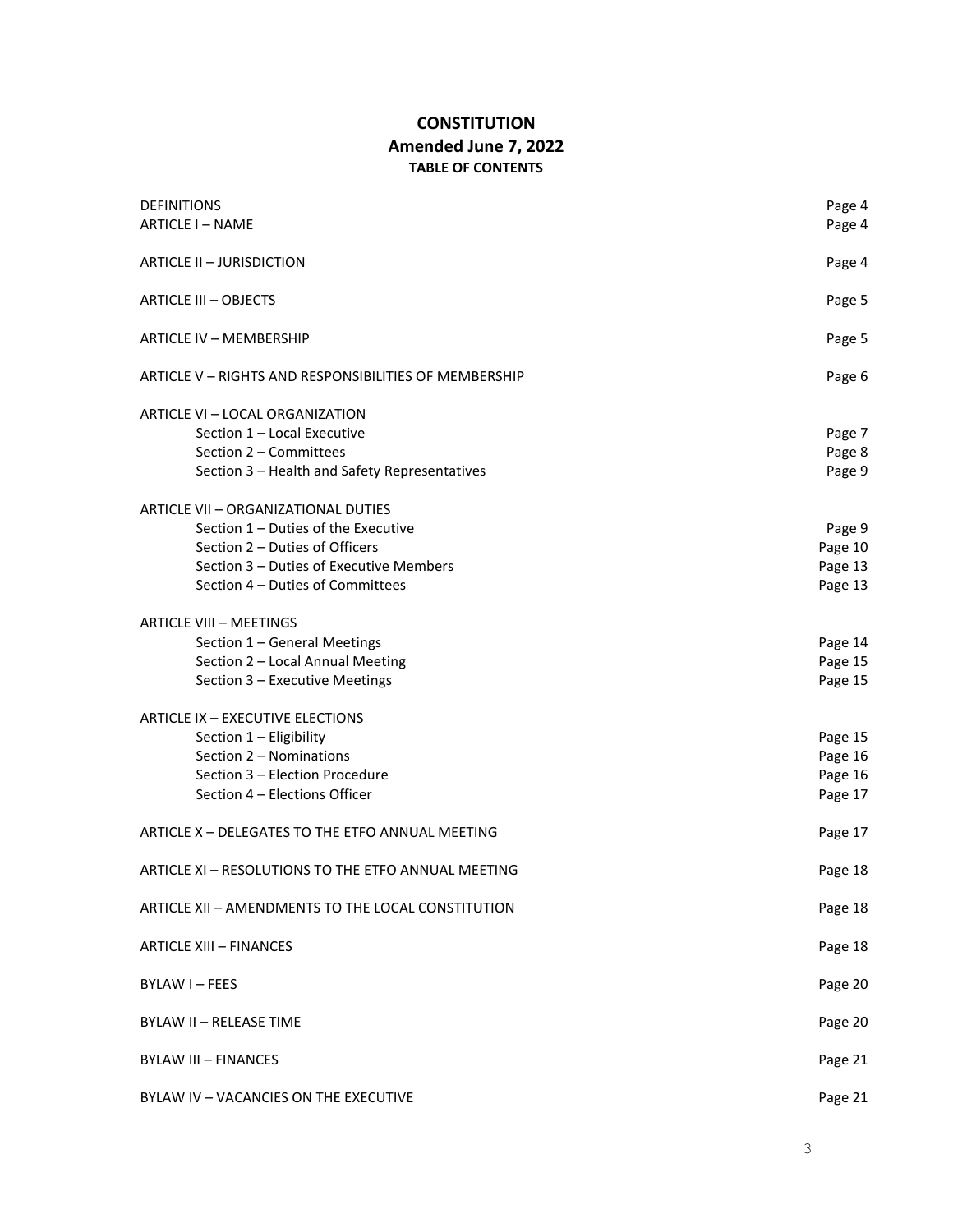## CONSTITUTION OF THE ELEMENTARY TEACHERS' FEDERATION OF ONTARIO-TORONTO OCCASIONAL TEACHERS' LOCAL

## **CONSTITUTION**

#### Definitions:

- 1. "Union" means the provincial Elementary Teachers' Federation of Ontario
- 2. "Local" means the Elementary Teachers' Federation of Ontario Toronto Occasional Teachers' Local (ETFO – Toronto O.T. Local)
- 3. "Board" means the Toronto District School Board.
- 4. "CBC" means the Collective Bargaining Committee
- 5. "Executive" means Local Executive as per Article VI, Section 1.
- 6. "Executive Committee" means a Committee of the President, First Vice President, Vice President(s) and Treasurer.
- 7. "Day" means a calendar day.
- 8. "School Day" means one of the 194 days of the school year calendar.
- 9. "Released Executive" means President, 1st Vice President, Vice President(s) and Treasurer.

#### **ARTICLE I – NAME**

- 1.1 This organization shall be known as the "Elementary Teachers' Federation of Ontario – Toronto Occasional Teachers' Local" (ETFO – Toronto O.T. Local).
- 1.2 In all Local communications, including but not limited to electronic, print, and oral, officers of the Local shall endeavour to use the official name of the Local which is the Elementary Teachers' Federation of Ontario – Toronto Occasional Teachers' Local.

#### **ARTICLE II - JURISDICTION**

2.1 The Local is a Local of the Elementary Teachers' Federation of Ontario.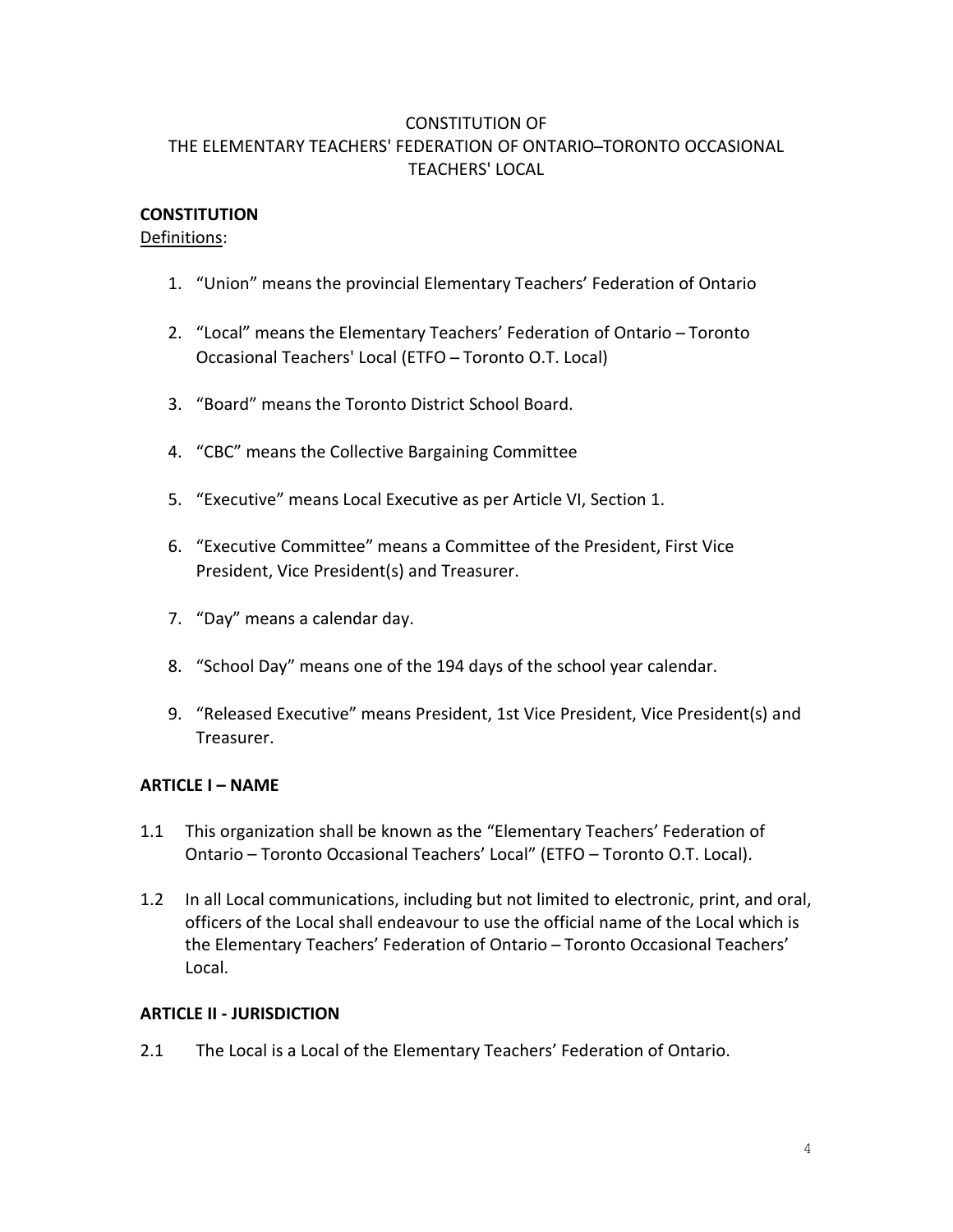2.2 The jurisdiction of the Local shall be all occasional teachers in the elementary panel covered by the ETFO -Toronto Occasional Teachers' Collective Agreement.

## **ARTICLE III – OBJECTS**

The objectives of the Local shall be:

- 3.1 to represent all elementary occasional teachers of the Local in a fair and equitable manner;
- 3.2 to regulate relations between the members of the Local and the Toronto District School Board including but not limited to securing and maintaining through collective bargaining, the best possible terms and conditions of employment;
- 3.3 to advance the cause of publicly funded education and the status of occasional teachers in the Local;
- 3.4 to promote a high standard of professional ethics and a high standard of professional competence;
- 3.5 to foster a climate of social justice and provide a leadership role in such areas as anti-poverty, non-violence and equity;
- 3.6 to promote and protect the interests of all members of the Local and the students in their care;
- 3.7 to promote and defend the health and safety of members in the workplace;
- 3.8 to work in concert with other Locals of the Union;
- 3.9 to cooperate with other organizations having the same or like objects; and
- 3.10 to communicate with members.

## **ARTICLE IV – MEMBERSHIP**

## **Section 1 – Active Membership**

4.1 Active members shall be all members within the jurisdiction of the Local who are in good standing with the Ontario College of Teachers and with the Union.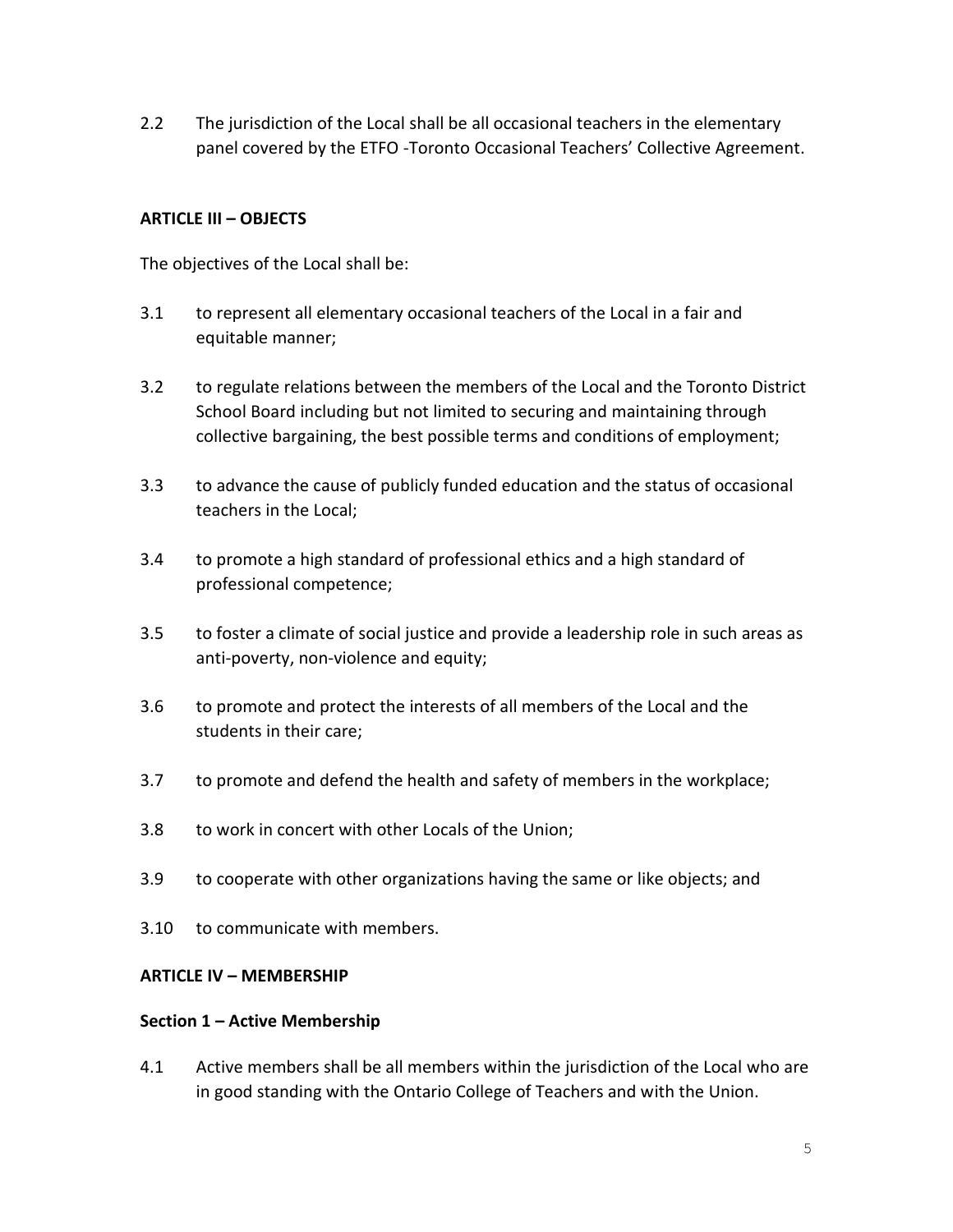4.2 Active membership shall mean a member who has paid dues to the Local within the last one hundred and twenty (120) working days or who is on approved leave of absence.

#### **ARTICLE V – RIGHTS AND RESPONSIBILITIES OF MEMBERSHIP**

#### **Section 1 – Rights and Responsibilities of Active Membership**

- 5.1.1 An active member shall have full rights, privileges, and responsibilities of membership in the Union unless limited by disciplinary action taken in accordance with Article VII of the Union Constitution.
- 5.1.2 The rights of an active member shall be:
	- (a) to hold office in the Local and in the Union;
	- (b) to attend General Meetings of the Local;
	- (c) to participate in all votes related to collective bargaining, including ratification of the collective agreement, as set out in the Ontario Labour Relations Act;
	- (d) to participate in any general membership votes;
	- (e) to request Local support through the grievance process;
	- (f) to request Local support in any problem directly related to professional duties.
- 5.1.3 The responsibilities of a member shall be:
	- a) to recognize the Local as the official voice of all the members of the Local;
	- b) to adhere to the Constitution and Bylaws of the Local;
	- c) to honour the terms of the Collective Agreement;

d) to refrain from undertaking or supporting actions which undermine established bargaining procedures;

e) to strive to achieve and maintain a high degree of professionalism and to uphold the honour, dignity, and ethical standards of the teaching profession;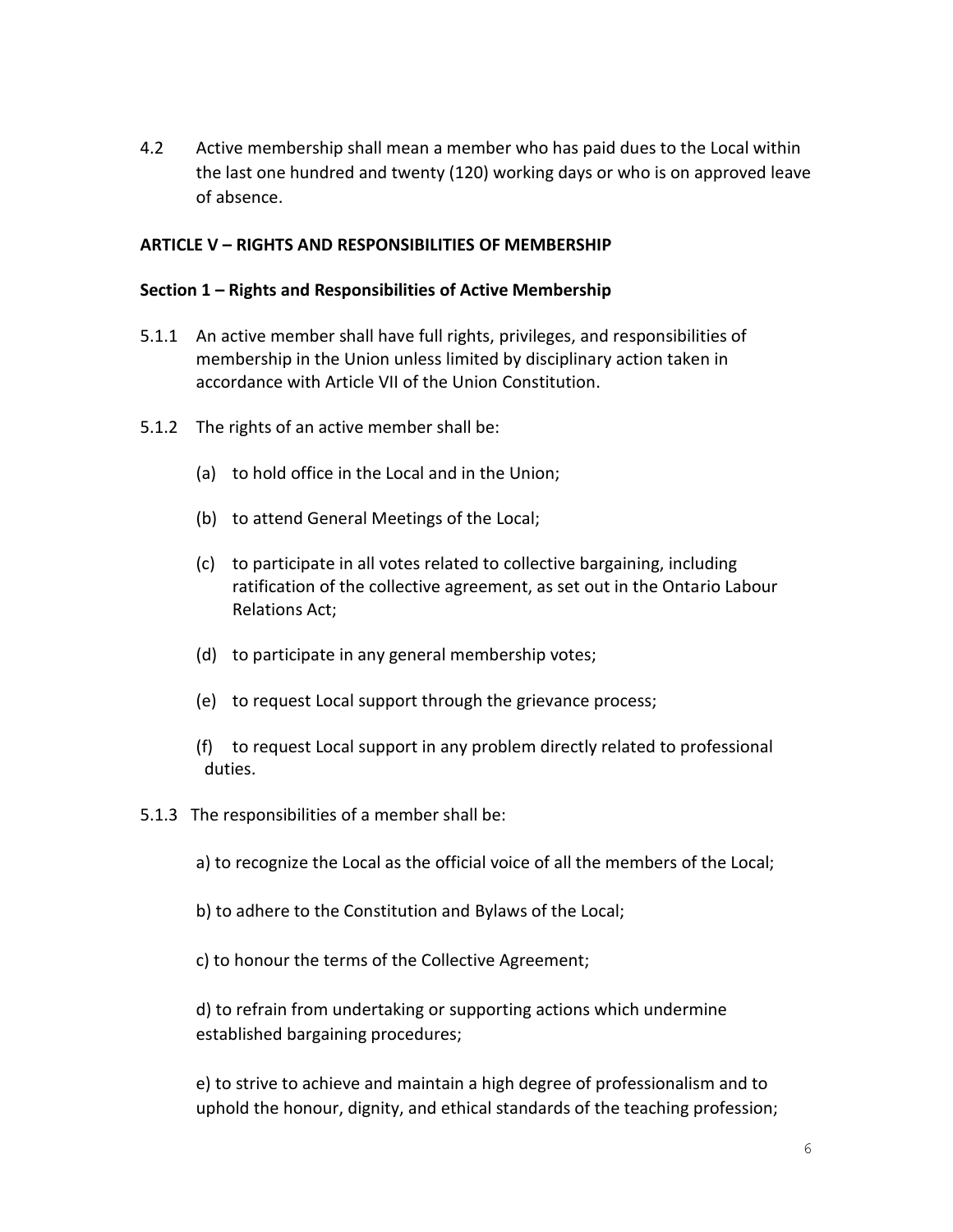f) to follow the Code of Professional Conduct – Article VI of the Federation Constitution or be subject to disciplinary action under Article VII – Disciplinary Procedures of the Federation Constitution.

## **ARTICLE VI – LOCAL ORGANIZATION**

#### **Section 1 – Local Executive**

- 6.1.1 The local executive shall consist of twelve (12) members and shall include: President First vice-president Second vice-president Treasurer **Secretary** Seven (7) additional executive members A non-voting member from each of the other ETFO locals whose members are employed by the Toronto District School Board
- 6.1.2 In accordance with Article XI 11.2.2 of the ETFO constitution at least one member of the executive shall be a woman.

## **Effective 2023-2024 Executive Election**

#### **Section 1 – Local Executive**

- 6.1.1 The local executive shall consist of twelve (12) members and shall include:
	- a) President
	- b) First Vice-President
	- c) Vice-President open
	- d) Vice-President women only
	- e) Treasurer
	- e) Secretary

f) Six (6) additional executive members; three (3) open positions and three (3) positions open to women only.

- 6.1.2 A member appointed by ETFO Locals whose members are employed by the Toronto District School Board shall be a non-voting member of the Executive.
- 6.1.3 The term of office for the Executive shall be one (1) year. The term will commence upon the adjournment of the ETFO Annual Meeting and will end upon the adjournment of the ETFO Annual Meeting the following year.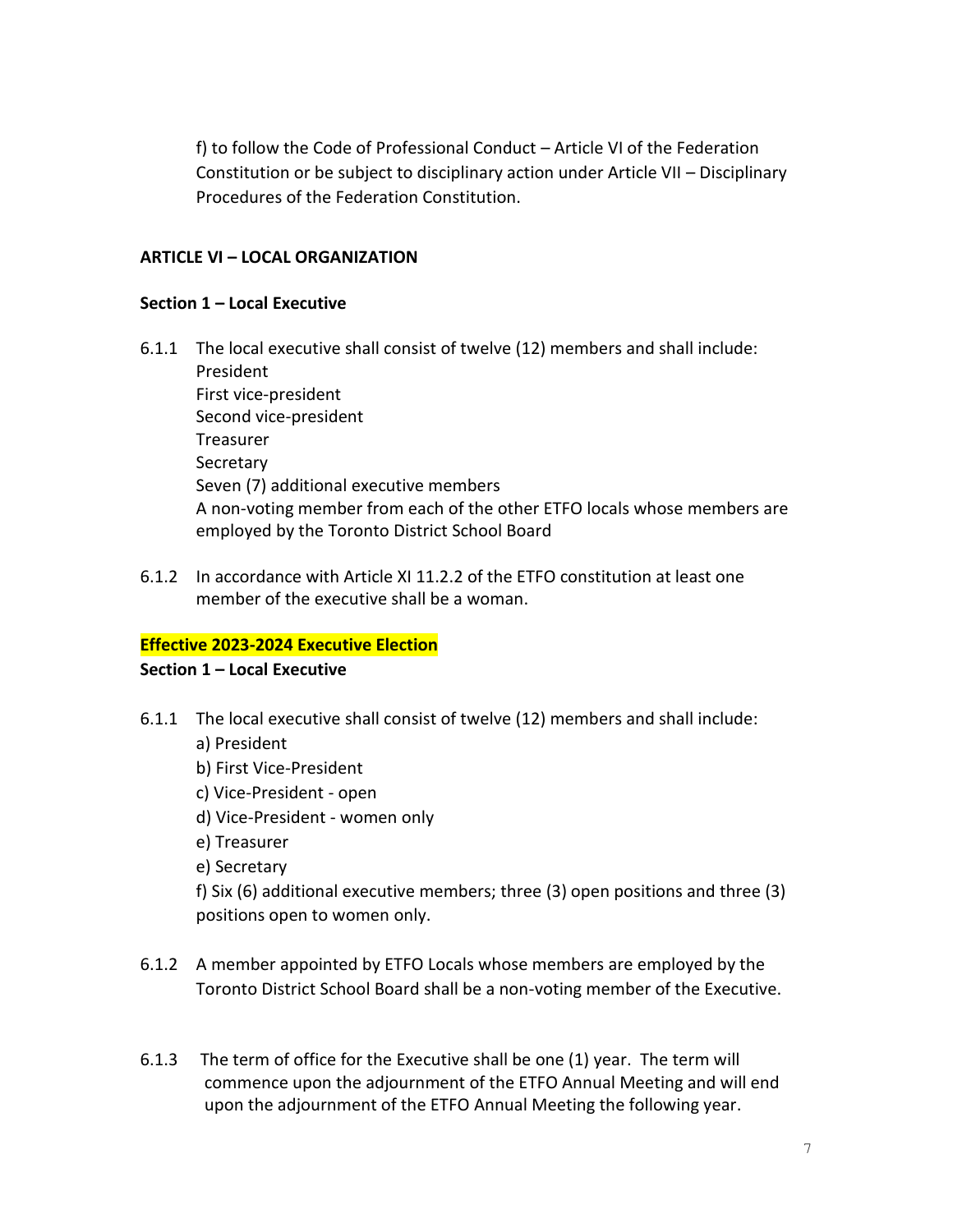6.1.3.1 Notwithstanding Article 6.1.3, no member shall be eligible to hold any released position on the Local Executive after having served a total of five (5) one-year terms at a position for which full time release has been provided/lifetime. This is inclusive of history, going back from the year 2021/2022.

#### **Effective 2023-2024**

6.1.3 Effective for the 2023 Executive Election, the term of office of the executive shall be one (1) year. The term will commence on July 1 of the year of the election and end on June 30.

- 6.1.4 An Executive must maintain active membership status in the Local to maintain a position on the Local Executive.
- 6.1.5 The Executive shall have the following Committees:
	- a) Collective Bargaining Committee (CBC);
	- b) Executive Committee.

#### **Section 2 – Committees**

- 6.2.1 There shall be the following Standing Committees:
	- a) Budget Committee
	- b) Constitution Committee
	- c) Elections Committee
	- d) Equity and Social Justice Committee
	- e) New Members Committee
	- f) Political Action Committee
	- g) Professional Development Committee
	- h) Racialized Members Committee
	- i) Social Committee
	- j) Status of Women Committee

6.2.2 Other ad hoc committees required to carry out the work of the Local may be established

by the Executive or by General Meetings as necessary.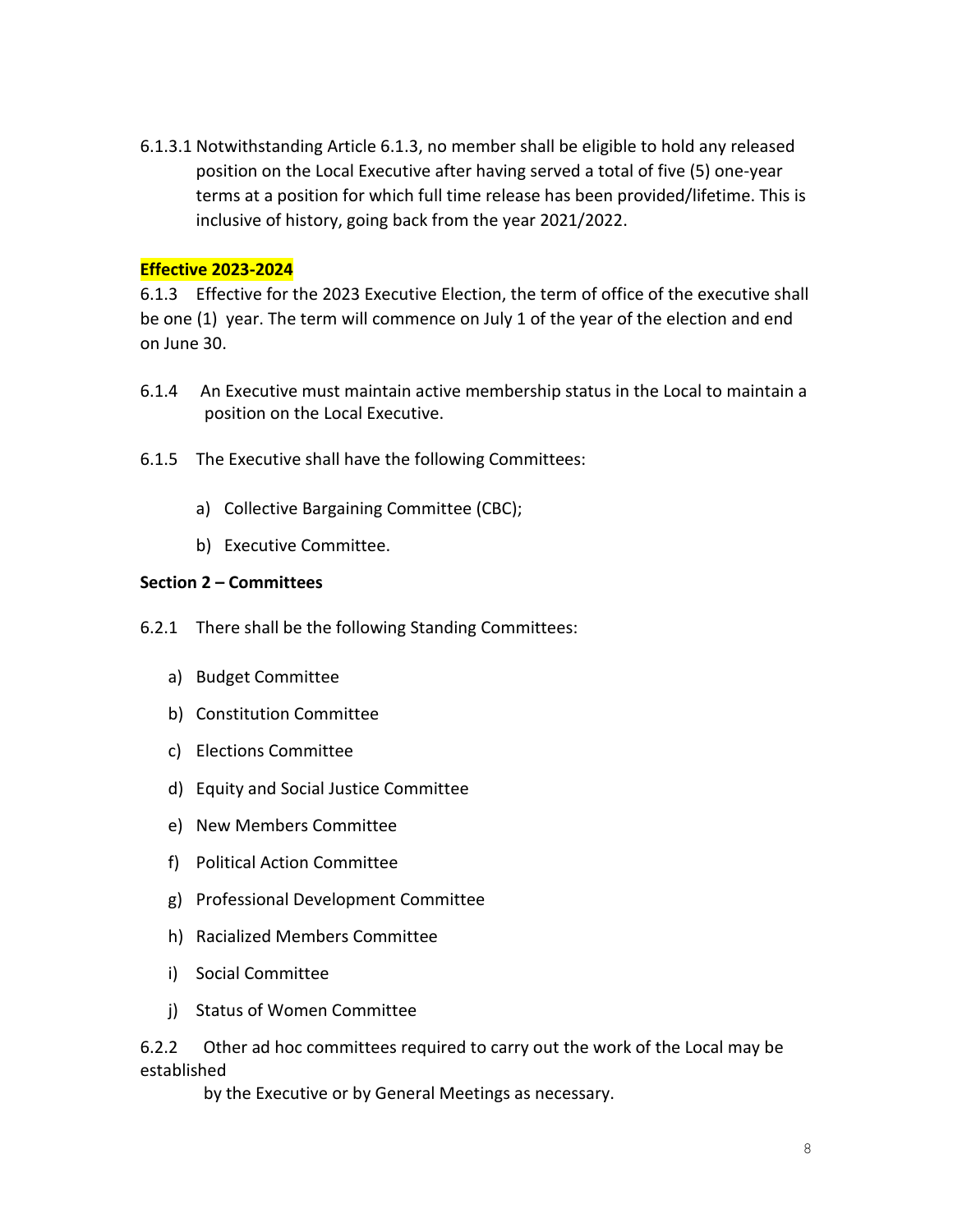6.2.3 The term of office for committees shall commence on September 1 and end on August 31 of the following year.

## **Section 3 – Health and Safety Representatives**

- 6.3.1 The Joint Occupational Health and Safety Committee shall reflect the TDSB's structure as developed in the Terms of Reference for Joint Occupational Health and Safety for the TDSB. The representatives shall be appointed by the Executive.
- 6.3.2 The term of office for representatives shall be two years, commencing on September 1 of the first year and ending on August 31 of the second year.

#### **ARTICLE VII – ORGANIZATIONAL DUTIES**

#### **Section 1 – Duties of the Executive**

The duties of the Executive shall be to administer the affairs of the Local between the Local Annual Meetings in accordance with the Constitution, Bylaws, and Policies and Procedures Manual of the Local. The Policy and Procedures manual may be amended at any time by motion of the Executive by simple majority.

#### 7.1.1 The Executive shall:

- a) uphold the Constitution, Bylaws and Policies of the Elementary Teachers' Federation of Ontario;
- b) execute the business of the ETFO Toronto Occasional Teachers' Local in accordance with the Constitution and the decisions of General Meetings of the ETFO - Toronto Occasional Teachers' Local;
- c) hold at least three (3) General Meetings, including a Local Annual Meeting and at least five (5) regular Executive meetings;
- d) hold an Executive meeting at the call of the President, or at the call of the majority of the voting Executive;
- e) receive a financial report at each Executive meeting;
- f) forward to the provincial office by September 30 of each year the annual audited financial statement;
- g) develop an annual budget for presentation to the Local Annual Meeting: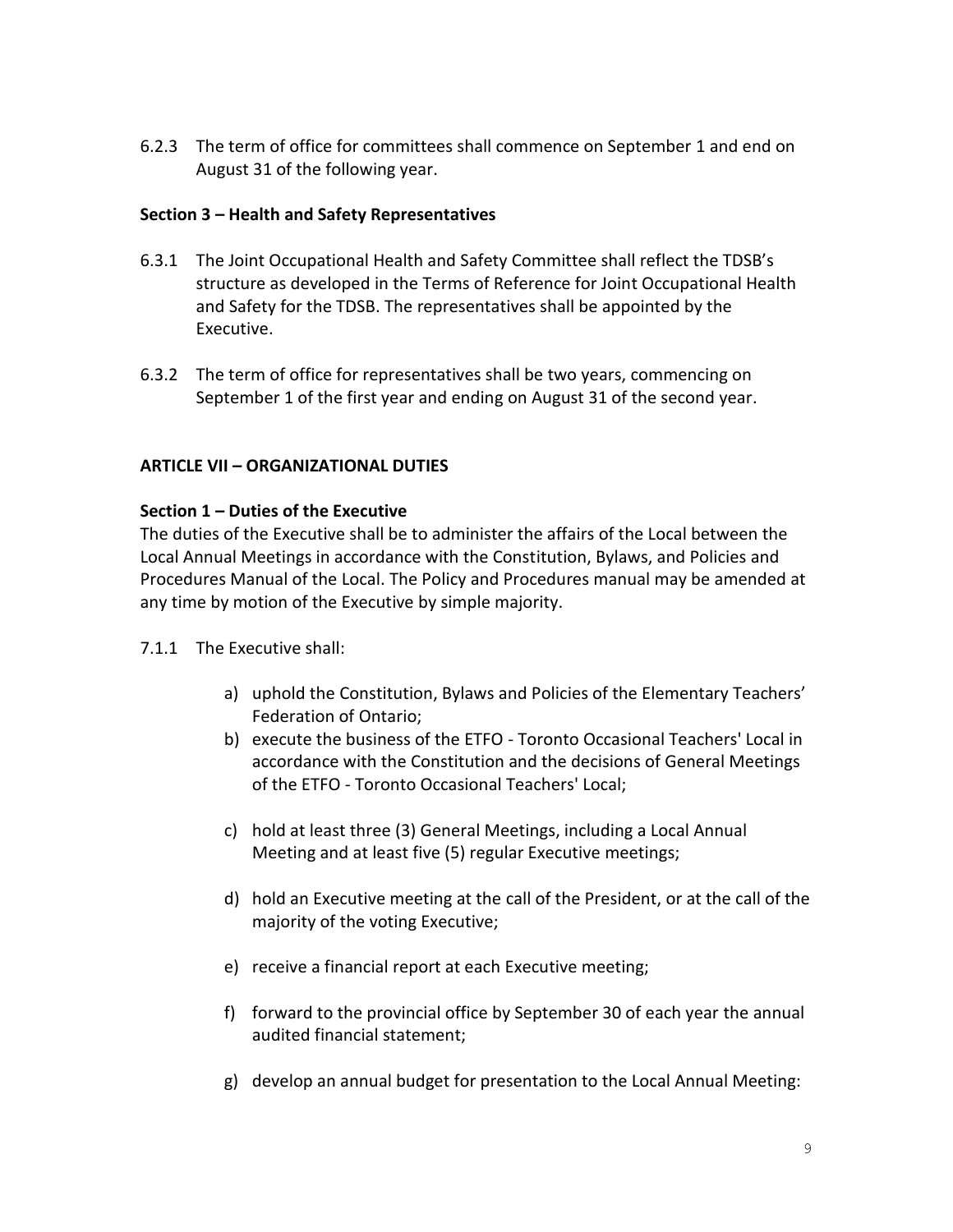- h) appoint members to committees; approve terms of reference for these committees and receive reports from the committee chairpersons;
- i) appoint when necessary, a successor to complete any unexpired term of an elected or appointed Local representative in accordance with Bylaw IV;
- j) recommend the appointment of the auditors to the Local Annual Meeting;
- k) develop investment policy;
- l) attend meetings regularly;
- m) appoint representatives as required to act in the interest of the Local;
- n) have the final authority to determine the specific duties of the officers of the Local.

## **Section 2 – Duties of Officers**

- 7.2.1 The President shall:
	- (a) be the official spokesperson of the Local;
	- (b) be the official representative of the Local;
	- (c) be a signing officer;
	- (d) be an ex-officio member of all committees;
	- (e) chair, or designate another to chair, all Local Executive and Local General Meetings;
	- (f) transact the business of the Local between Executive Meetings subject to ratification by the Executive. The President shall seek approval from the Executive on all substantive issues prior to their execution;
	- (g) represent the Local as a delegate to the ETFO Annual Meeting;
	- (h) represent the Local or designate another to represent the Local on the Representative Council;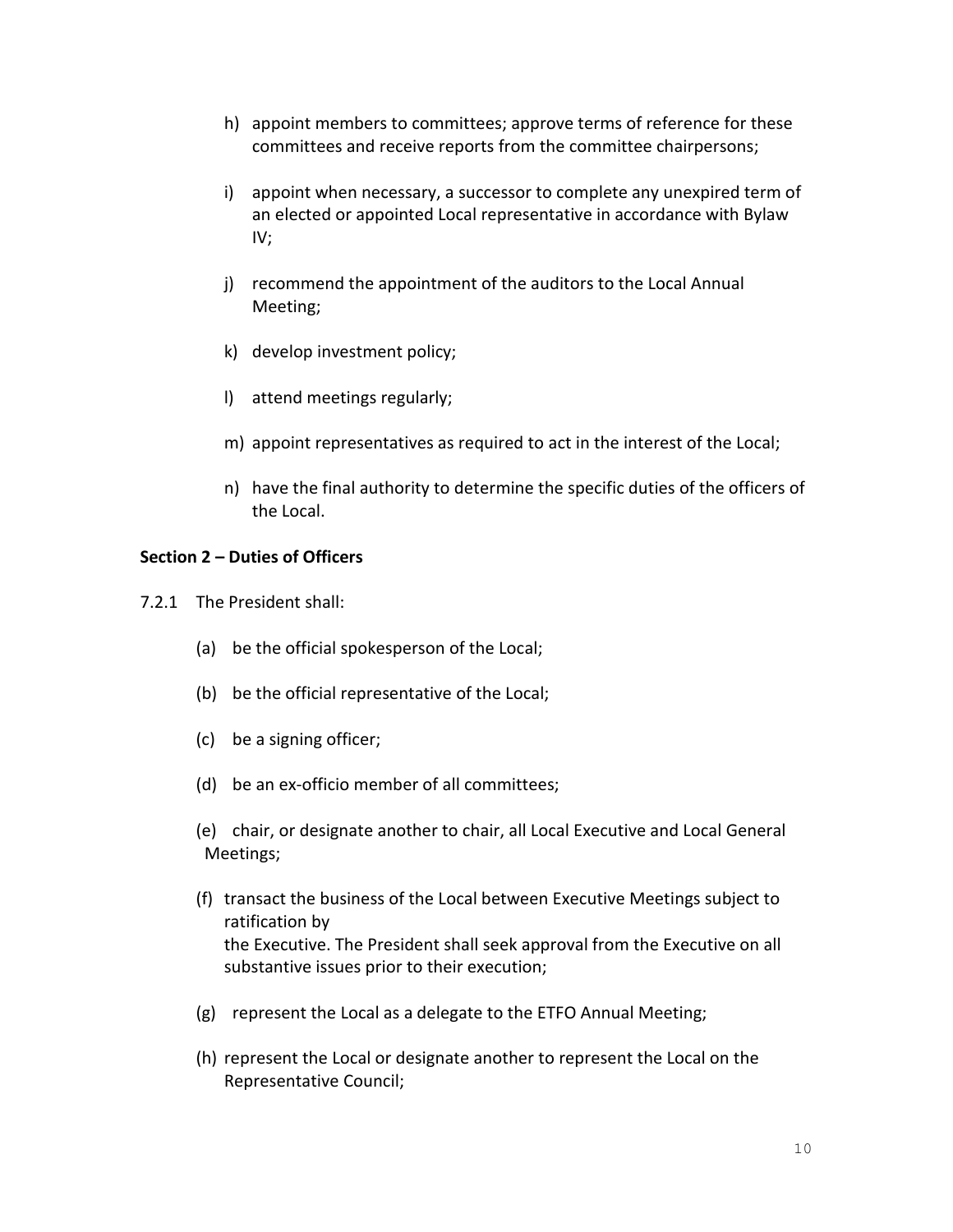(i) represent the Local or designate another to represent the Local on the Elementary

Teachers' of Toronto Executive;

- (j) inform and advise members of the Local on issues affecting the Local and its members;
- (k) maintain accurate records of correspondence received by and sent on behalf of the Local
- (l) ensure that all Member meetings, including Opportunity to Respond Meetings and Follow Up meetings in which members are facing allegations, are documented with hard copy notes. These notes shall be stored in a central file in the Local's office so that they can be accessed by all Local officers when necessary;
- (m)forward to the provincial office each year the annual report of the Local.

## **Section 3 – Duties of the Vice-Presidents**

- 7.3.1 The duties of the two (2) vice-presidents shall be determined by the executive:
	- (a) The executive shall assign one (1) vice-president responsibility for health and safety;
	- (b) The executive shall assign one (1) vice-president responsibility for social activities;
	- (c) The executive shall assign one (1) vice-president responsibility for professional learning;
	- (d) The executive shall assign one (1) vice-president responsibility for communications including social media;
	- (e) The president and/or the executive shall assign additional responsibilities as required.
	- (f) Notwithstanding the above, the first vice-president shall assume the duties and responsibilities of the president in the president's absence or at the request of the president;
	- (g) The vice-presidents shall represent the local as delegates to the ETFO Annual Meeting.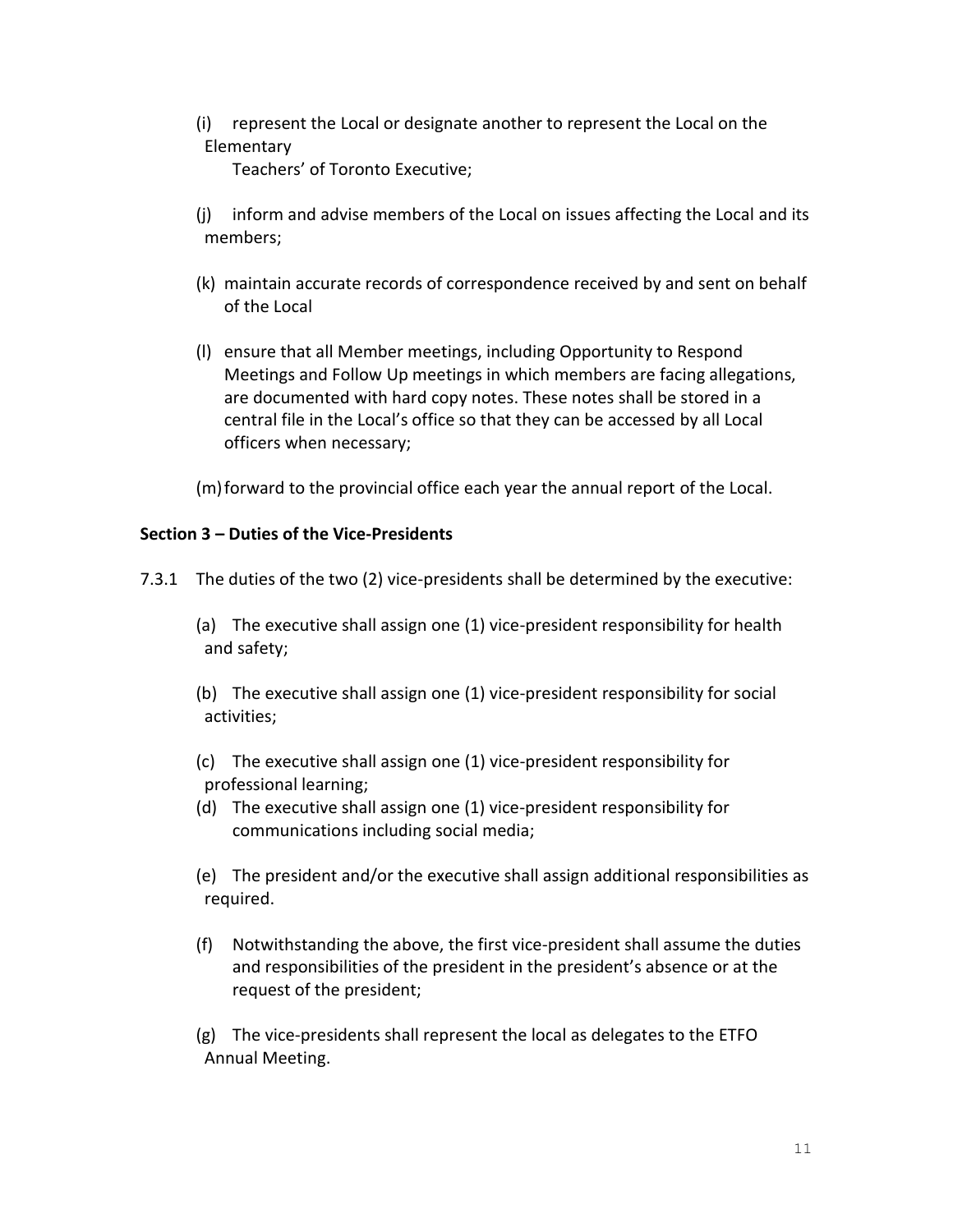(h) ensure that all Member meetings, including Opportunity to Respond Meetings and Follow Up meetings in which members are facing allegations, are documented with hard copy notes. These notes shall be stored in a central file in the Local's office so that they can be accessed by all Local officers when necessary;

#### 7.3.2 **The Treasurer shall:**

- (a) maintain a separate bank account for the funds belonging to the Local;
- (b) keep accurate and detailed financial records of the  $ETFO Toronto$ Occasional Teachers' Local based on the Local's fiscal year, July 1 to June 30;
- (c) make a financial report to each Executive and General Meeting of the Local;
- (d) make investments with the approval of the Executive;
- (e) report investments during each financial report;
- (f) ensure the audit is completed;
- (g) forward the annual audited financial statement of the ETFO Toronto Occasional Teachers' Local to the provincial office of the Union by September 30;
- (h) act as a signing officer for the Local;
- (i) submit to a security/credit check upon request of the Executive;
- (j) chair Budget Committee Meetings;
- (k) monitor, along with the President, the work of the bookkeeper if applicable;
- (l) represent the Local as a delegate to the ETFO Annual Meeting in August;
- (m) ensure that all Member meetings, including Opportunity to Respond Meetings and Follow Up meetings in which members are facing allegations, are documented with hard copy notes. These notes shall be stored in a central file in the Local's office so that they can be accessed by all Local officers when necessary.
- 7.3.3 The Secretary shall: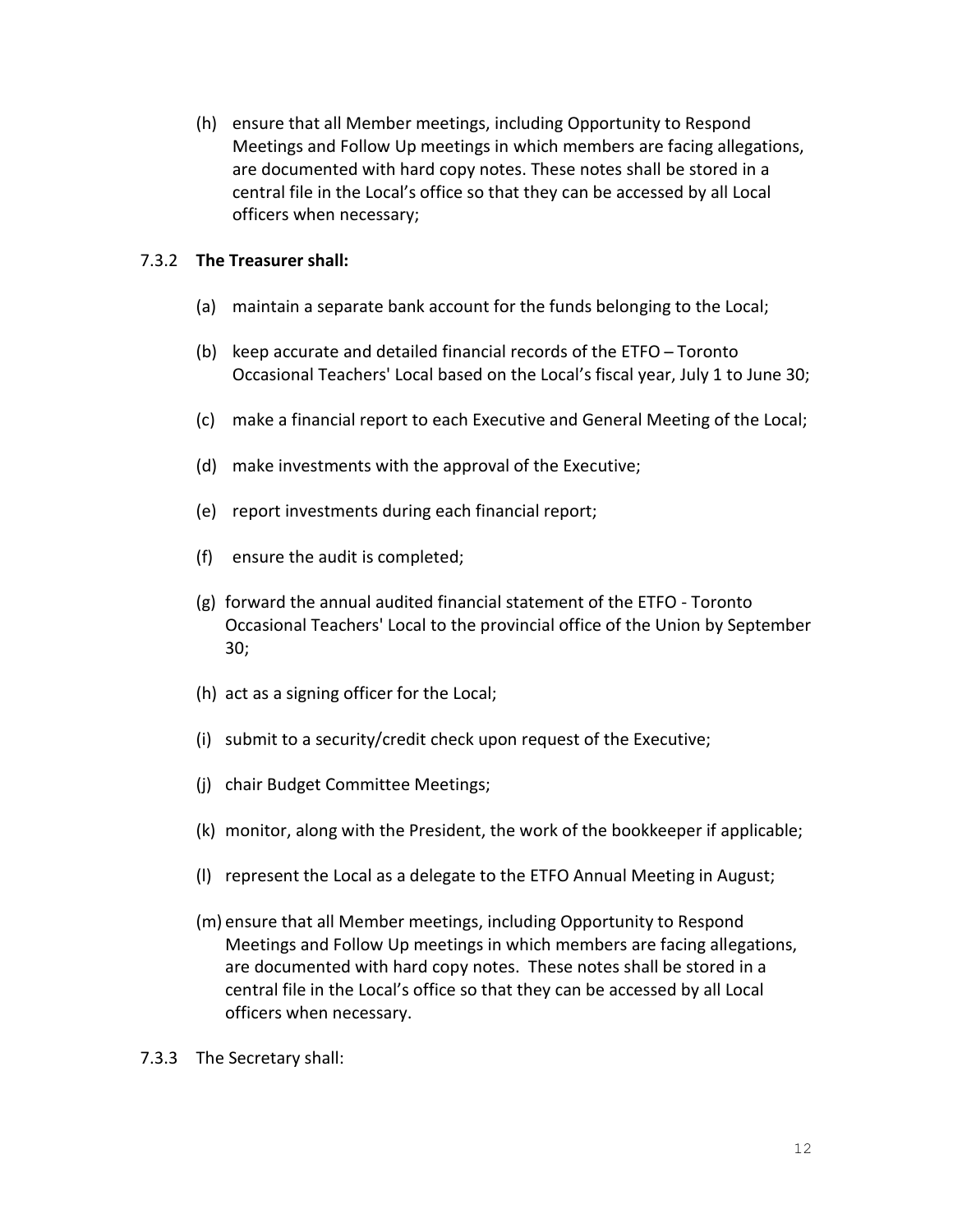- (a) attend every Executive meeting and General meeting or designate an alternate.
- (b) maintain accurate records of all meetings of the Local;
- (c) prepare and circulate minutes of Executive and General Meetings.
- (d) represent the Local as a delegate to the ETFO Annual Meeting in August.

## **Section 3 – Duties of the Executive Members**:

## 7.3.4 **The Executive Members shall:**

- (a) attend all meetings of the Local regularly;
- (b) fulfil their duties as assigned by the President and/or the Executive.
- 7.3.5 Any Executive Member who is absent for three (3) consecutive meetings may be replaced by motion of the Executive. (Subject to 8.1.6)

## **Section 4 – Duties of Committees**

- 7.4.1 Committees are responsible to the Local Executive.
- 7.4.1.1 Each Standing Committee shall develop Terms of Reference.
- 7.4.2 The Collective Bargaining Committee: - shall consist of the Local President and four (4) other Executive members who shall be elected by the Executive at the first Executive meeting each year; - shall solicit input from the members.

## 7.4.3. The Elections Committee:

-shall recommend to the Executive the appointment of an Elections Officer, who shall not be a current Executive member or a candidate for any Executive position.

-shall develop/review Election Guidelines for approval by Executive -shall provide the Elections Officer with the approved Elections Guidelines

7.4.4. The structure and duties of the other committees will be determined by the Executive.

## **ARTICLE VIII – MEETINGS**

## **Section 1 – General Meetings**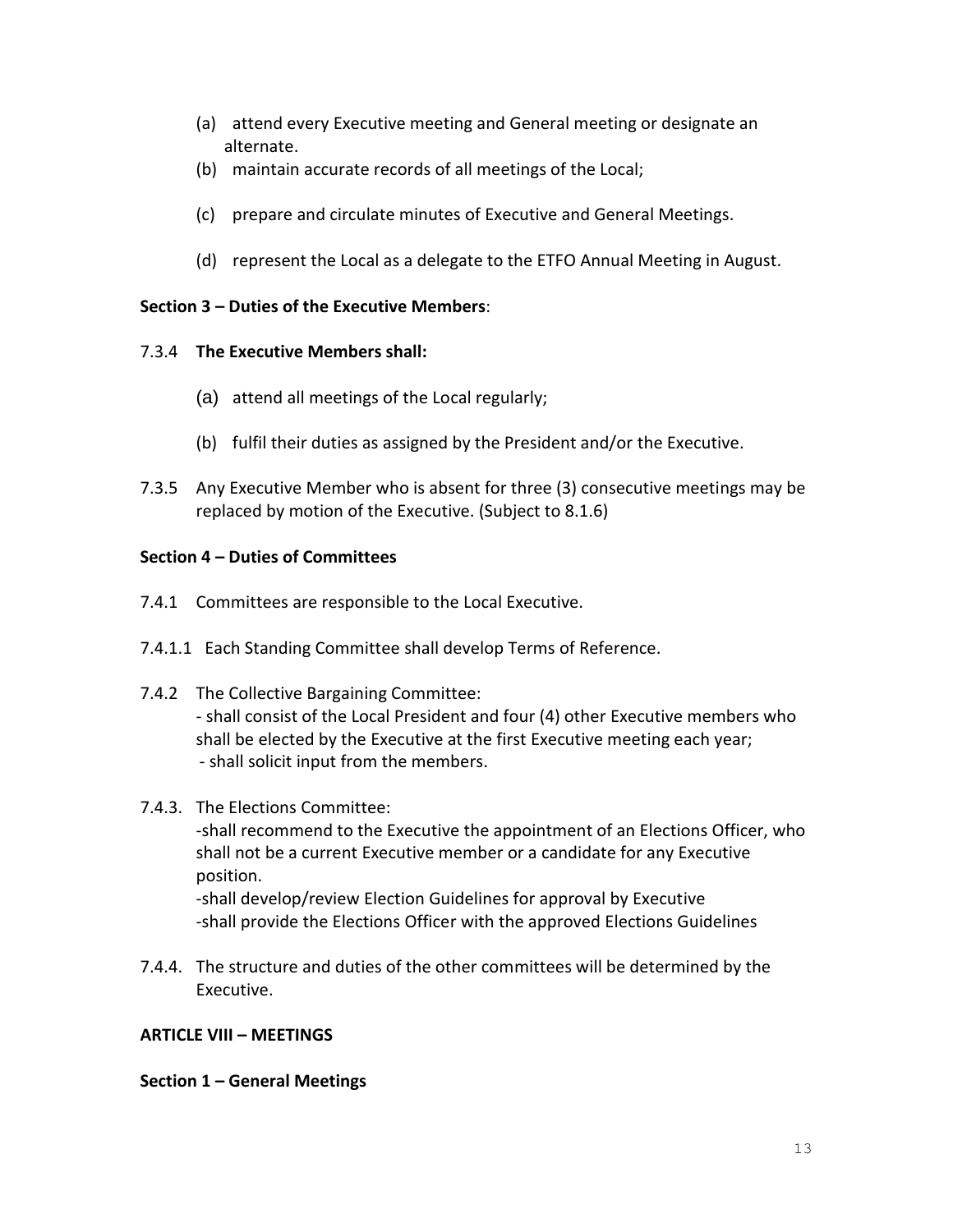- 8.1.1 A quorum for General Meetings shall be 50% of the members present at the time the meeting is called to order. Should quorum be lost, no further business can be conducted.
- 8.1.2 A General Meeting shall be held no later than November 30 of each year. One of the agenda items shall be a report from the ETFO Annual Meeting.
- 8.1.3 A General Meeting shall be held no later than February 28 of each year. The Agenda items shall include the election of Delegates to ETFO Annual Meeting; approval of motions for the ETFO Annual Meeting; and the introduction of candidates for the next year's Executive**.**
- 8.1.4 The official authority for conducting all Local meetings shall be the current Roberts Rules of Order.
- 8.1.5 Any substantive motion altering the direction of the organization or impacting on the membership as a whole must be received by the Local office in writing or by email not less than thirty (30) days prior to a General Meeting, to enable communication of that motion to the membership.
- 8.1.6 At General Meetings, the Executive shall have the responsibility to determine whether a tabled motion is a substantive motion altering the direction of the organization or impacting on the membership as a whole.
- 8.1.7 At General Meetings members shall elect or acclaim successors to vacant Executive position(s) provided notice of motion is given.

## **Section 2 – Local Annual Meeting**

.

- 8.2.1 A Local Annual Meeting of the members of ETFO Toronto Occasional Teachers' Local shall be held no later than May 31, of each year.
- 8.2.2 The Local Annual Meeting shall:
	- a) receive the annual reports of the officers and committees of the Local;
	- b) approve the budget for the next fiscal year;
	- c) appoint the auditor;
	- d) consider amendments to the Local Constitution in accordance with Article XII;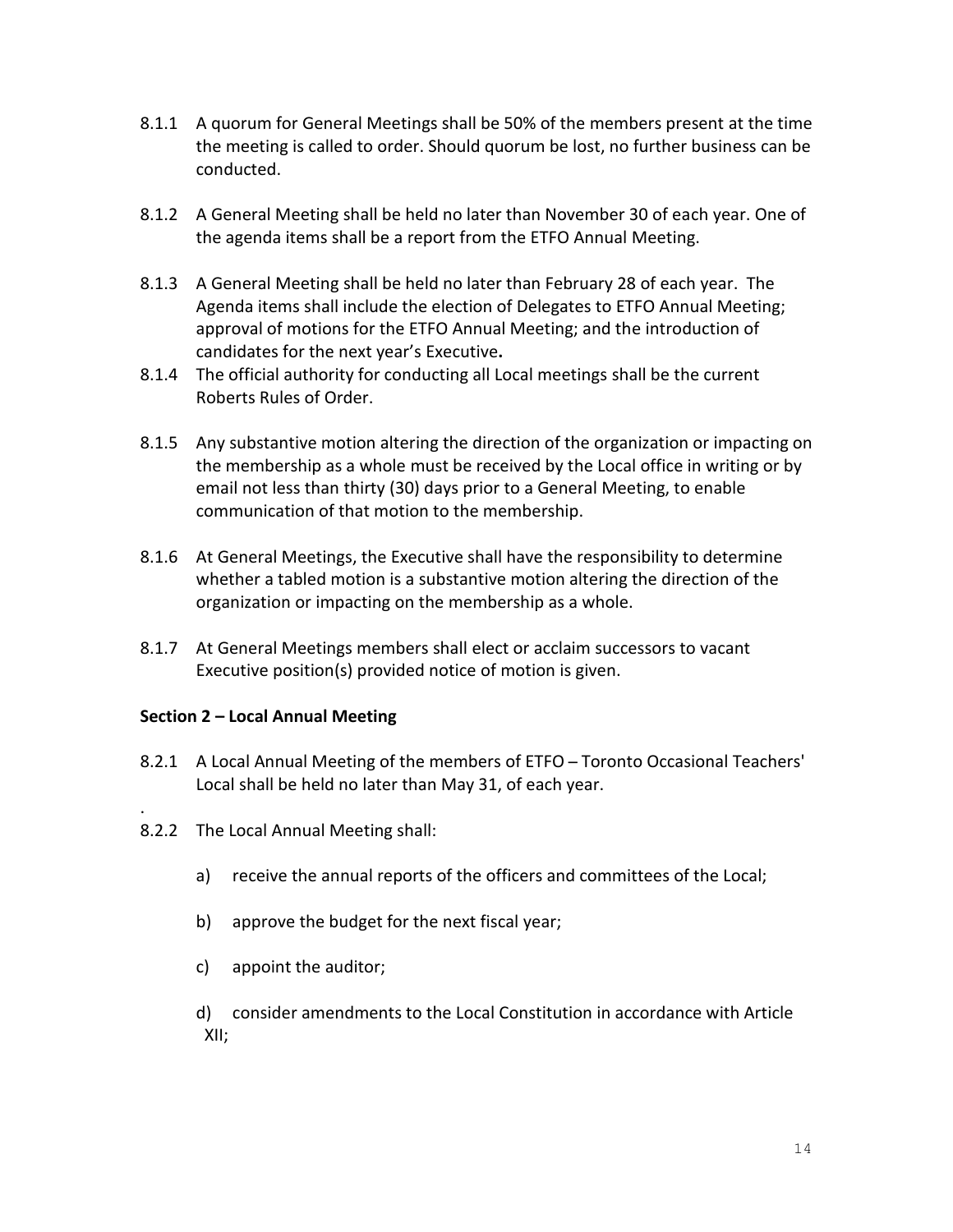8.2.3 Quorum shall be 75% of the members present at the time the meeting is called to order. Quorum cannot be less than 50 members. Should quorum be lost, no further business can be conducted.

## **Section 3 – Executive Meetings**

- 8.3.1 A quorum for an Executive Meeting shall be the majority of the voting Executive.
- 8.3.2 Executive Meeting minutes shall be available to members upon request.

#### **ARTICLE IX – EXECUTIVE ELECTIONS**

#### **Section 1 – Eligibility**

- 9.1.1 An active member in good standing may nominate a member or be nominated to stand for elected office.
- 9.1.2 To stand for the office of president, first vice-president or treasurer a candidate must have served at least one (1) year on the ETFO – Toronto Occasional Teachers' Local executive unless no eligible candidate is nominated.

## **Section 2 – Nominations**

9.2.1 Members shall be notified of the request for nominations in January, in the January newsletter, by Constant Contact, and on the website, and this shall be at least twenty-one (21) days prior to the nomination deadline.

9.2.2 The nomination form shall be mailed in January in the January newsletter and shall be posted on the Local website in January, and this shall be at least twenty-one (21) days prior to the nomination deadline.

9.2.3 The nomination deadline shall be at least three (3) days prior to the Winter General Meeting.

#### **Section 3 – Election Procedures**

9.3.1 All elections of the Executive shall be conducted at the Local Annual Meeting.

9.3.2 Candidates for the Executive shall be introduced to the membership at the Winter General Meeting and the Local Annual Meeting and shall be provided with the opportunity to address the members at both meetings.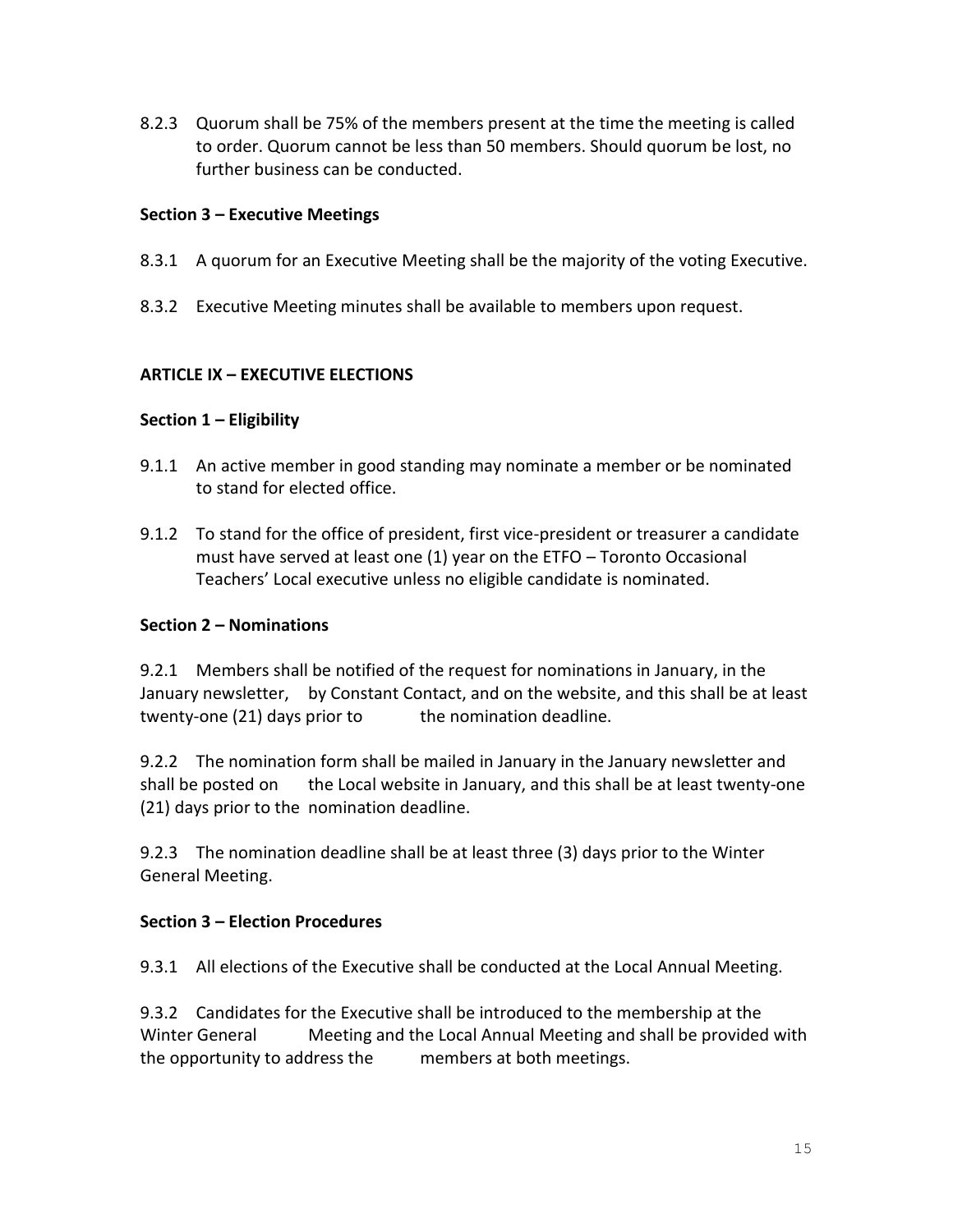9.3.3 Candidate profiles shall be mailed to the membership in the March newsletter and placed on the Local website within seven (7) days following the Winter General Meeting and at least six (6) weeks prior to the Local Annual Meeting.

9.3.4 Members in good standing will elect the following to the Executive: President, First Vice- President, Second Vice-President, Treasurer, Secretary and up to seven (7) Executive Members.

9.3.4.1 A members may run for up to two (2) positions on the Executive. Notwithstanding the foregoing, a member may run for only one (1) Executive Member position.

9.3.5 Votes will be counted in order of President, First Vice-President, Second Vice-President, Treasurer, Secretary and Executive Member. If a candidate is successful for a position, his/her name will be removed from subsequent vote counts. In the case of a tie for an Officer position or for the final Executive Member position, a re-vote will be held between the tied candidates only.

9.3.6 Each candidate or scrutineer of the candidate's choice may observe the counting of the ballots. A scrutineer must be a member of the Local.

9.3.7 The candidate with the highest vote count for each position shall be declared elected, subject to 9.3.5.

9.3.8 The vote count for all elected positions shall be released to the members and posted on the Local website within two (2) school days.

9.3.9 The ballots shall be destroyed thirty (30) days following the vote count.

## **Section 4 – Elections Officer**

- 9.4.1 The Elections Committee shall recommend to the Executive the appointment of an Elections Officer who shall not be a current Executive member or a candidate for any Executive position.
- 9.4.2 The Elections Officer shall be provided with the Elections Guidelines.

## **ARTICLE X – DELEGATES TO THE ETFO ANNUAL MEETING**

- 10.1.1 Delegates of the ETFO Toronto Occasional Teachers' Local to the ETFO Annual Meeting shall be:
	- (a) the elected President, Vice-Presidents (2), Treasurer and Secretary.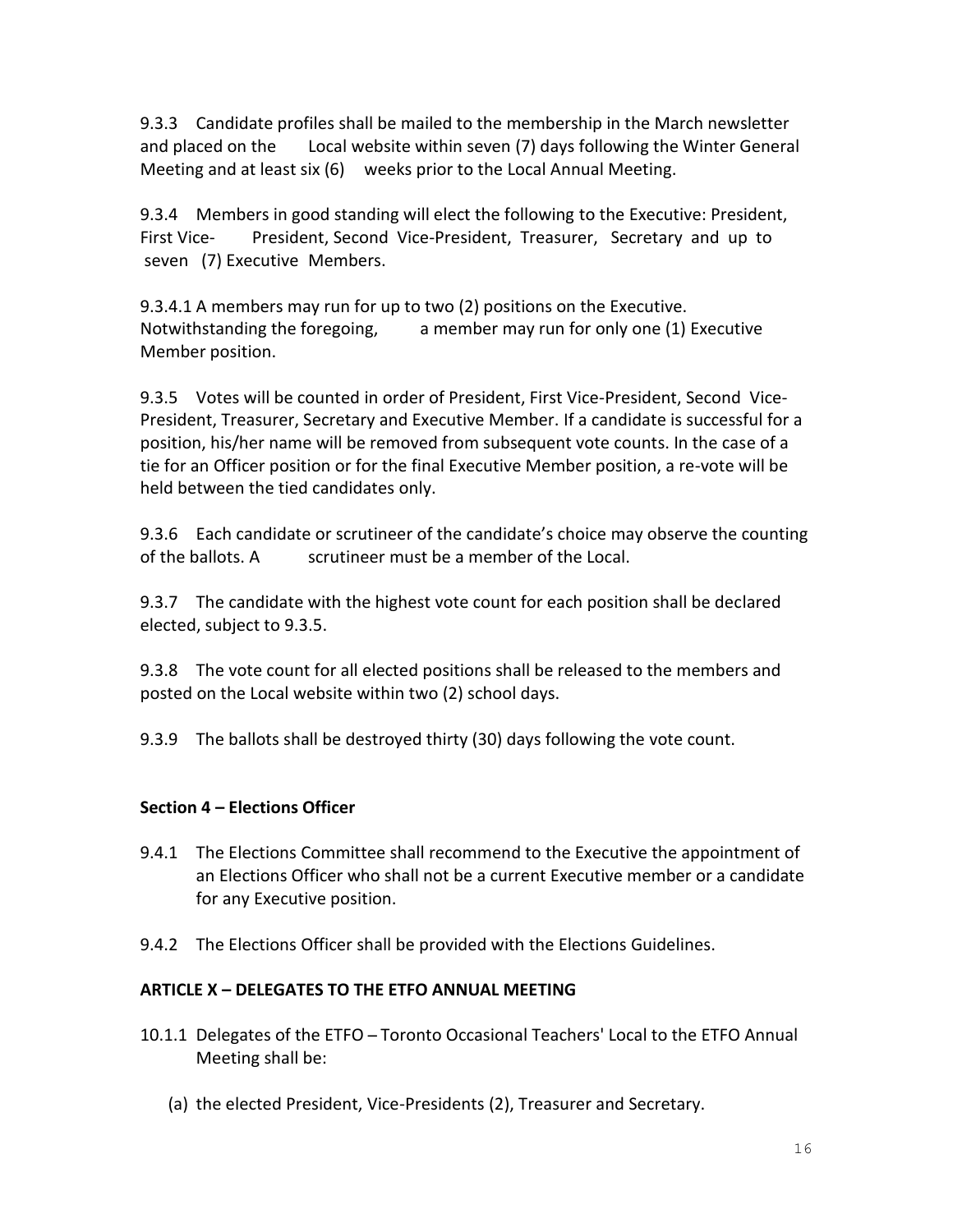- (b) elected from the membership, by secret ballot, at the February Local General Meeting to make up the complement of Local delegates for the ETFO Annual Meeting.
- (c) Delegate candidates will follow the election procedures as developed by the Elections Committee and approved by the Executive.
- (d) The vote count for all elected positions shall be released to the members.
- 10.2.1 Names of delegates to the ETFO Annual Meeting shall be forwarded to the provincial office in accordance with provincial guidelines.
- 10.2.2 The ballots will be destroyed thirty (30) days following the vote count.

#### **ARTICLE XI – RESOLUTIONS TO THE ETFO ANNUAL MEETING**

11.1.1 Resolutions to the ETFO Annual Meeting shall be passed at a Local General Meeting.

#### **ARTICLE XII – AMENDMENTS TO THE LOCAL CONSTITUTION**

- 12.1.1 Proposed amendments to the Local Constitution must be submitted to the Local office in writing or by email no less than thirty (30) days prior to the Local Annual Meeting.
- 12.2.1 All proposed constitutional amendments shall be posted on the Local's website at least 14 days prior to the Local Annual Meeting.
- 12.3.1 Amendments to the Constitution may be made at the Local Annual Meeting by the affirmative vote of at least 60% of the members present.

#### **ARTICLE XIII – FINANCES**

- 13.1.1 The Executive of the Local shall develop a financial policy.
- 13.2.1 The signing officers of the Local shall be the President, the Treasurer and one other member appointed by the Executive.
- 13.3.1 All financial transactions shall be signed by two signing officers.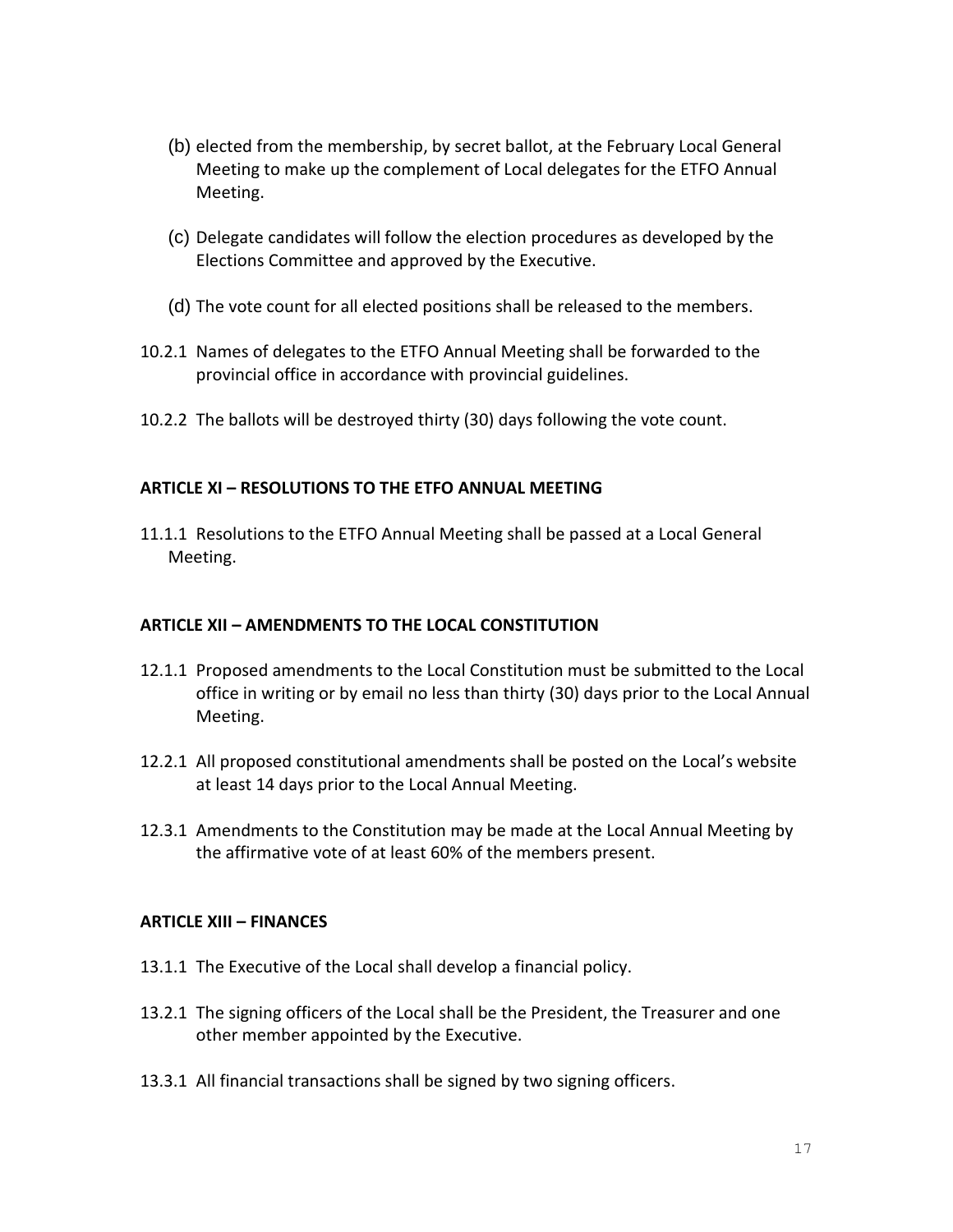- 13.4.1 The fiscal year for the ETFO Toronto Occasional Teachers' Local shall be the period from July 1 of one calendar year to June 30 of the succeeding calendar year.
- 13.5.1 Any unbudgeted expenditure between \$500 and \$999 shall be approved by the executive prior to the expenditure. ("Unbudgeted expenditure" shall be defined in this constitution as any expenditure not categorized within an existing budget line or a categorized expenditure that results in a sum total that exceeds the budget for that line.)
- 13.5.2 Unbudgeted expenditures between \$1,000 and \$25,000 require Executive approval by recorded vote prior to the expenditure. The recorded vote(s) will be reported at the next General Meeting. The total of Executive-approved unbudgeted expenditures shall not exceed \$25,000 per fiscal year.
- 13.5.3 Unbudgeted expenditures greater than \$25,000 requires approval by membership vote at a General Meeting prior to the expenditure.

13.5.3.1 Notice of the exact motion must be published to advise the membership when a major expenditure will be tabled at the next general meeting.

13.5.3.2 Notwithstanding 8.1.1, a General Meeting, at which a motion on an Unbudgeted expenditure greater than \$25,000 will be tabled, shall require quorum of 75% of the members present at the time the meeting is called to order. Quorum cannot be less than 50 members. Should quorum be lost, the motion cannot be tabled.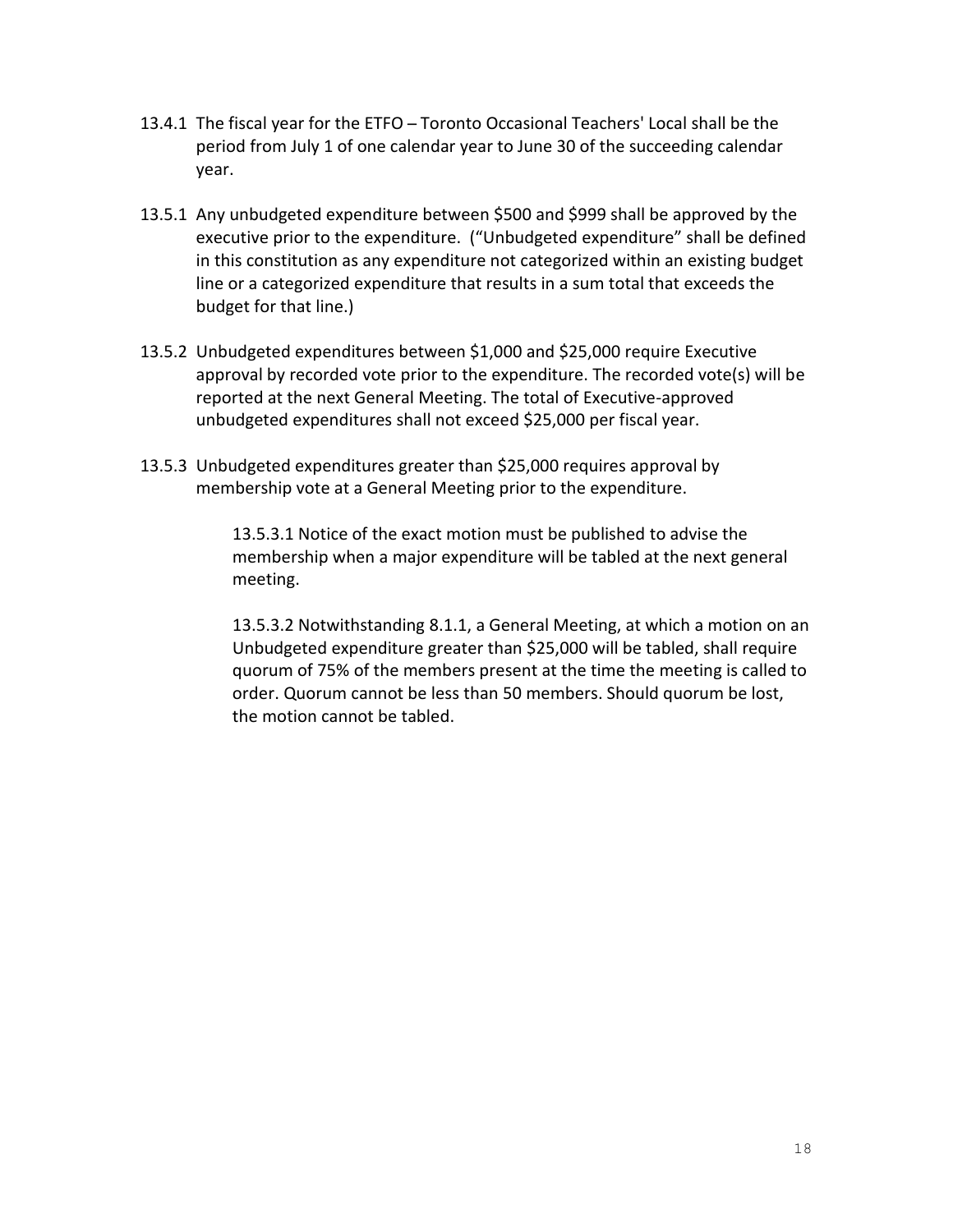#### **BYLAWS**

#### **BYLAW I FEES**

- 1.1.1 Each member of the Local shall pay a daily fee as prescribed by the Bylaws of ETFO.
- 1.2.1 A local levy of .01 percent (gross salary x .0001) shall be deducted from each member's salary and the TDSB is authorized to make such deduction at source and remit the deducted funds to ETFO - Toronto Occasional Teachers' Local.
- 1.3.1 The method of payment of the daily fee and levy shall be as set out in the collective agreement between the Local and the Toronto District School Board.

#### **BYLAW II RELEASE TIME**

#### **Section 1 – President's Release**

- 2.1.1 The position of President shall be a full-time release position.
- 2.1.2 The President's salary shall be paid according to the following:

a) Q.E.C.O. placement;

b) all teaching experience including contract, daily and long-term experience to a maximum of A4, Step 10 on the Toronto District School Board Teachers' grid;

c) all Teacher Federation/Union paid Occasional Teacher release days shall be recognized to determine grid placement.

2.1.3 Documentation of the above experience shall be required.

#### **Section 2 – Vice-presidents' Release**

2.2.1 The positions of First and Second Vice-President shall be full-time release positions.

2.2.2 The Vice-President's salaries shall be determined by the same criteria as the president's salary.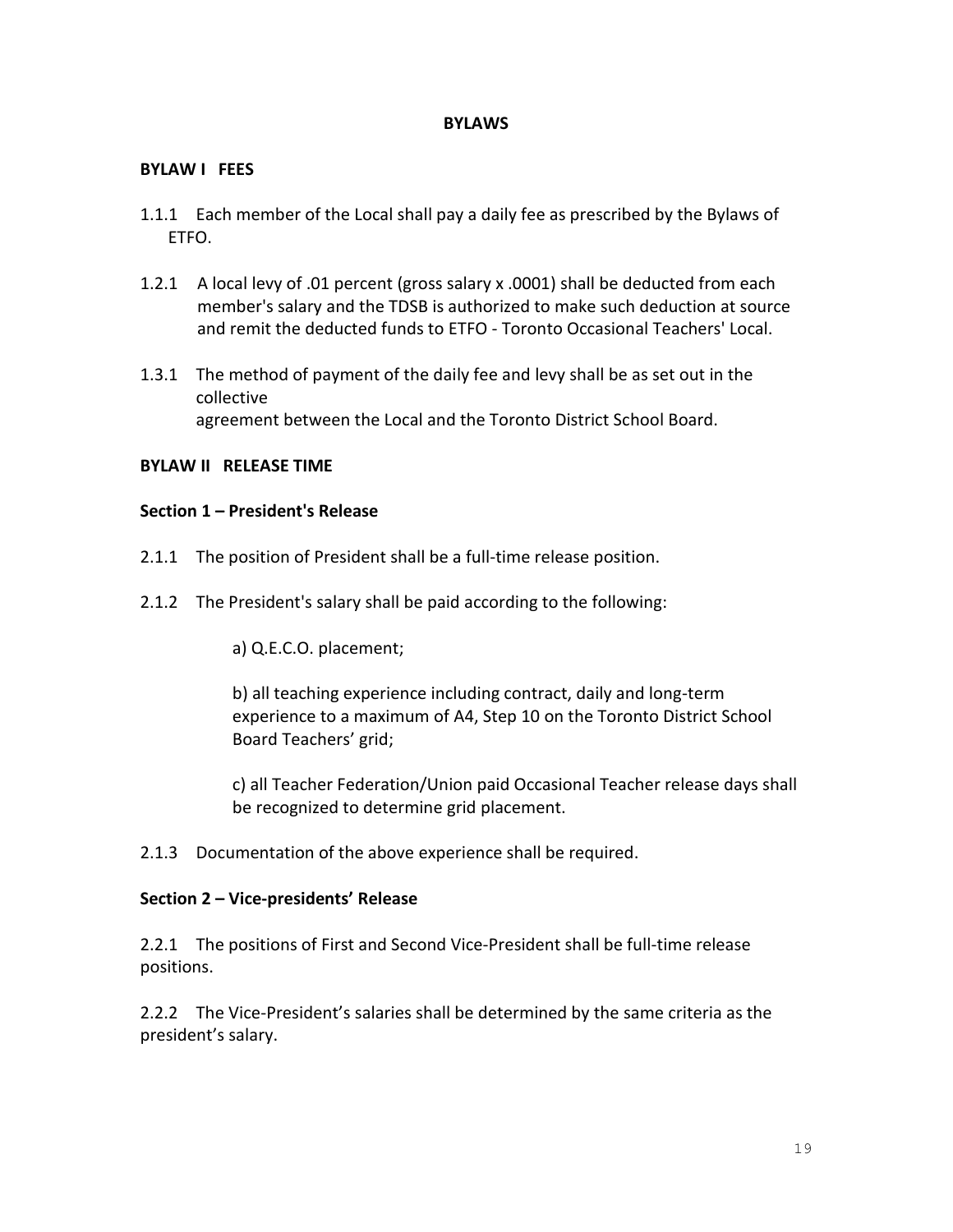#### **Section 3 – Treasurer's Release**

2.3.1 The position of Treasurer shall be a minimum of a 0.2 release position.

2.3.2 Any additional release for the Treasurer shall be determined by the Local Executive.

2.3.3 The Treasurer's salary shall be determined by the same criteria as the President's salary.

#### **Section 4 – Secretary's Release**

2.4.1 The position of Secretary shall receive a payment equivalent to a half day release at their daily rate for each set of Local minutes completed.

#### **Section 5 – Member Release**

- 2.5.1 Any member who is released by the Executive from teaching duties on a regularly scheduled basis for more than the LTO threshold, shall be paid at his/her long-term grid rate, as determined by the same criteria as the President's salary.
- 2.5.2 Any member who is released by the Executive from teaching duties on an occasional basis shall be paid at his/her appropriate daily rate.

## **BYLAW III FINANCES Section 1 – Reserve Funds**

- 3.1.1 The Reserve Funds shall be the monies of the Local and shall be used for:
	- (a) expenditures as part of the operation of the Local, in a budget presented and approved at a General Meeting of the membership;
	- (b) Unbudgeted expenditures in accordance with 13.5.2 through to 13.5.2.3 inclusive**.**

## **BYLAW IV - VACANCIES ON THE EXECUTIVE**

- 4.1.1 A vacancy from an unexpired term of office on the Executive shall be filled in accordance with 7.1.1 (I) in the following manner:
- 4.1.2 A vacancy at the position of President shall be filled by the First Vice President.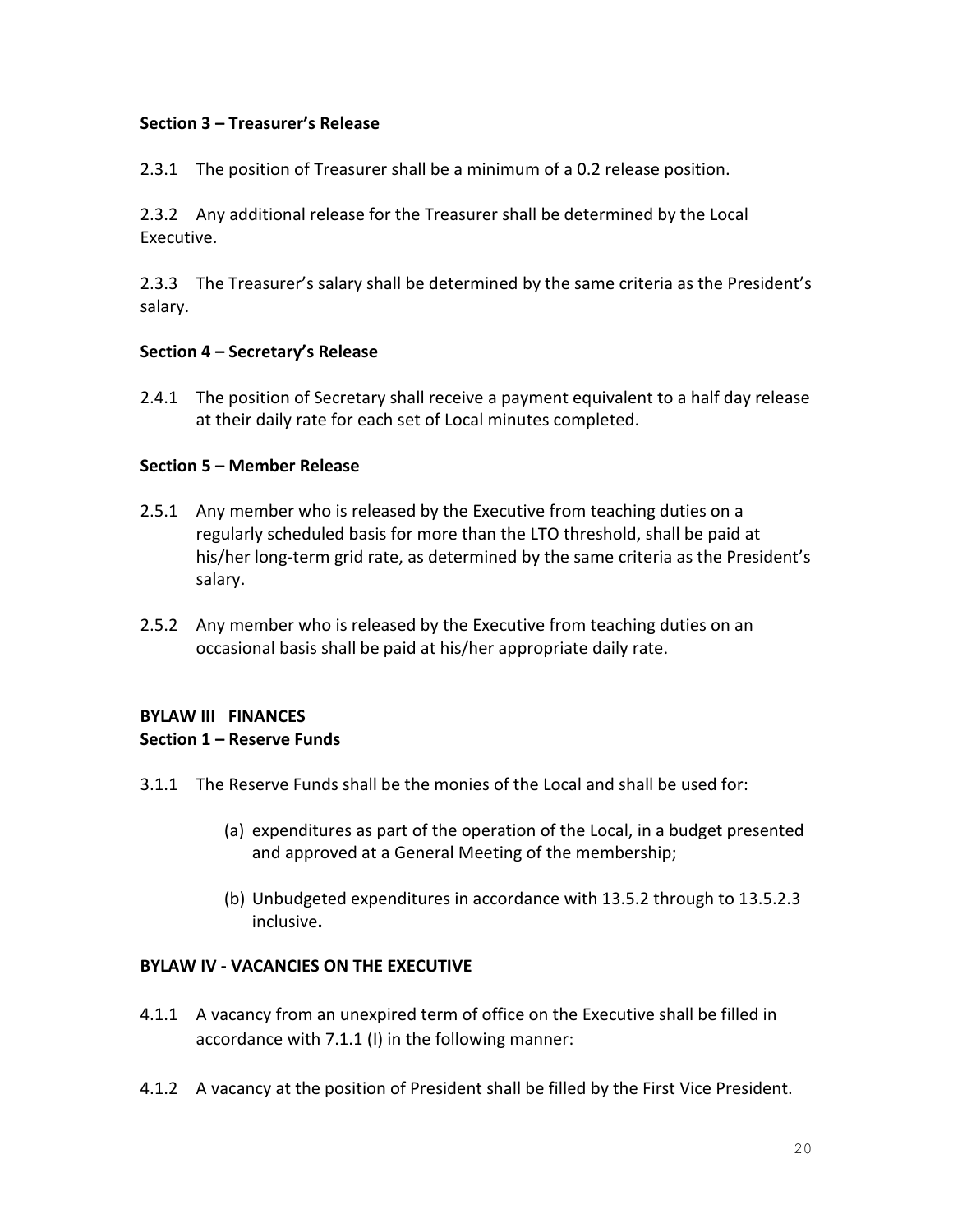- 4.1.3 A vacancy at the position of First Vice President shall be filled by one of the Vice Presidents as appointed by the Executive.
- 4.1.4 A vacancy at the position of Vice President shall be filled by one of the Executive Members as elected / appointed by the Executive.

4.1.5 A vacancy at the position of Secretary or Treasurer shall be filled in the following manner:

- a) Nomination forms will be distributed to members by Constant Contact and on the Local website within fifteen (15) days of a vacancy occurring.
- b) Completed nomination forms must be emailed to the Elections Officer. Candidates may also include a 81/2 x 11 pdf profile.
- c) Each candidate will be contacted by the Elections Officer to verify that their nomination form has been received.

d) Nomination forms must be received by the Local not later than two (2) days prior to the Local Executive Meeting at which the election will take place.

e) The Executive shall elect a candidate by secret ballot from among the nominations received.

- 4.1.6 A vacancy at the position of Executive Member shall be filled by a By-Election at a General Meeting in the following manner:
	- a) If an Executive vacancy exists, the position is to be advertised to the membership at least 21 days prior to the next general meeting where the election will take place.
	- b) The same eligibility criteria apply to candidates as for the annual executive elections.
	- c) Members in good standing who are interested in running in the by-election must submit a nomination form by email to the Elections Officer no later than 15 days prior to the General Meeting.

4.1.5 A vacancy at the position of Secretary or Treasurer shall be filled in the following manner: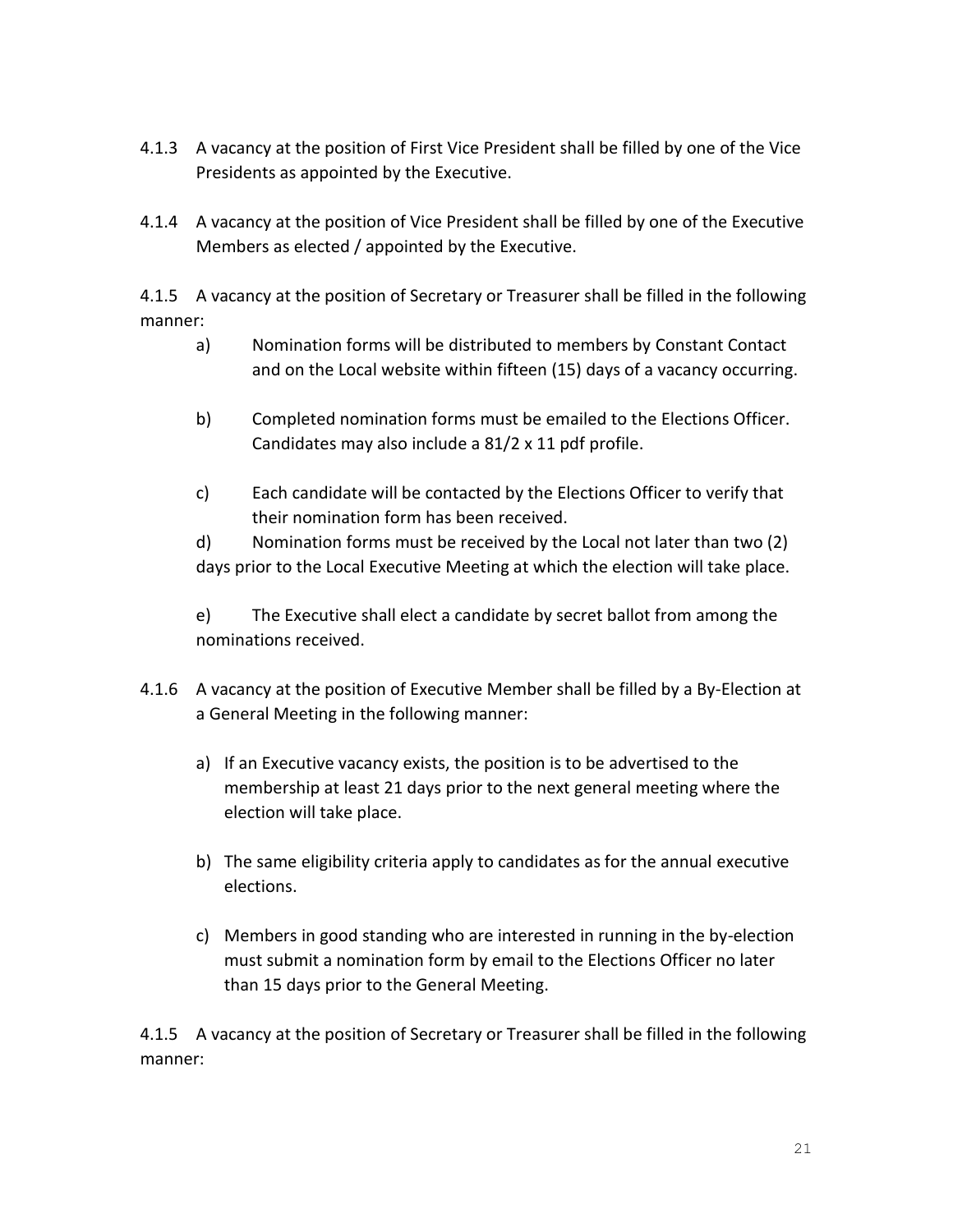- a) Nomination forms will be distributed to members by Constant Contact and on the Local website within fifteen (15) days of a vacancy occurring.
- b) Completed nomination forms must be emailed to the Elections Officer. Candidates may also include a 81/2 x 11 pdf profile.
- c) Each candidate will be contacted by the Elections Officer to verify that their nomination form has been received.
- d) Nomination forms must be received by the Local not later than two (2) days prior to the Local Executive Meeting at which the election will take place.
- e) The Executive shall elect a candidate by secret ballot from among the nominations received.

4.1.6 A vacancy at the position of Executive Member shall be filled by a By-Election at a General Meeting in the following manner:

- a) If an Executive vacancy exists, the position is to be advertised to the membership at least 21 days prior to the next general meeting where the election will take place.
- b) The same eligibility criteria apply to candidates as for the annual executive elections.
- c) Members in good standing who are interested in running in the by-election must submit a nomination form by email to the Elections Officer no later than 15 days prior to the General Meeting.
- d) The Executive Member candidate with the next highest vote count from the Annual Meeting elections will be appointed by the Executive to fill the temporary vacancy.
- e) If the candidate declines filling the vacancy, then the membership at large will be notified within 15 days of the vacancy occurring that nominations are being sought to fill a temporary vacancy.
- f) Nomination forms must be submitted to the Elections Officer at least two days prior to the Executive Meeting where the election will take place. Candidates may also include a 81/2 x 11 pdf profile.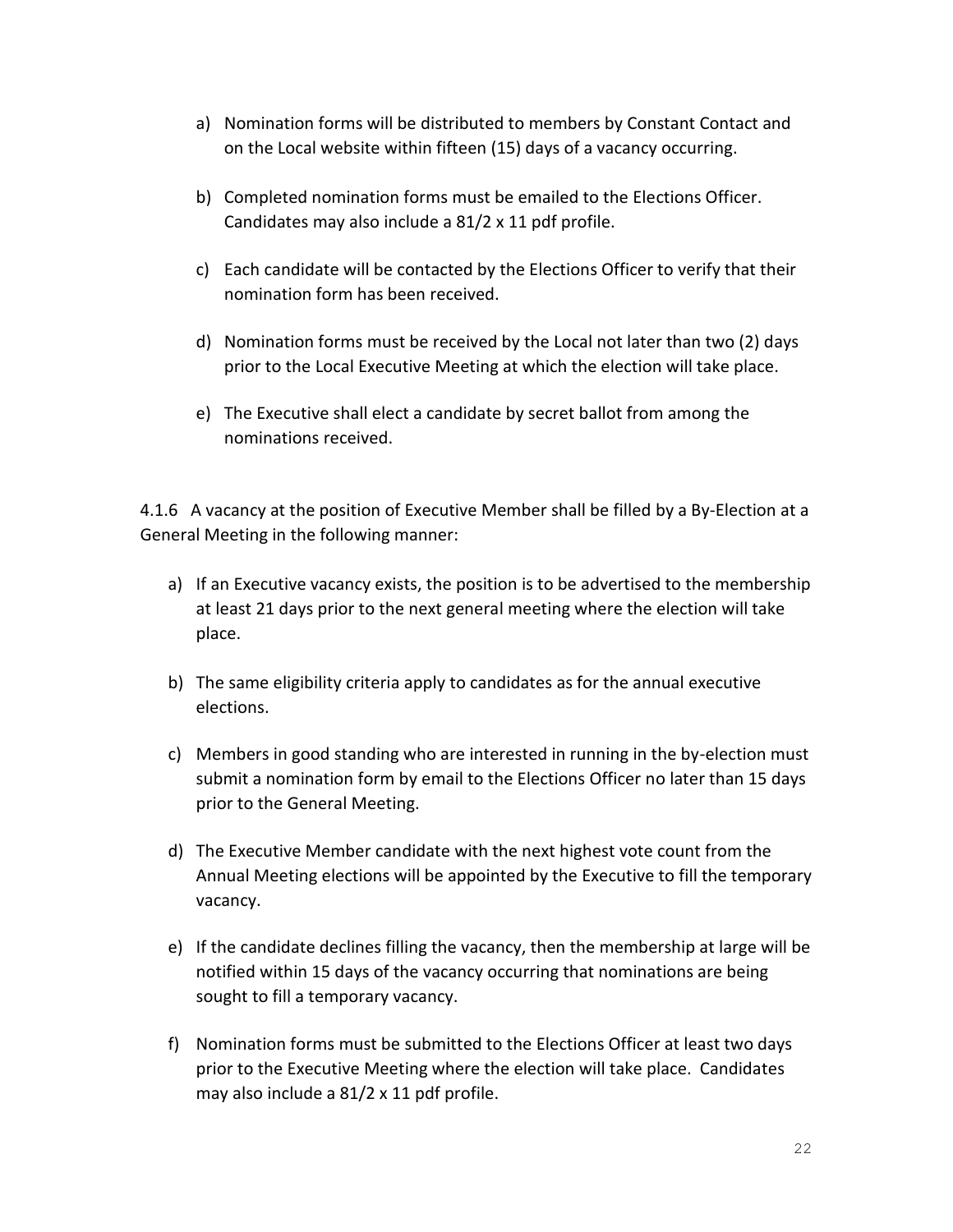- g) Each candidate will be contacted by the Elections Officer to verify that their nomination form has been received.
- h) The Executive shall elect a candidate by secret ballot from among the nominations received using plurality.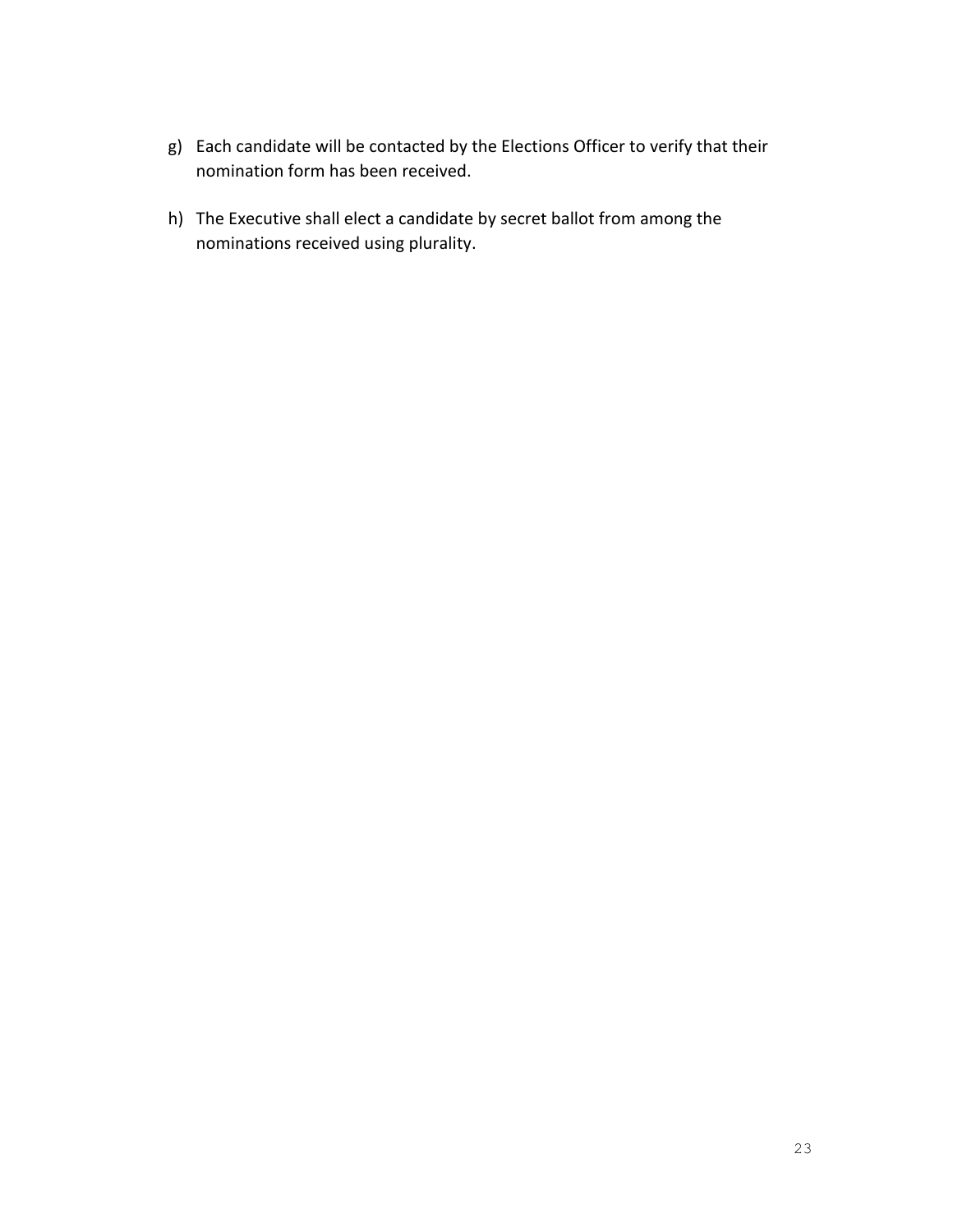## **Committees Terms of Reference**

#### **1.0 GENERAL COMMITTEE GUIDELINES**

- 1.1 Committees are struck at the first executive meeting of the local executive, in accordance with the Constitution.
- 1.2 An all-member call out will be included in the summer newsletter asking members to submit their name and committee(s) of interest. The member will be notified of the executive decision by the chair of the committee as soon as possible.
- 1.3 Requests to join a committee can be ongoing throughout the year and are conditional on the availability of space on the committee.
- 1.4 At the local's first executive meeting, each executive member may sign up for up to two of the committees. Committees should be filled by members of the local who are not executive members as much as possible. **Updated Motion 21/22-84**
- 1.5 Committee members choose a chair from amongst the group, either by consensus or election. The Executive appoint members to committees; approve terms of reference for these committees and receive reports from the committee chairpersons.
- 1.6 Unless otherwise specified, no committee shall have more than 8 officio members. A committee chair may appeal to the executive to add extra committee members under extenuating circumstances. Committee Chairs are responsible for:
	- a. establishing/reviewing/updating Committee Terms of Reference at the first meetingof the committee
	- b. preparing an agenda for meetings, where appropriate
	- c. submitting a report of all meetings to the next Executive meeting
	- d.submitting committee motions to the Executive
	- e.submitting a written report for General and Local Annual Meetings
	- f. submitting duties, expenses, and a reasonable remuneration schedule to the Executive for approval
	- g. tracking attendance and maintaining all Committee members' expenses including one's own
	- h.submitting the Local Expense Tracking Form to the President or Treasurer on a monthly basis or as arranged
	- i. submitting a proposed budget amount for the following year to the Budget Committee prior to that committee meeting to create a draft budget proposal for the Executive.
	- j. Implementing final edit and approval for all committee documents (Terms of Reference & meeting notes)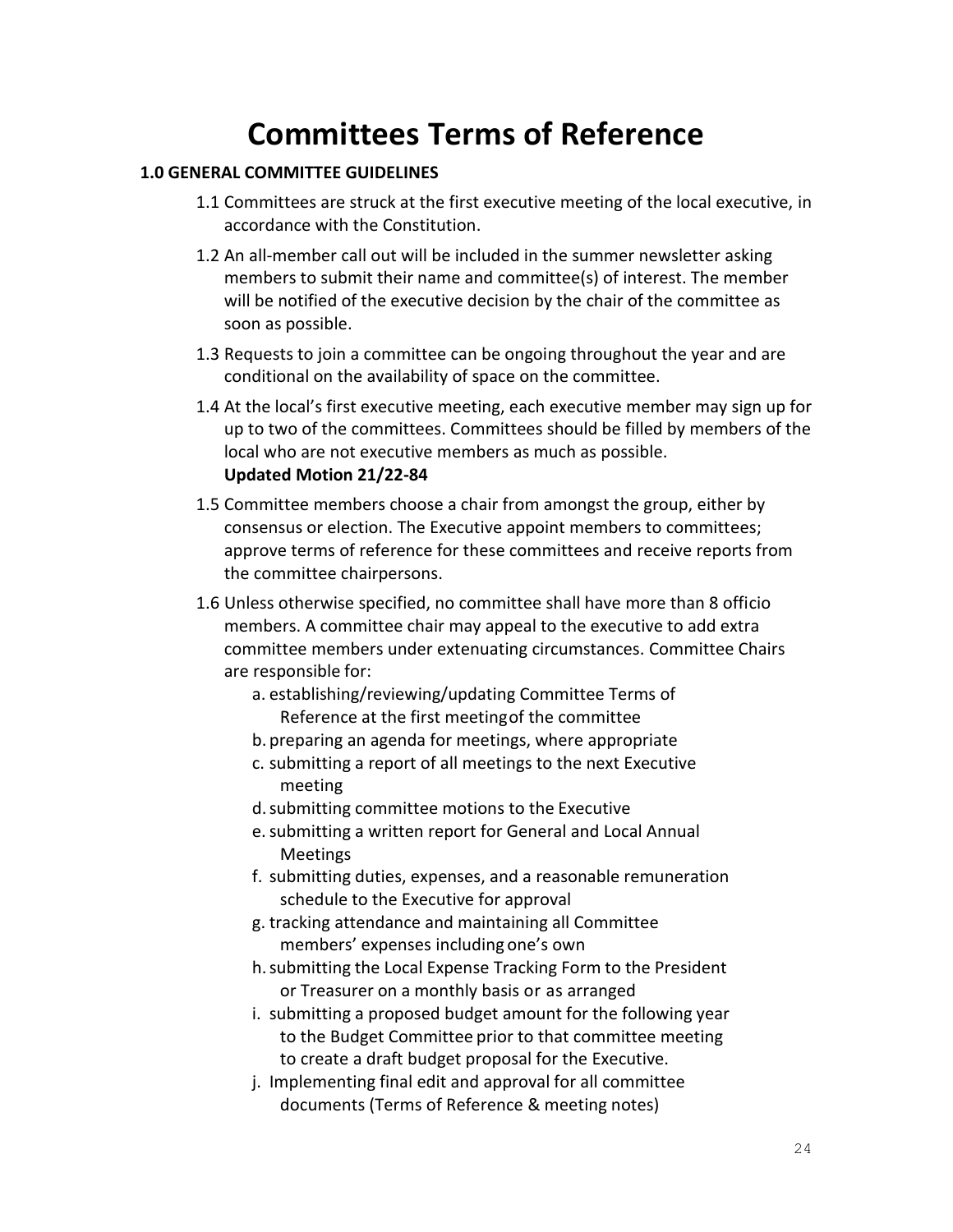## **2.0 COMMITTEE ACTIVITIES AND EVENTS**

- **2.1** Committees meet to determine subjects for workshops, activities, and dates. The committee can be used to brainstorm ideas and provide feedback throughout the year.
- 2.2 Planning for all committees shall endeavor to coordinate with local communication and newsletters.
- 2.3 Proposed committee events and activities are reported to the Executive.
- 2.4 Registration:
	- a. Registration for events occurs by email to the determined email address for the event, Keep a record of members' names, and email addresses.
	- b. Set up and save an email contact group for each event.
	- c. Request members to notify the Local if they cannot attend.
	- d. Send an email reminder 3-5 days prior to the workshop.
- 2.5 For workshops with a cost to members:
	- a. Members send in their email request to attend.
	- b. Once they are accepted, a return email is sent advising them to send a cheque.
	- c. Their cheque must be received before they receive confirmation of registration.
	- d. An email confirmation is sent on receipt of the cheque.
	- e. Arrangements are made to have a member of the committee available to host the event and remain until the end time.
	- f. Take photos during the event if possible.
	- g. The website may be updated to include photos and information on committee events.

## **3.0 TERMS OF REFERENCE**

#### **3.1 Budget Committee Terms of Reference**

- 3.1.1 The Committee shall be chaired by the treasurer and shall include members as approved by the executive. The purpose of the committee is to formulate a draft budget for consideration and approval by the executive at an executive meeting held prior to the local's annual general meeting. A final budget shall be presented to the membership at the May annual general meeting for their approval.
- 3.1.2 The Budget Committee shall:
- a. Gather budget recommendations from local committee chairs;
- b. Meet to prepare a draft budget;
- c. Determine fixed and other costs, based on current and past budget year information;
- d. Estimate revenue for the coming fiscal year;
- e. Ensure that the budget reflects the priorities of the local.
- f. Meet 3 times a year to discuss ongoing concerns of the budget and to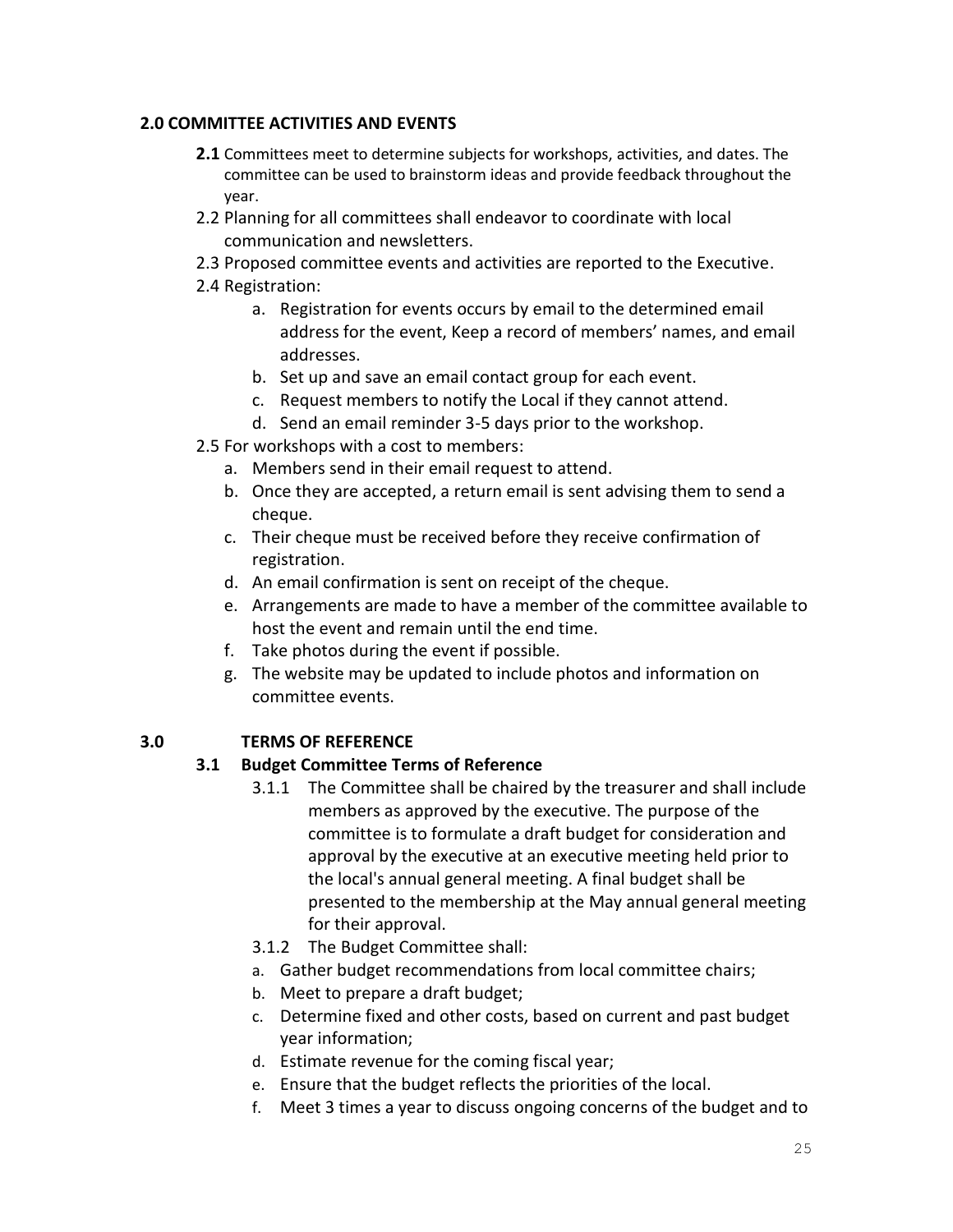prepare a draft budget 2 days in advance of a budget meeting. **Updated Motion 21/22-46**

## **3.2 Collective Bargaining Committee Terms of Reference**

- 3.2.1 Collective bargaining is an ongoing process in the local. Between negotiation years, maintenance of the agreement is critical to ensure that the gains made through the collective bargaining process are reflected in the working conditions of members. Grievances are to be filed where the agreement has been violated. Records are to be kept of member concerns, on-going difficulties and contentious issues to be addressed in the next round of bargaining.
- 3.2.2 The local should include the following steps leading up to a round of negotiations:
	- a. A Collective Bargaining Team of the president and four executive members is elected from the executive at the first executive meeting of the year.
	- b. The executive selects a chief negotiator from among the team members.
	- c. The team reviews the areas of concern that have arisen since the last round of bargaining.
	- d. The team refers to ETFO's model Collective Agreement for Occasional Teachers and the terms and conditions contained in other occasional teacher and teacher contracts as well as collective agreements from outside sources including other unions and teacher affiliates.
	- e. The team reviews and follows ETFO's Collective Bargaining Procedures Manual as amended from time to time, ensuring that the Letter of Intent to bargain is sent to the Board according to timelines and that ETFO has notified the Board that the local has the right to bargain on behalf of its members.
	- f. The team develops and distributes to all members a survey to allow members to indicate their concerns and give recommendations for improvements to the contract. In the past this survey has been distributed in a hardcopy or electronic format. The survey should be completed in the year prior to the expiry of the current collective agreement.
	- g. Once the completed surveys have been reviewed and summarized, the team draws up a list of collective bargaining goals and has those goals endorsed by the membership at a general meeting.
	- h. The team then drafts up a preliminary submission and has it approved by the appropriate ETFO staff officer.
	- i. The chief negotiator and/or the ETFO staff officer make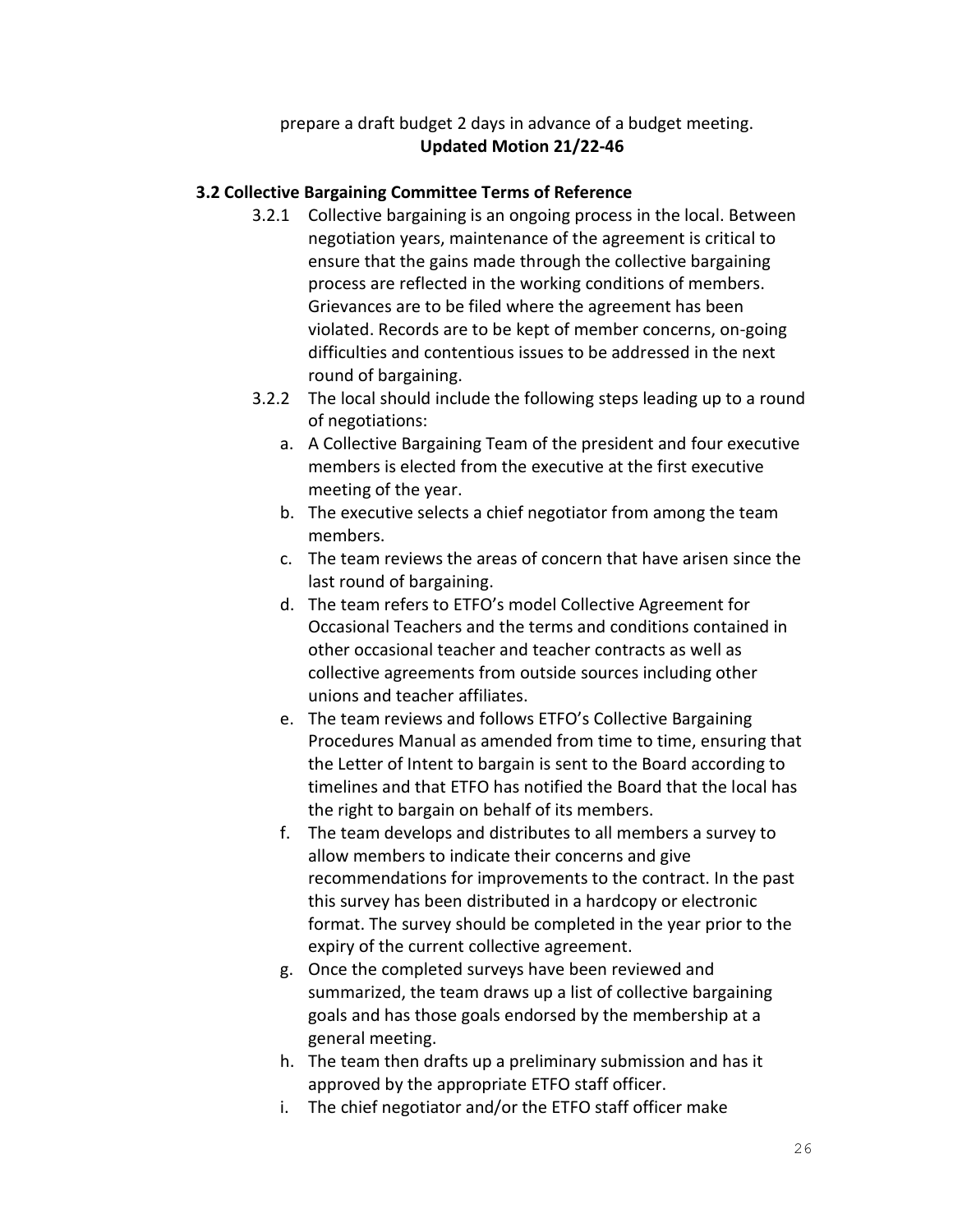arrangements for the first meeting of the Board and Union bargaining teams.

j. The local collective bargaining team attempts to meet with the Board on neutral ground – or at least alternates between Board and Union sites.

## **3.2.3 Grievance / Arbitration**

- a. When the union cannot resolve an alleged violation of the collective agreement through informal discussions, a Step One individual or policy grievance is filed against the Board in accordance with the timelines and other requirements detailed in the collective agreement.
- b. The ETFO staff officer will be kept informed of all grievances filed by the local. The assistance of the staff officer may be requested for writing and/or arguing complicated Step One grievances that seem likely to go to arbitration.
- c. The Board and the local will meet to attempt to resolve the grievance within required timelines.
- d. If the grievance cannot be resolved at Step One, the local may file for arbitration, (Step Two) within the required timelines. Step Two (arbitration) will only be initiated once the ETFO Provincial has agreed to carry the grievance to arbitration.
- e. The ETFO staff officer will give direction on the type of arbitration to be requested (expedited or regular); the number of arbitrators (single or Board), appointee, etc.
- f. Attempts will be made to settle the grievance prior to arbitration. If that is not possible, the local will prepare for, and attend, an arbitration hearing.
- g. The resolution of the grievance, at any step, is to be written up and signed by the Board and the local.

## **3.2.4 Release for CBC Members**

All non full-time release members of the Local Collective Bargaining Committee be paid release at their daily rate for all Local bargaining sessions with the Board for the duration of the Local negotiations. Costs to come from the negotiations grievances budget line. **Motion 20/21-2**

## **3.3 Constitution Committee Terms of Reference**

- **3.3.1** All proposed amendments to the local's Constitution must be signed and dated by the mover and signed and dated by two officers of the local upon its receipt by the local.
- **3.3.2** In the case of amendments submitted by the local's executive, the chair of the Constitution Committee must sign and date the final submission.
- **3.3.3** Any alteration or edit to proposed constitutional amendments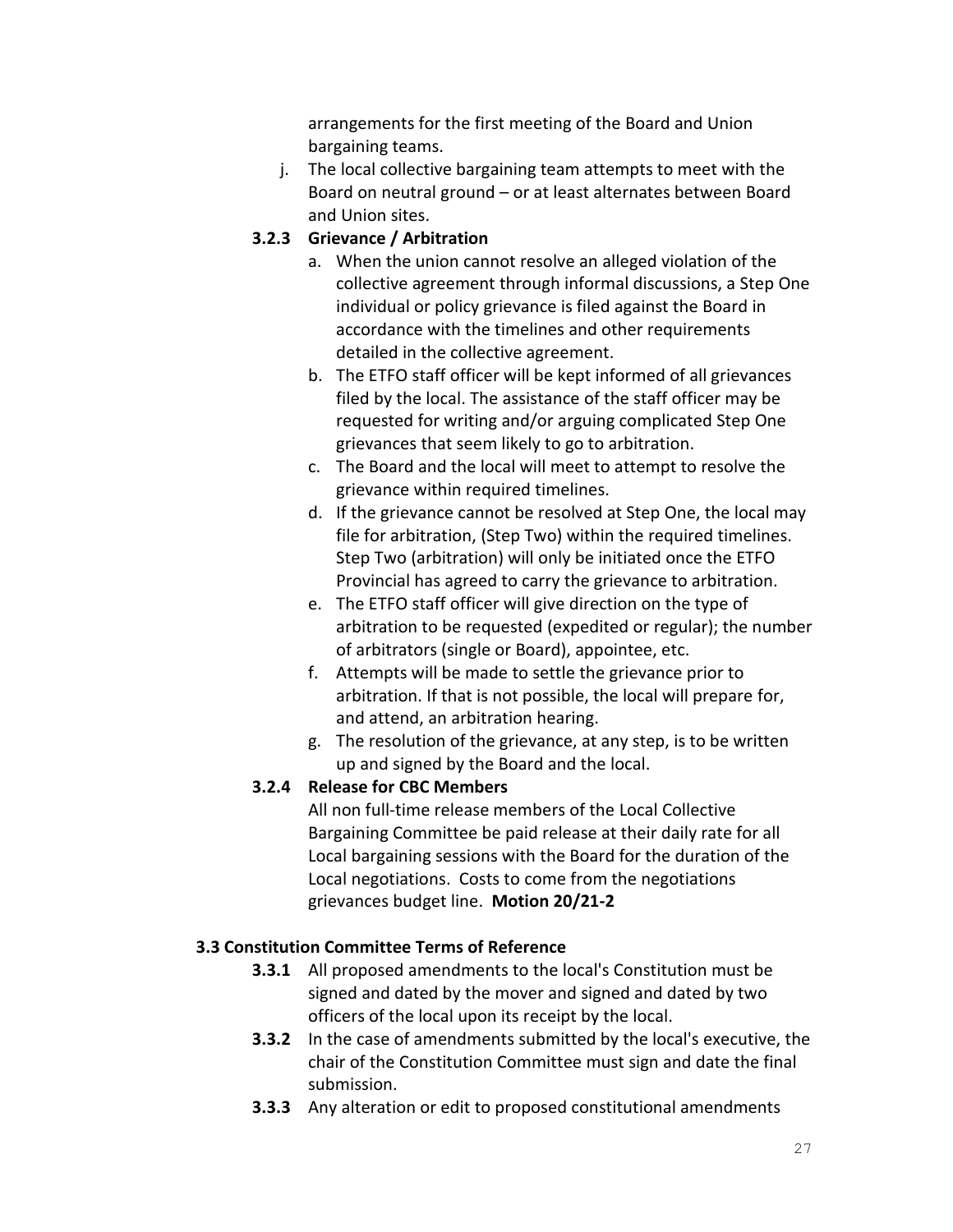must be made at least 30 days before the local's annual general meeting and must be signed and dated by the mover as well as signed and dated by two officers of the local upon receipt of the alteration or edit.

- **3.3.4** Any alterations or edits to constitutional amendments proposed by the executive must be approved by the executive and signed and dated by the Constitutional Committee chair at least 30 days before the local's annual general meeting.
- **3.3.5** Any alterations or edits to the rationale of a proposed constitutional amendment must be signed and dated by the mover as well as two local officers upon receipt of the alteration or edit.
- **3.3.6** Any alteration or edit to the rationale of a constitutional amendment proposed by the executive must be signed and dated by the chair of the Constitution Committee.
- **3.3.7** To advise the executive on matters relating to the work of the committee.
- **3.3.8** To review the Policies and Procedures yearly.
- **3.3.9** To serve as a practical manual for the day-to-day operations of the local for the executive, committee members and any employees of the ETFO – Toronto Occasional Teachers' Local.
- **3.3.10** To ensure that the policies and procedures outlined in this document are consistent with the intent of the Constitutions and/or By-Laws of the ETFO – Toronto Occasional Teachers' Local and the Elementary Teachers' Federation of Ontario, as amended from time to time, and with the current collective agreement.
- **3.3.11** To ensure the changes, additions, or amendments to the policies and procedures contained within the document will be made only by motion of the executive. If additions or modifications to the contents of the document are necessary, a recommendation may be made to the executive for approval. Housekeeping and proofreading changes may be made by the Committee without executive approval.
- **3.3.12** In the case where the executive makes an amendment to the policies and procedures, that the Committee be informed immediately, so that the Committee can ensure that the proposed changes are in alignment with the Constitution and the by-laws of the Local. **Updated Executive June 15, 2022**

#### **3.4 Elections Committee Terms of Reference**

3.4.1 To recommend guidelines to the Local Executive for Executive Elections, By-Elections and ETFO Annual Meeting Delegate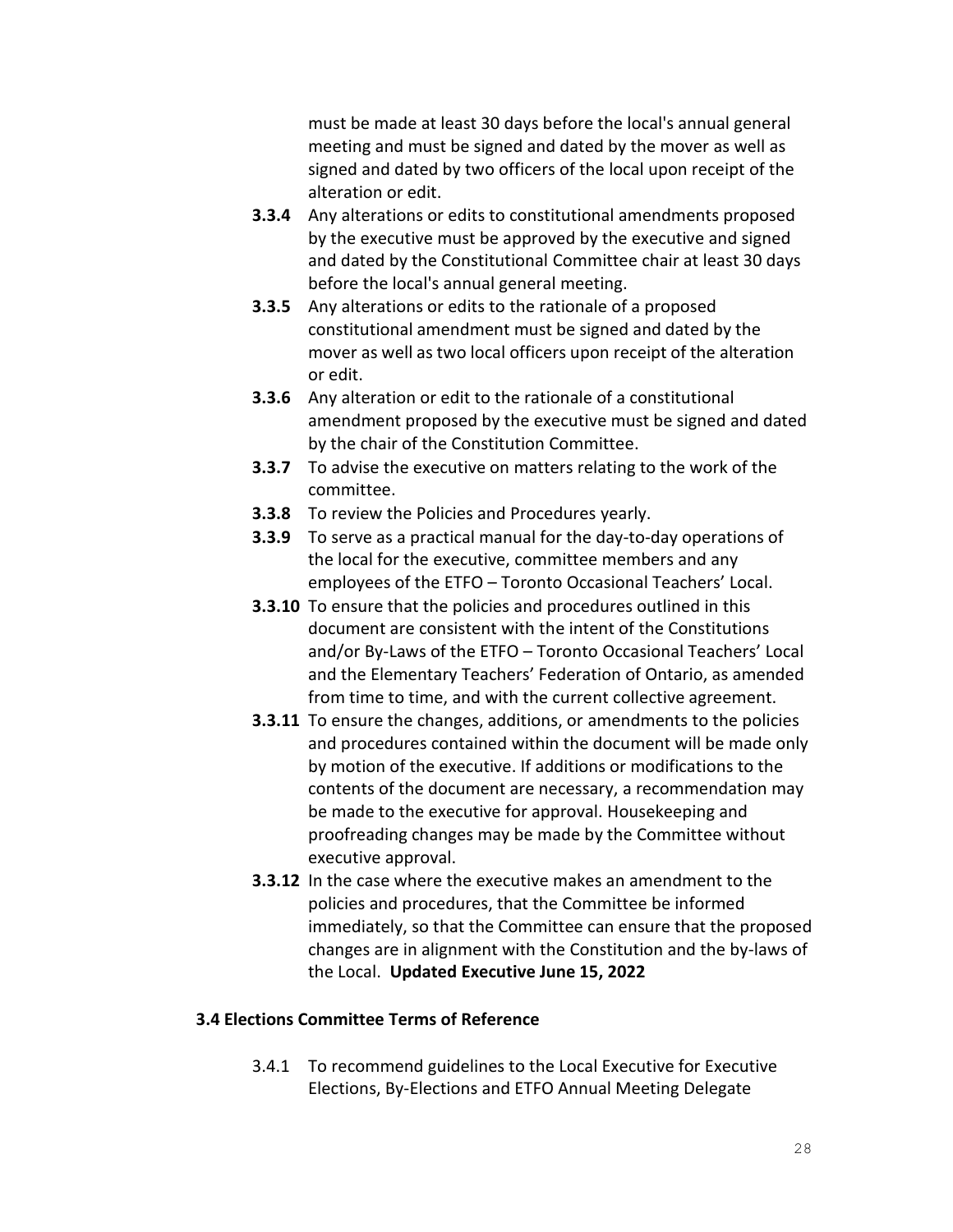Election Candidates in accordance with the Local's Constitution.

- 3.4.2 To recommend to the Executive a nomination form for Executive Elections outlining the responsibilities and requirements of each Executive position.
- 3.4.3 To recommend to the Executive the appointment of an Elections Officer, who shall not be a current member of the local. Such appointment shall be approved by executive motion.
- 3.4.4 To recommend to the Executive guidelines and responsibilities for the Elections Officer.
- 3.4.5 To ensure the Executive adhere to constitutional timelines for both nomination and election processes in any elections.
- 3.4.6 To arrange for the ballots to be distributed, collected, and counted at By-Elections and ETFO Annual Meeting Delegate Elections.
- 3.4.7 To ensure the ballots from all Executive Elections, By-Elections and ETFO Annual Meeting Delegate Elections are destroyed, in the presence of the Elections Officer and the Local President, 30 days after the conclusion of such elections.
- 3.4.8 To arrange for a location for the opening and counting of the ballots for Executive Elections by the Elections Officer, in the presence of candidates or scrutineers, on a date no later than two weeks prior to the Local's AGM.
- 3.4.9 To review the elections procedures each year to ensure a fair, impartial, confidential Elections process and make recommendations to the Executive if necessary.
- 3.4.10 To ensure the Executive publishes and distributes to members an Executive Election ballot package with a profile for each Executive Election candidate, should such a profile be received from the candidate(s).
- 3.4.11 To ensure the Executive includes business reply mail postage envelopes with the Executive Elections ballot package.
- 3.4.12 To ensure the Executive arranges for the return of mailed Executive Election ballots to a third-party address that is a secure, impartial location.
- 3.4.13 To ensure the Executive announces to the membership the results of all Local Elections, with the specific vote count, within the timelines set out in the Local Constitution. **Local Executive on Dec 18, 2017**

#### **3.5 Equity / Social Justice Committee Terms of Reference**

- **3.5.1** To develop program recommendations related to equity and social justice for consideration by the executive
- **3.5.2** To plan equity and social justice workshops on behalf of the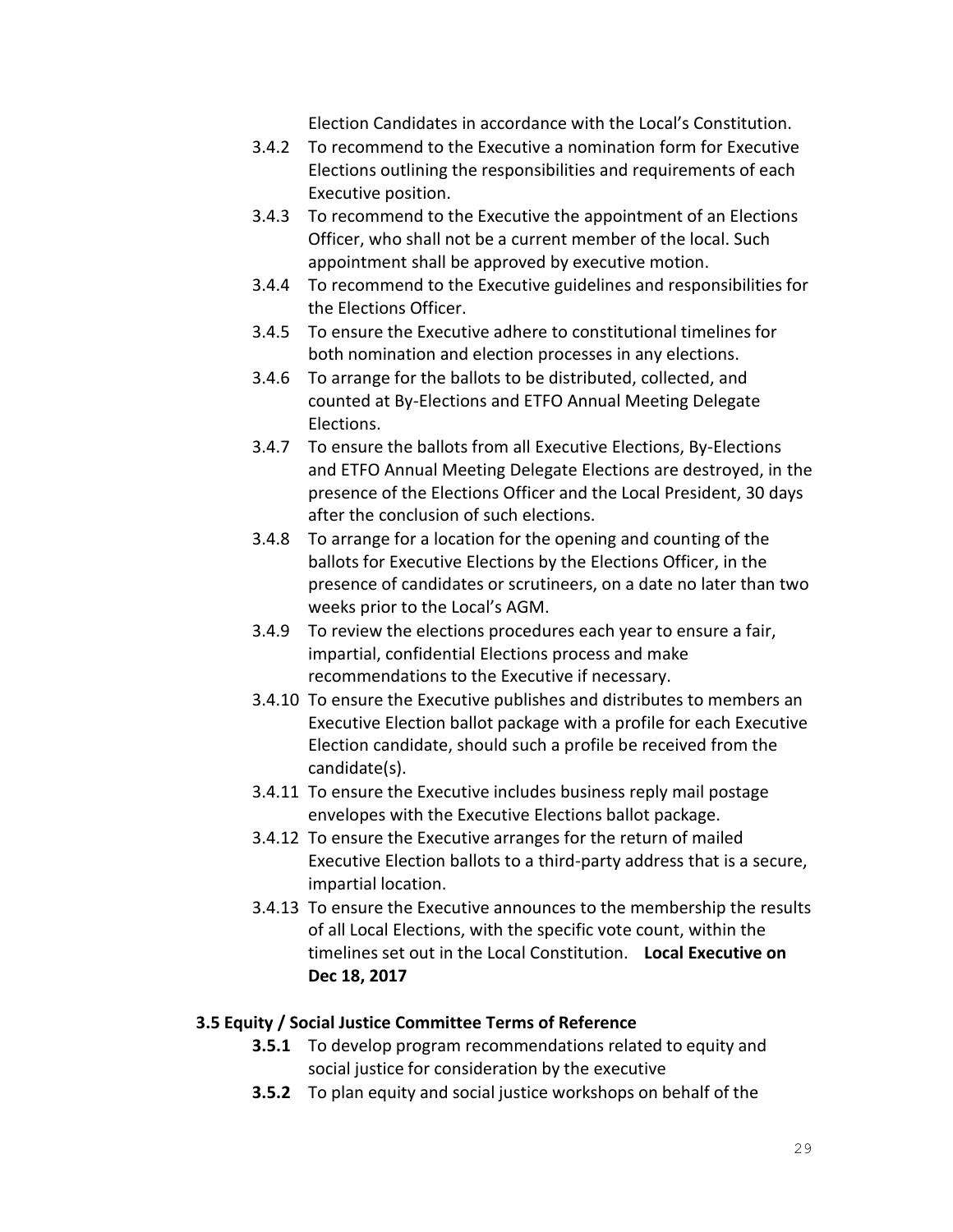members of ETFO Toronto occasional teachers and create initiatives related to equity and social justice

- **3.5.3** To recognize barriers that impede our members and then advocate on their behalf
- **3.5.4** To provide advice on the content, delivery and design of equity and social justice workshops for occasional teachers
- **3.5.5** To help check in members, set up chairs, provide snacks, distribute handouts, introduce and thank presenter, and help with cleanup for equity and social justice events
- **3.5.6** To ensure that the facilitators take the opportunity to provide a brief update on local issues at the start of equity and social justice events
- **3.5.7** To encourage member engagement in equity and social justice events
- **3.5.8** To accommodate members by ensuring that all venues are accessible whenever possible
- **3.5.9** To provide voluntary equity awareness training for local executive
- **3.5.10** To advise the Executive on matters relating to the work of the committee
- **3.5.11** To receive input from the members on future equity and social justice events and initiate member feedback at the conclusion of the program using short paper surveys (checklist/rating scales, jot not) to encourage a quick response
- **3.5.12** To make recommendations to the budget committee for the following budget year
- **3.5.13** To ensure the treasurer is provided with an invoice in order to create a cheque for the speaker/presenter whenappropriate
- **3.5.14** To take advantage of ETFO-sponsored equity and social justice workshops/resources
- **3.5.15** To take advantage of ETFO-funding for equity and social justice events
- **3.5.16** To continue to build a resource file for future ideas (i.e. including an open question on the feedback survey to general member ideas/future interests. **Local Executive Dec 18, 2017**

#### **3.7 New Members Committee**

- **3.7.1** educate new members about the role of ETFO, provincially and locally;
- 3.7.2 promote ETFO services, supports and publications;
- 3.7.3 provide opportunities for networking and professional development;
- 3.7.4 support new members during their first years teaching;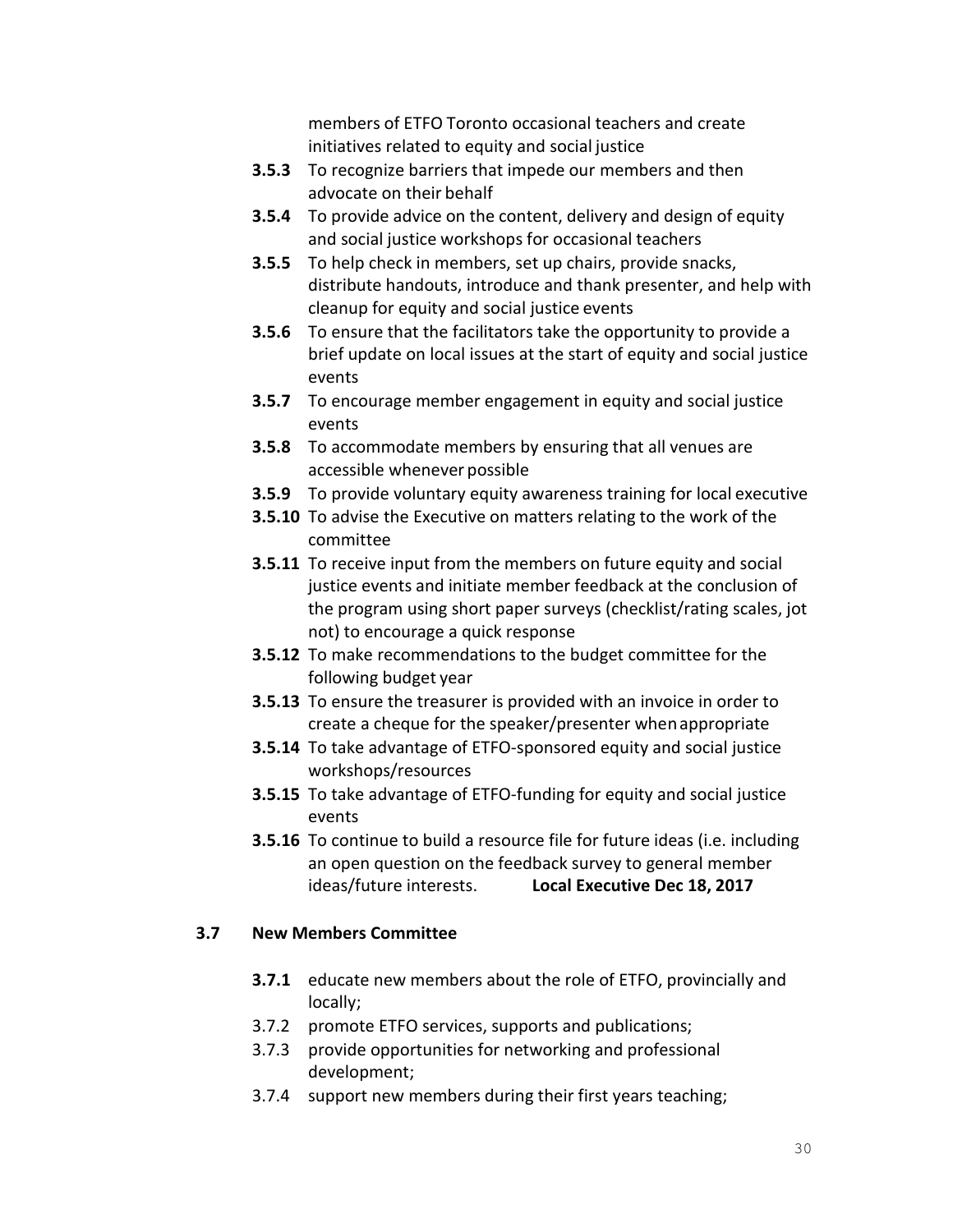- 3.7.5 encourage new members to become actively involved with Union and Local activities;
- 3.7.6 inform new members of their rights and responsibilities as ETFO members **June 15, 2022 Executive**

#### 3.8 **Political Action Committee Terms of Reference**

- 3.8.1 To implement actions and strategies that enhance the profile of political issues within the Local, Federation, and within the Province/Country.
- 3.8.2 To implement actions and strategies that will foster and encourage greater political involvement by Toronto Occasional Teachers.
- 3.8.3 To implement actions and strategies of Political Action that respond to issues at all levels of government.
- 3.8.4 To implement actions and strategies that will support ETFO Toronto Occasional Teachers' Local participation at meetings and conventions of political parties.
- 3.8.5 To attempt to organize and support political and/or associations/organizations beyond the Local and Federation level and to pursue common interests.
- 3.8.6 To report to the Executive the actions and strategies taken by the Political Action Committee
- 3.8.7 To make recommendations regarding the policies of political parties and other organizations interested in education **Approved March 23, 2022**

#### 3.9 **Professional Learning Committee Terms of Reference**

- 3.9.1 To plan professional learning opportunities for the members of the ETFO – TorontoOccasional Teachers' Local;
- 3.9.2 To develop program recommendations and initiatives related to professional learning for consideration by the executive;
- 3.9.3 To report to the executive on matters relating to the work of the committee;
- 3.9.4 To make recommendations to the Budget Committee for the following budget year;
- 3.9.5 To involve members and give them an opportunity to improve their professional skills;
- 3.9.6 To ensure that the facilitators take the opportunity to provide a brief update on local issues at PL events;
- 3.9.7 To encourage collaboration and networking amongst members before the start of the event (i.e. using icebreakers, group building activities, etc.)
- 3.9.8 To encourage membership feedback at the conclusion of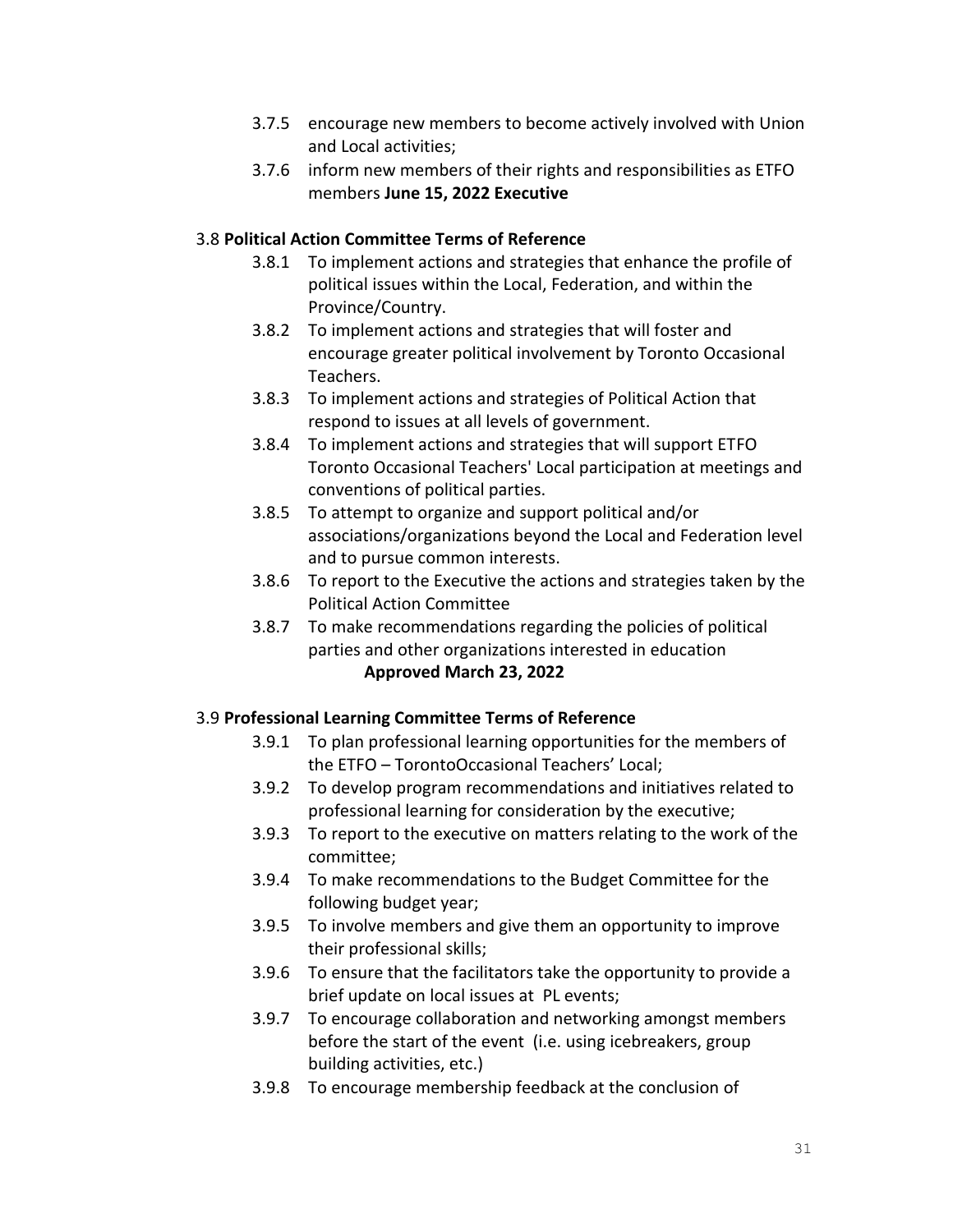programs and consider input from the members on professional learning events;

- 3.9.9 To maintain a resource file for future ideas;
- 3.9.10 To provide funding through the funding form (up to \$250) on a first come first served basis for any form of professional development as approved by the First Vice President and/or the committee from the budget line up to \$45,000.
- 3.9.11 To provide funding through the funding form (up to \$50) on a first come first served basis for any professional resource as approved by the First Vice President and/or the committee from the budget line up to \$45,000.
- 3.9.12 To record gifts and payments for speakers; **Updated October 18, 2021**

#### **3.10 Social Committee Terms of Reference**

- **3.10.1** To provide a welcoming social environment for all members within the organization and create a 'staff room' community for occasional teachers to communicate with their colleagues.
- **3.10.2** To plan and carry out social activities on behalf of the members of ETFO – Toronto Occasional Teachers' Local.
- **3.10.3** To encourage members to get involved in all matters of the organization.
- **3.10.4** To advise the executive on matters relating to the work of the committee.
- **3.10.5** To accurately track and record all expenses associated with running the committee and any social events put on by the committee.
- **3.10.6** To encourage input from the members on future social events and initiate member feedback.
- **3.10.7** To present a report to the membership at the local's AGM.
- **3.10.8** To make recommendations to the budget committee for the following budget year.
- **3.10.9** To encourage members to provide the local with updated data such as email, phone and addressfor more efficient communication with the membership.

#### **3.11 Status of Women Committee Terms of Reference**

- **3.11.1** The Status of Women Committee shall work under the general terms of reference to:
- **a.** Empower women within the organization, both in the teaching realm and leadership roles in the broader community to elevate, expand and support their skillset.
- **b.** Initiate action on items of its own creation within its own specific terms of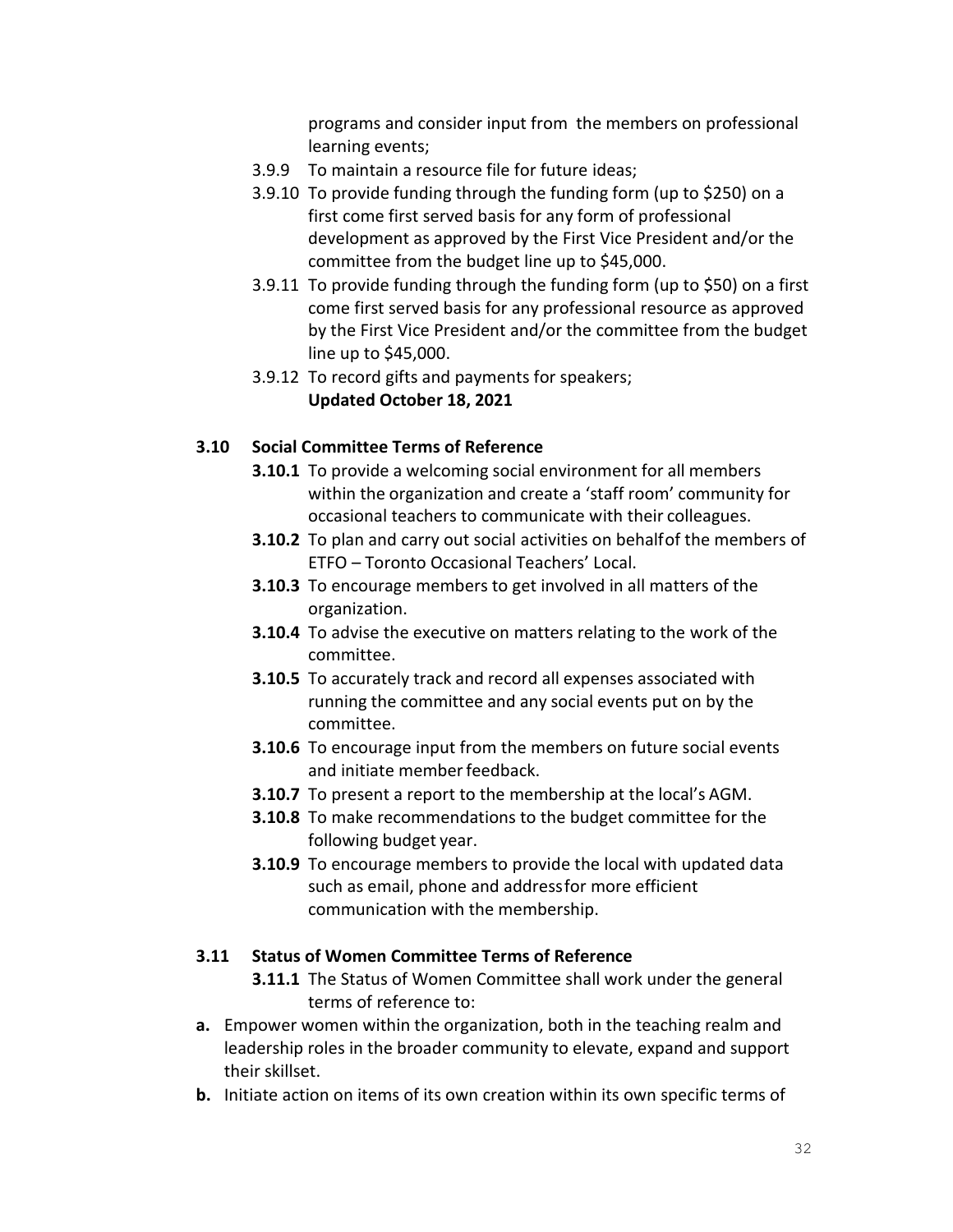reference;

- **c.** Act on matters referred by the local and/or executive;
- **d.** Prepare for presentation to the executive, lists of specific activities that will be undertaken by the committee for the year;
- **e.** Submit recommendations for committee action in the ensuing year, if appropriate;
- **f.** Make a budget recommendation for the ensuing year and submit it to the treasurer prior to the first meeting of the budget committee.
- **g.** Forward the committee's annual report to the President, to ensure it is forwarded to the general or annual meeting with other committee reports; and
- **h.** Consider motions, resolutions and rationale for the ETFO Annual Meeting and get the local to endorse them through the local resolutions protocol, for submission to ETFO by March 1.

3.11.2 Consider:

- i. To advise the Executive on ways of enhancing the status of women in the teaching profession and in society.
- ii. To make recommendations to the Executive for possible action on issues related to the status of women.
- iii. To make recommendations to the Executive on outreach to community-based women's organizations.
- iv. To advise the Executive on how to include women members in all aspects of the local's organization and programs.
- v. To advise the Executive on how to promote opportunities for networking, leadership, and professional development for women members.
- vi. To advise the Executive on how to promote an ongoing commitment to human rights, equity, anti-racism, anti-oppression, and our commitment to combating anti-Indigeneity and anti-Black racism.
- vii. To advise the Executive how to promote culturally relevant mental health and psychological support specific to the diverse needs of women members.

**Updated Motion 21/22 - 51**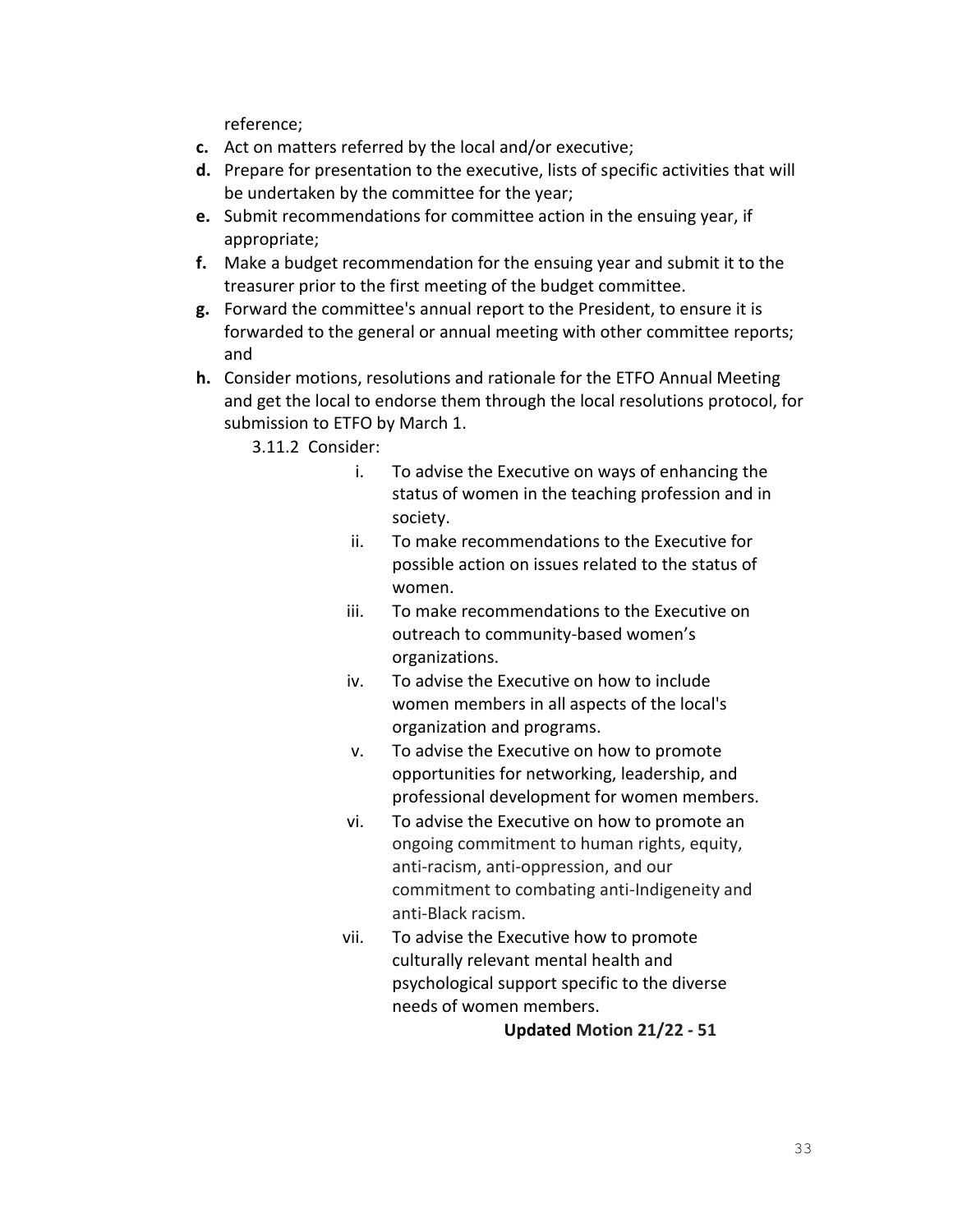## **3.12 Racialized Members Committee Terms of Reference**

- 3.12.1 The purpose of the Racialized Members Committee is to raise awareness and understanding about equity, inclusion, and anti-racism in education, as it impacts racialized members:
- a. To identify and recommend to the Executive, ways to raise members awareness of cultural, racial, and linguistic diversity with an anti-racist framework to promote equity and inclusion.
- b. To identify and recommend to the Executive, educational and leadership opportunities for racialized members within the Local.
- c. To provide advice to the Executive on the inclusion of racialized members in all aspects of the Local and its programming.
- d. To identify and recommend to the Executive, educational and leadership opportunities for racialized members within the Local.
- e. To advocate, support and follow up with racialized members who are in the process of filing a human rights complaint.

**Approved Motion 21/22 – 48**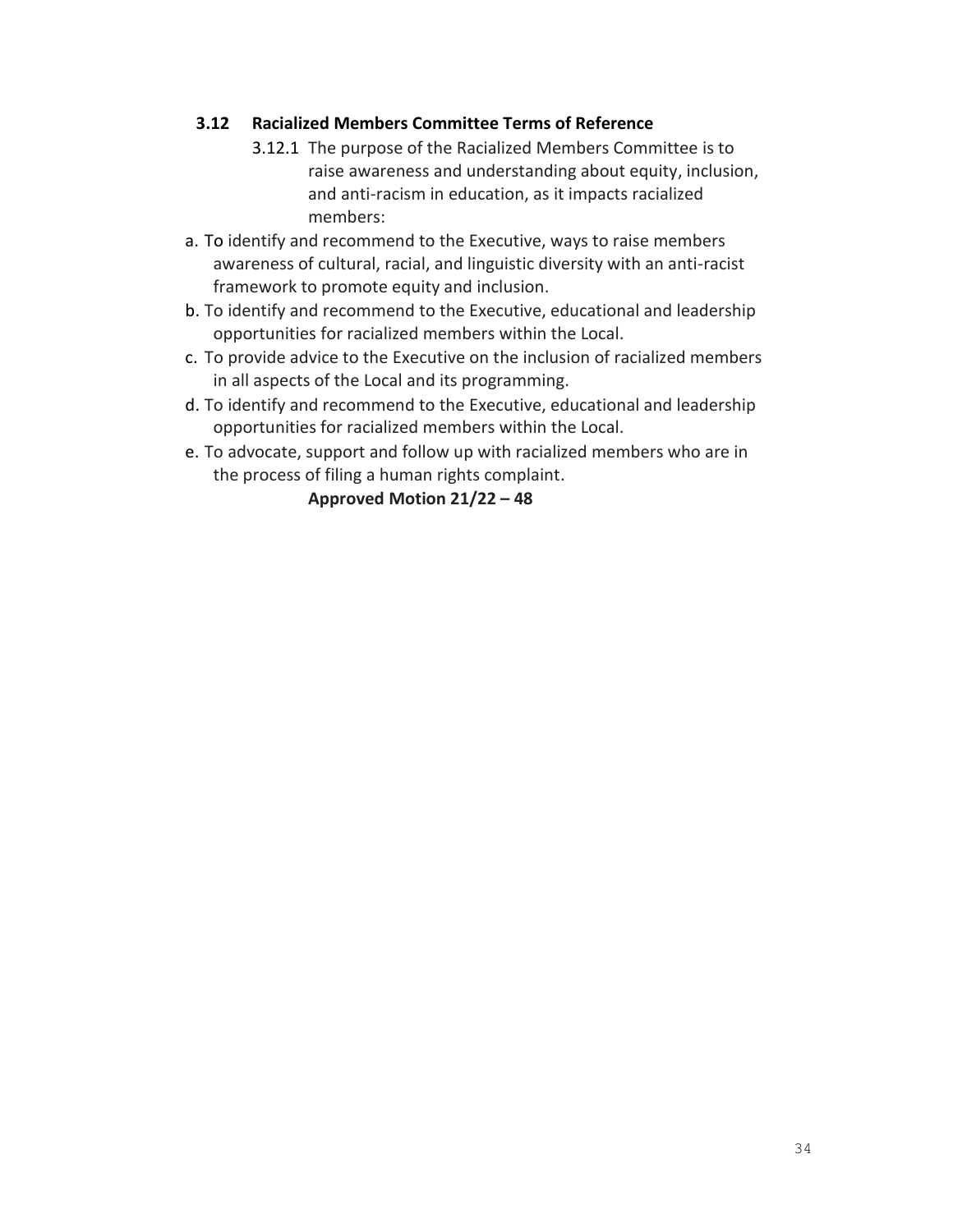## **LOCAL POLICIES**

## 1.0 **Investment Policy**

- 1.1 Funds not required for the daily operations of the local will be conservatively invested in investment instruments that afford a higher rate of return than the bank rate. (ETFO)
- 1.2 The treasurer will review the investment portfolio with the president once a month. It will be reported for information to the executive at each regularly scheduled executive meeting.
- 1.3 The final decision on the investment of local funds must be made by the local executive.
- 1.4 The Reserve Fund shall be the monies of the local and shall be used:
	- 1.4.1 to cover expenses as part of the operation of the local in a budget presented and passed at a general meeting of the membership.
	- 1.4.2 to fund special/extraordinary expenses such as, but not limited to:
		- a. office relocation
		- b. office rental increases
		- c. emergency communications/meetings
		- d. purchase of a building
		- e. contingency salaries e.g. sick leave
		- f. strike action expenses not covered by ETFO
		- g. salaries for additional executive release to assist with strike action – if required
		- h. Operating expenses in case of lost income due to strike action
		- i. Legal fees not covered by ETFO
		- j. Hiring office staff if/when needed.

## **2.0 Leave Policies**

## **2.1 Sick Leave Policy**

2.1.1 ETFO – Toronto Occasional Teachers' Local released executive officers shall receive sick leave in accordance with the current collective agreement. Any released executive officer who has exhausted her/his sick leave and is still unable to complete his/her required number of release days as stipulated in the Local Constitution and By-laws may request an unpaid leave of absence or resign from his/her position. Such leaves of absence shall be reported to the executive on an individual basis.

#### **2.2 Personal Leaves**

2.2.1 All personal leaves are without pay. A released executive officer shall inform the president of a personal leave of absence. Such leaves of absence shall be reported to the executive immediately. The officer requesting the leave should complete their own TDSB Leave of Absence request form. If the executive deems necessary,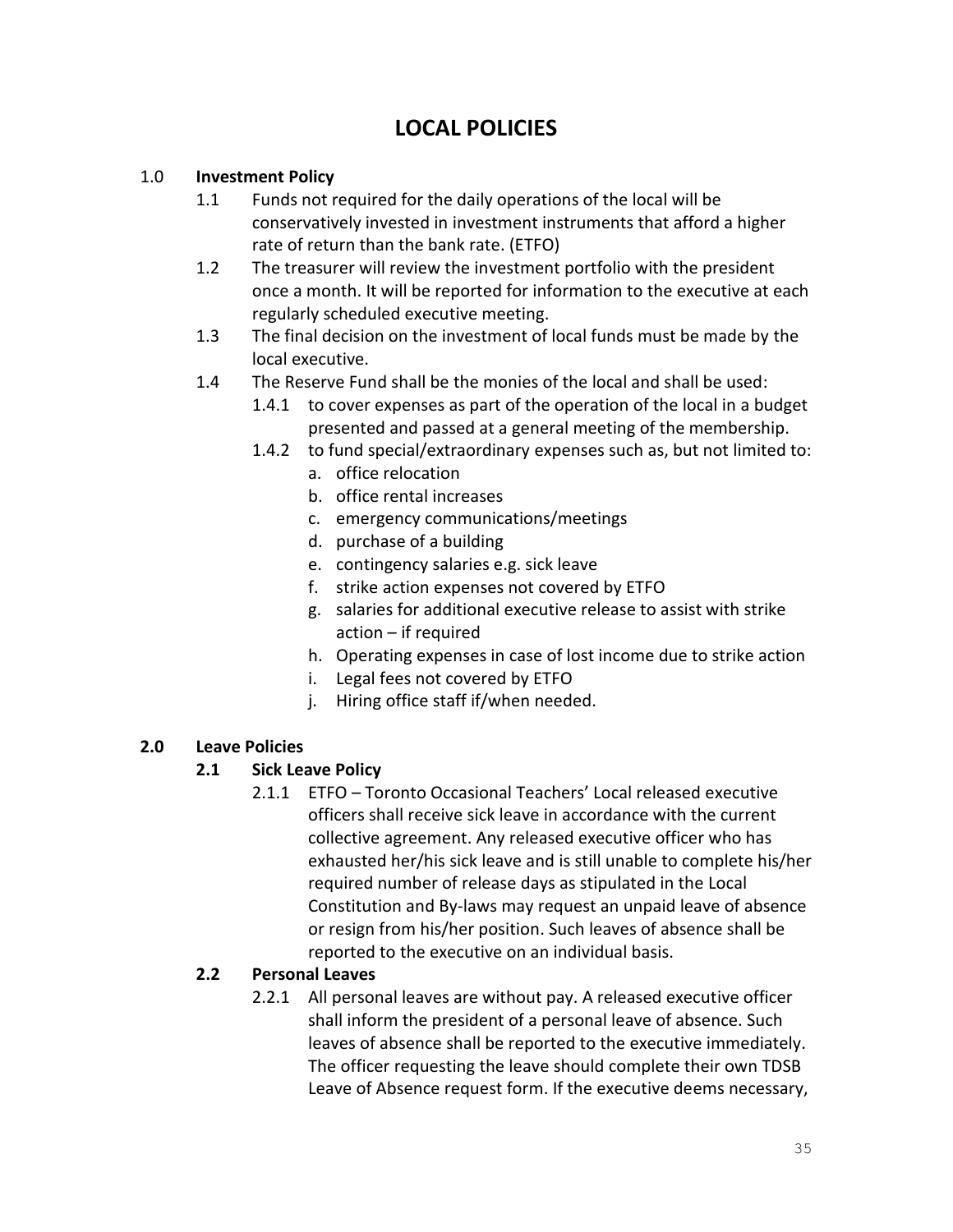the released officer in question shall be replaced in accordance to the Constitution VII Organizational Duties and the Procedures Manual, Section 1 Operations, G Elections, (IV) By-Elections.

## **2.3 Miscellaneous Leaves**

2.3.1 Miscellaneous leaves shall be in accordance with Article 12 Miscellaneous Leaves of the current collective agreement.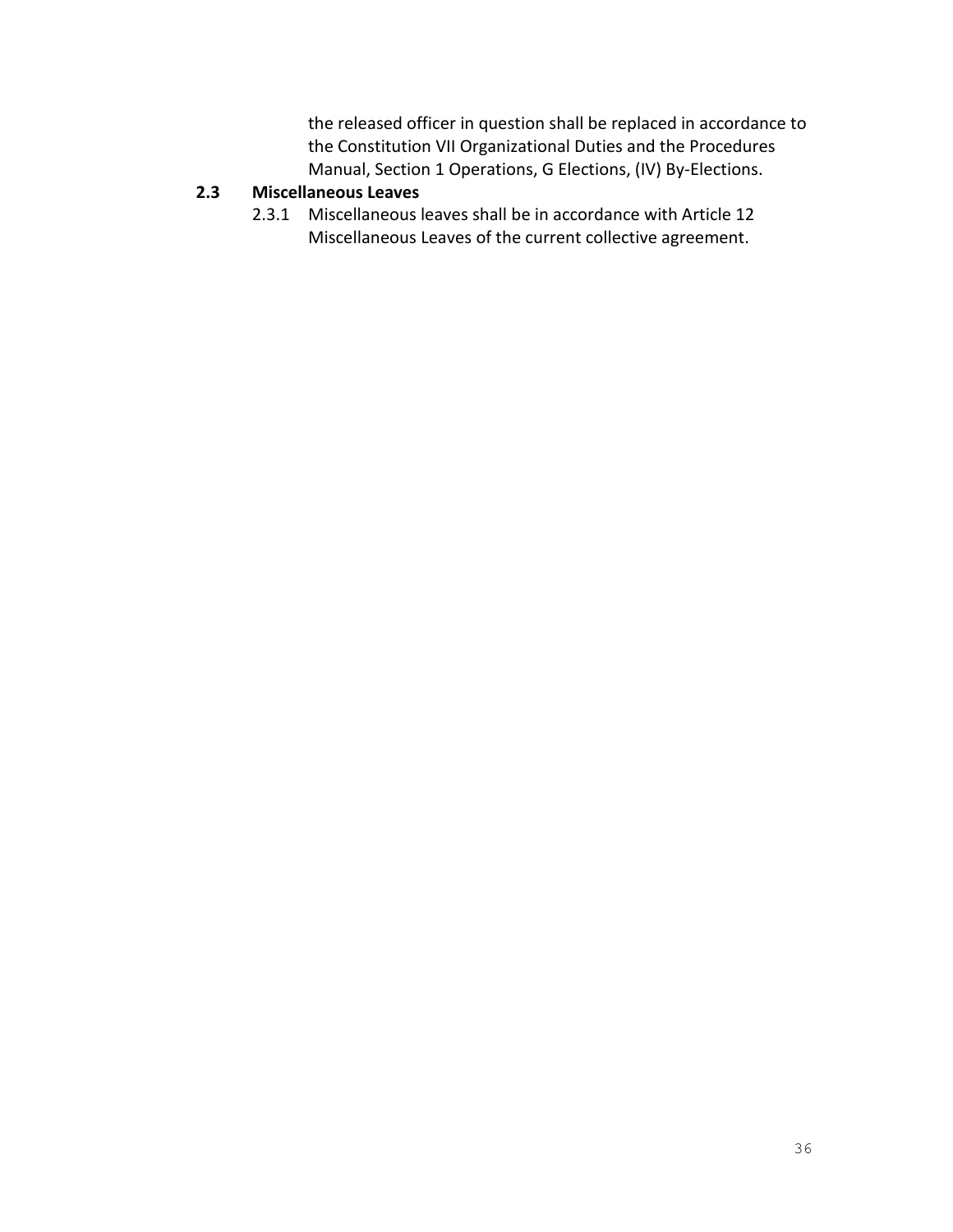# **OPERATING PROCEDURES**

# **1.0 OPERATING PROCEDURES FOR EXECUTIVE MEETINGS**

- **1.1** The duties of the Executive shall be to administer the affairs of the local between the Local Annual Meeting in accordance with the Constitution, Bylaws, and Policies and Procedures Manual of the Local.
- **1.2** The tentative dates for the following year's Executive Meetings should be determined by the incoming Executive to include in the annual pocket calendar.
- **1.3** Executive members may be compensated for attendance at executive meetings outside school hours as determined by the executive annually. (currently \$150 for each meeting attended)
- **1.4** There shall be a two-minute speaking limit for each speaker during discussion and debate on executive meeting motions.
- **1.5** No speaker can call the question on a motion during the same speaking time that they engage in debate on that motion.
- **1.6** Recording of Toronto OT executive/general meetings which are held virtually shall not be permitted.
- **1.7** Observers to Executive Meetings:
	- a. Shall be limited to a maximum of 15 active members in good standing as per the Local Constitution, or an invited guest with prior approval from the Executive.
	- b. Shall be required to email the Local's President or Vice-Presidents, notifying them of their intent to attend an Executive Meeting, at least 24 hours prior to the scheduled start time of the Executive Meeting.
	- c. Observers shall not speak to issues, unless invited to do so by the Executive. Observers shall not vote.
	- d. Observers shall be excused for in-camera sessions.
	- e. Executive meeting materials given to observers will remain in the meeting room.
	- f. There shall be no more than 15 observers allowed at a Local Executive Meeting. **Motion 20/21-15 August 2020**
- 1.8 All Local Execuitve members in attendance at Local Executive Meetings after the hours of a daily Occasional Teacher assignment during the 2021- 2022 fiscal year receive an honorarium of a \$150. Cost to come from the Executive Honoraria budget line. **Motion 20/21-11A August 2020**
- 1.9 Executive Expectations:
	- a. All executive Members shall familiarize themselves with and abide by the current ETFO – Toronto Occasional Teachers' Local Constitution and By-laws and the *Policies and Procedures Manual*, which shall be made available by the president.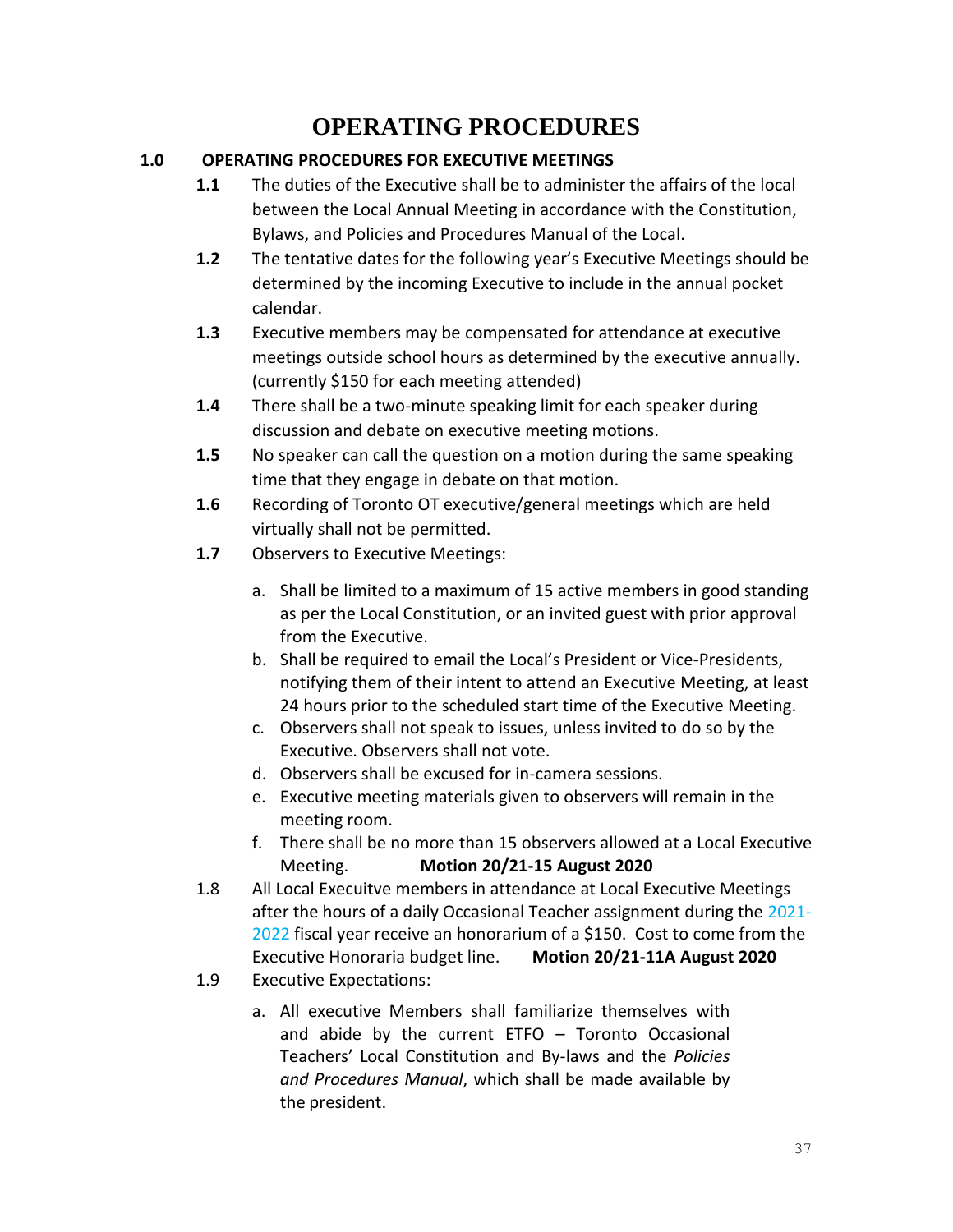- b. Executive and committee members are expected to attend all meetings required for their position. If unable to attend any meeting, 24-hour advance notice should be given, if possible, to the president or committee chair as applicable.
- c. Changes, additions, or amendments to the policies and procedures contained within the document will be made only by motion of the executive. If additions or modifications to the contents of the document are necessary, a recommendation may be made to the executive for approval.
- d. Any executive member who is in a full-time LTO shall not be paid for a daytime executive meeting.

# **Motion 19/20 – 77**

- e. An executive member in attendance at a virtual executive meeting who does not participate in votes or otherwise make their presence known, other than simply logging on, shall not be paid the executive meeting stipend. **Motion 20/21 – 7**
- 1.10 Non-released executive members be released for a half-day to assist with processing professional learning rebate applications received by the Local. **Motion**  $20/21 - 11$  (\$250)
- 1.11 That a sitting executive member shall not serve on the Local elections committee. **Motion 20/21 – 9**
- **1.12 On-line Email Voting Procedure:**

1.12.1 Occasionally, situations may arise between scheduled Executive meetings where decisions must be made by the Executive regarding how to proceed. In these situations, our Local Online Motion Policy will provide guidance as to the manner in which motions, discussions and votes will be conducted.

# 1.12.2 Eligibility:

- a) It is appropriate to put forward motions in between Executive meetings if there are time considerations necessitating expedience.
- b) An online motion may be deemed out of order if it is decided that the motion could reasonably wait until the next Executive meeting.
- c) Any Executive member can voice objection to a motion on the grounds that it can wait until the next scheduled Executive meeting.
- d) The President will act as Chair for the course of the online voting duration.
- e) Should there be disagreement regarding whether the motion is time sensitive or not, the President will make the final decision.
- f) The official authority for conducting all online motion business shall be the current Roberts Rules of Order as much as it applies.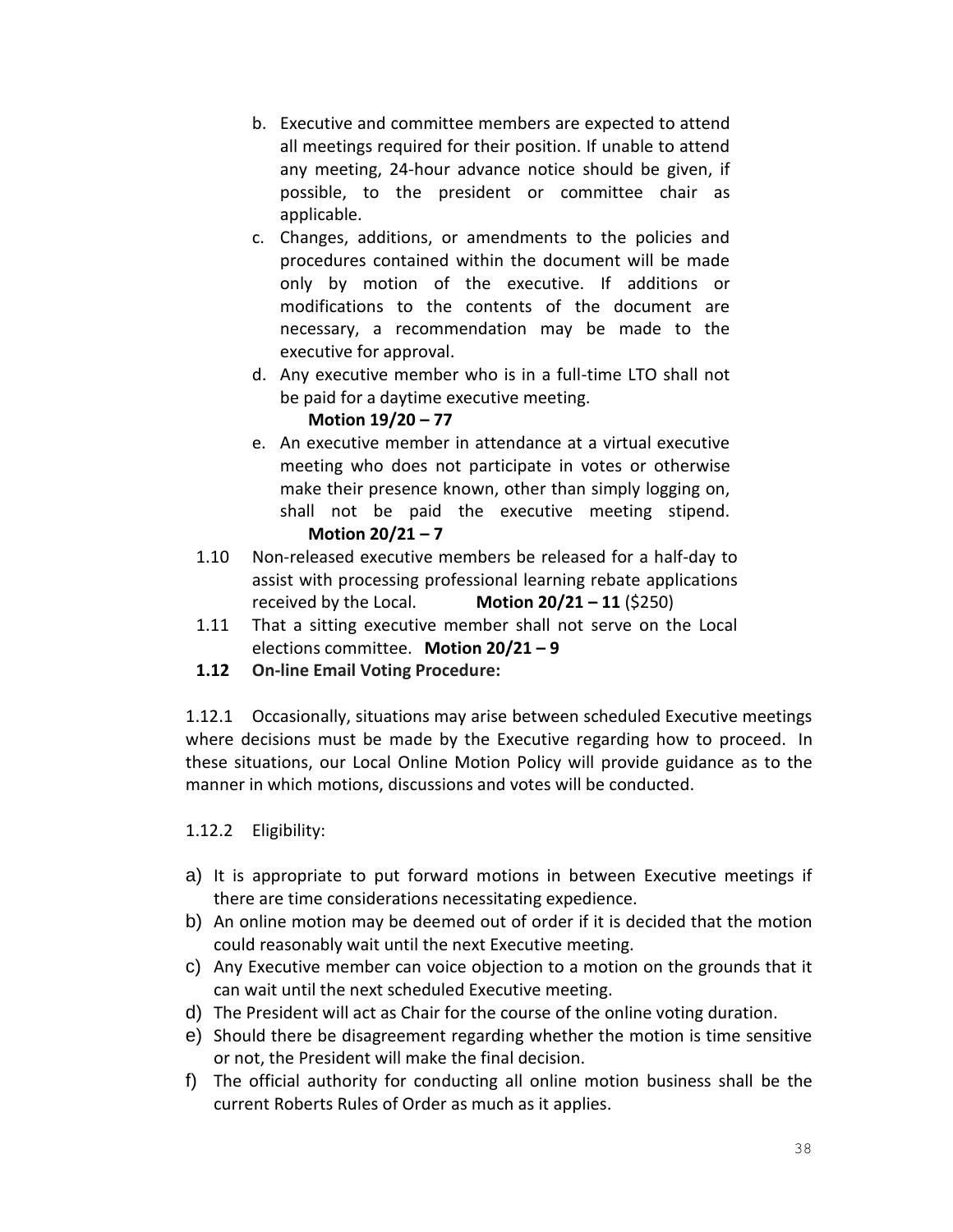## 1.12.2 Procedure:

- a. Motions are moved and seconded (with rationale if they wish) and sent to all Executive members with a specified end time for discussion and a specified time frame for voting. The word ACTION/VOTE REQUIRED must be included in the email subject header.
- b. Executive will be given 48 hours, excluding weekends, for online discussion and debate, via email before the voting period commences.
- c. The voting shall commence immediately upon the end of debate. A minimum of 48 hours up to a maximum of 72 hours, excluding weekends, shall occur when voting by email.
- d. Executive members are to 'reply all' on their comments intended for debate.
- e. Comments inadvertently not sent to all will be forwarded to the entire Executive by the President/Chair.
- f. An individual member's vote, that does not reply all, will be sent to all Executive members by the President/Chair.
- g. It is each Executive member's responsibility to ensure that they reply before the voting deadline has passed.
- h. All members of the Executive are deemed to be present, via email, for a motion between meetings.
- i. Quorum of the Executive (of  $50\% + 1$ ) votes must be cast, by the voting deadline, to consider a motion between meetings. If there are not enough votes to achieve quorum, the motion fails. A vote in favour, against or an abstention (actual email stating abstention) counts as a vote for the purpose of achieving quorum.
- j. The vote shall not be called until the voting deadline has passed in the event that an Executive member wishes to change their vote. The final votes will be counted only after the voting deadline has passed.
- k. Only a reply received within the set time frame will be counted.
- l. Minutes of any online discussions or motions between meetings will be recorded as part of the following Executive meeting minutes and shall be recorded as "Online Motion Report".
- m. For the purposes of BIRT number recording, online motions will count as any other motion and shall be recorded as such.
- n. In the event of disagreement or discrepancy about the final vote count, the President/Chair will rule if a re-vote is in order. (re-vote period a max of 48 hour voting period if a re-vote is required)

# 2.0 **OPERATING PROCEDURES FOR GENERAL MEETINGS**

- 2.1 All members attending local committee meetings will be reimbursed according to the ETFO meal guidelines. Cost to come from the appropriate committee budget line. **Motion 20/21 – 2**
- 2.2 The ETFO Toronto OT Local observe a two (2) minute speaking time limit at Local General Meetings. **Motion 20/21-4**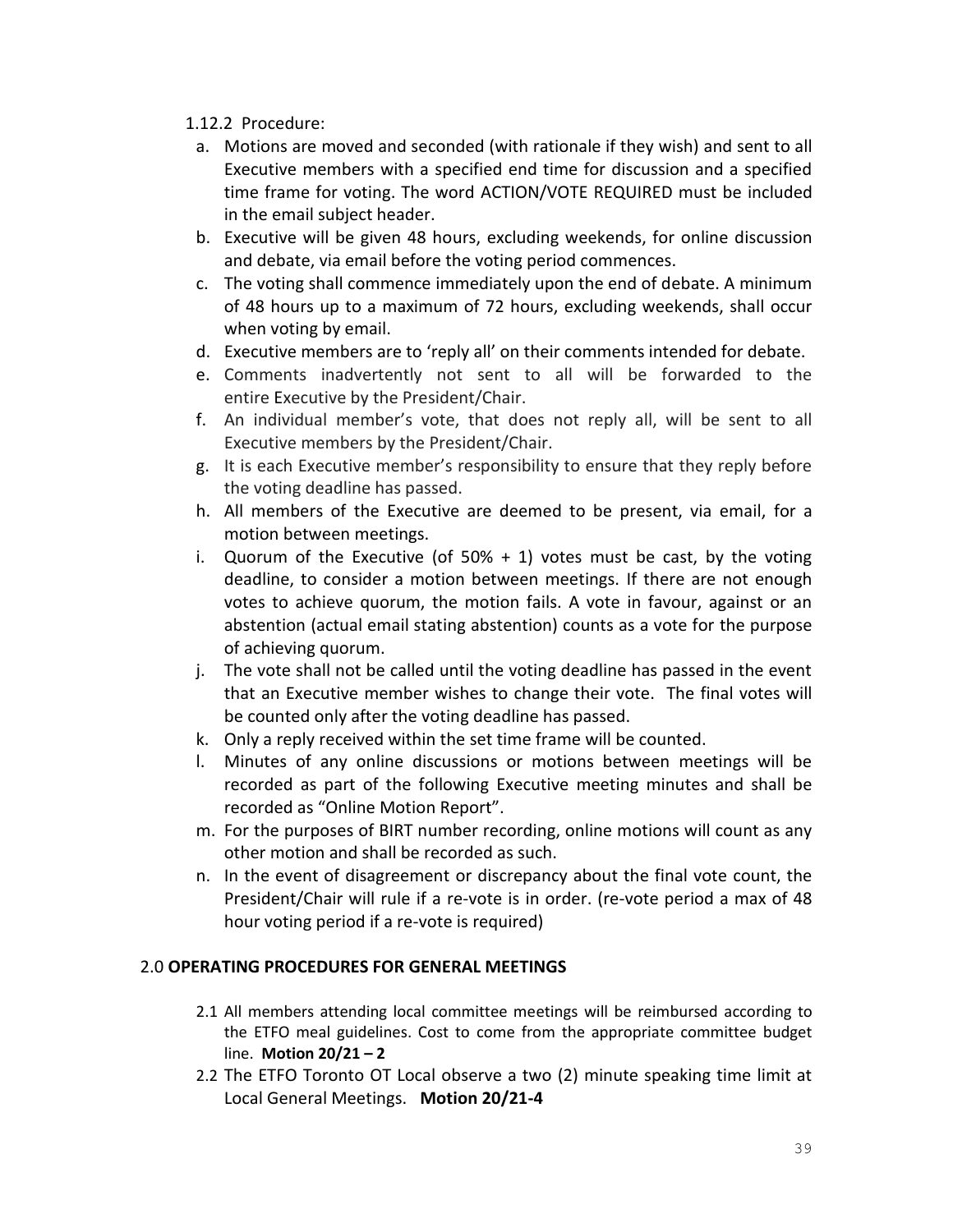2.3 If a timed item is reached and a motion that has heard both pro and con debate is on the floor, the Parliamentarian acting as steering will proceed to a vote to call the question requiring a 2/3 majority vote. If the Call the question is passed, a vote on the motion will proceed. If the motion to Call the question is not passed, the motion will be tabled. **Approved February 24, 2022 General Meeting.**

#### 2.4 **Fall General Meetings**:

- 2.4.1 A by-election for any unfilled Executive positions may be held at this meeting.
- 2.4.2 There will be a mandatory 15-minute question and answer period as a timed item at the end of the meeting.
- 2.4.3 Quorum for general meetings is 50 percent the number of members present at the start of the meeting
- 2.4.4 The Local Constitution (8.1.2) states "A General Meeting shall be held no later than November 30th of each year. One of the agenda items shall be a report from the ETFO Annual Meeting."
- 2.4.5 A location must be chosen and permit applied for in early September (President or designate)
- 2.4.6 Speakers should be approved by the executive.
- 2.4.7 Catering is arranged for approximately 100-125 members, unless there is an issue of significant interest, in which case, the catering order could be increased.
- 2.4.8 If door prizes or member giveaways are to be provided, these must be ordered by recommendation of the Membership Recognition Committee and approval of the Executive.
- 2.4.9 A delay in the evening callouts and a message on SmartFindExpress will be requested from the Board for the day of General Meeting.
- 2.4.10 A by-election for any unfilled Executive positions may be held at this meeting.
- 2.4.11 Two persons (non-members) are hired to register members at the door using a membership list showing the name and postal code only of each member. Compensation will be determined by the Executive annually at the first Executive meeting. (Currently \$100)
- 2.4.12 Members are given a package containing at least an agenda, a financial statement, previous year end statement, accounting firm review and engagement report, name tag, and a copy of the minutes from the previous General Meeting. A ballot shall be included in the case of a byelection.
- 2.4.13 The draft agenda starts the business meeting at approximately 5:15 p.m. and the adjournment is set at 7:30 p.m. or as determined by the Executive.
- 2.4.14 There will be a mandatory 15-minute question and answer period as a timed item at the end of the meeting.
- 2.4.15 Quorum for General Meetings is 50 percent of the number of members present at the start of the meeting.
- 2.4.16 See Constitution for further requirements.

#### 2.5 **Winter General Meeting**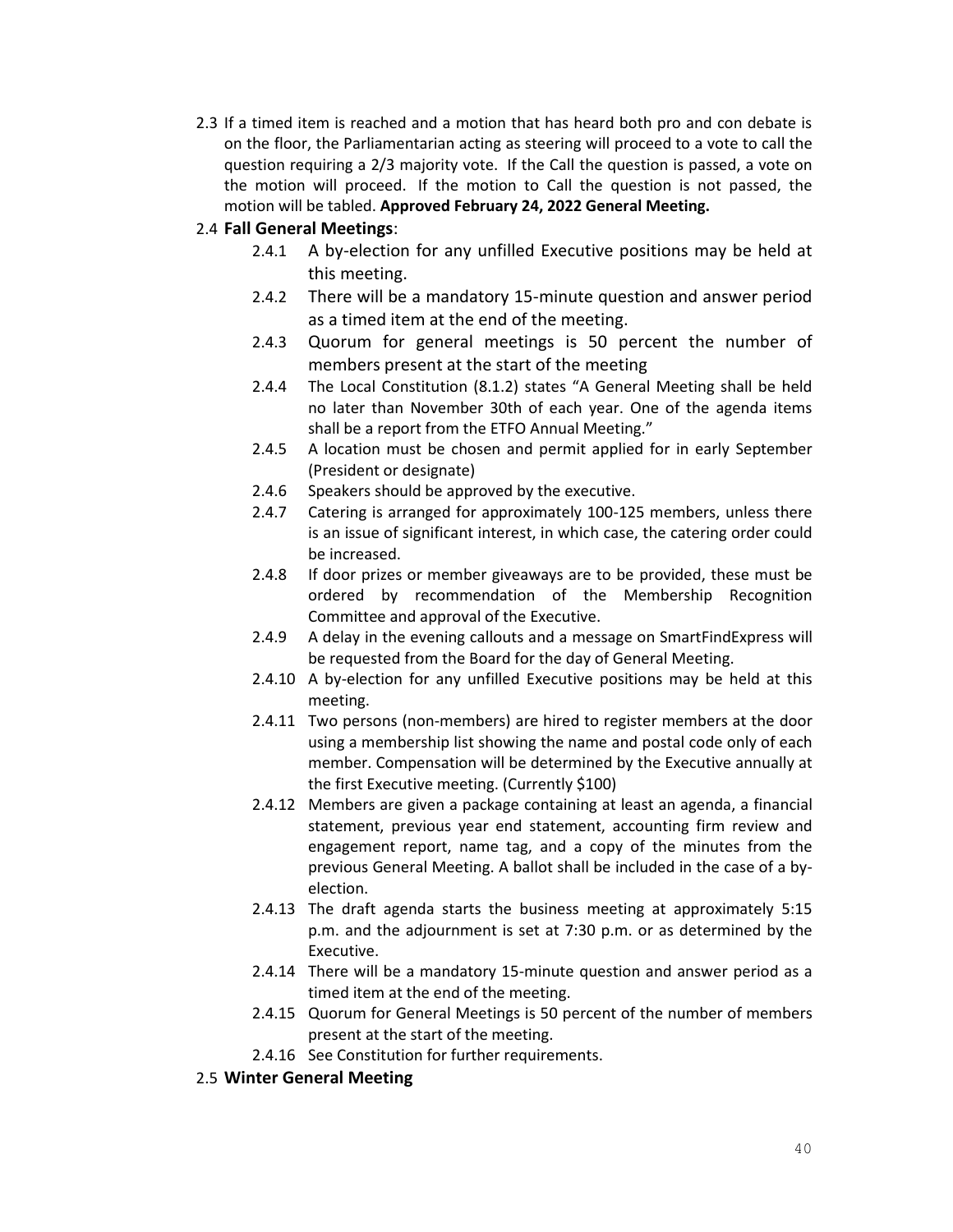- 2.5.1 A by-election for any vacant executive positions may be held at this meeting.
- 2.5.2 There will be a mandatory 15-minute question and answer period as a timed item at the end of the meeting.
- 2.5.3 Quorum for general meetings is the 50 percent of number of members present at the start of the meeting.
- 2.5.4 An election is held for the ETFO-assigned number of delegates to the ETFO Annual Meeting in August. (The president, vice-presidents, secretary and treasurer are automatically delegates without election.)
- 2.5.5 Resolutions for the August ETFO Annual Meeting must be presented for the consideration of the members in attendance at the winter general meeting. If approved, they shall be forwarded to ETFO by the resolution's deadline.
- 2.5.6 The Local Constitution (8.1.3) states, "A General Meeting shall be held no later than February 28 of each year. The Agenda items shall include the election of Delegates to ETFO Annual Meeting; approval of motions for the ETFO Annual Meeting; and the introduction of candidates for the next year's Executive.
- 2.5.7 A location must be chosen, site administrator contacted, and permit applied for in the Fall term.
- 2.5.8 Speakers should be approved by the Executive.
- 2.5.9 Catering is arranged for approximately 100-125 members, unless there is an issue of significant interest, in which case the catering order could be increased.
- 2.5.10 If door prizes or member giveaways are to be provided, these must be ordered by the recommendation of the Membership Recognition Committee and the approval of the Executive.
- 2.5.11 A delay in the Evening callouts and a message on SmartFindExpress will be requested from the Board for the day of the General Meeting.
- 2.5.12 A by-election for any unfilled Executive positions will be held at this meeting if required.
- 2.5.13 Two persons (non-members) are hired to register members at the door, using a membership list showing the name and postal code only of each member. Compensation will be determined by the Executive annually at the first Executive meeting. (Currently \$100)
- 2.5.14 Members are given a package containing at least an agenda, a financial statement, a name tag, and a copy of the minutes from the previous general meeting. Also included is a ballot for voting in the delegate election and for the by-election if necessary.
- 2.5.15 The draft agenda starts the business meeting at approximately 5:15 p.m. and the adjournment is set for 7:30 p.m. or as determined by the executive.
- 2.5.16 There will be a mandatory 15-minute question and answer period as a timed item at the end of the meeting.
- 2.5.17 Quorum for General Meetings is the 50 percent of number of members present at the start of the meeting.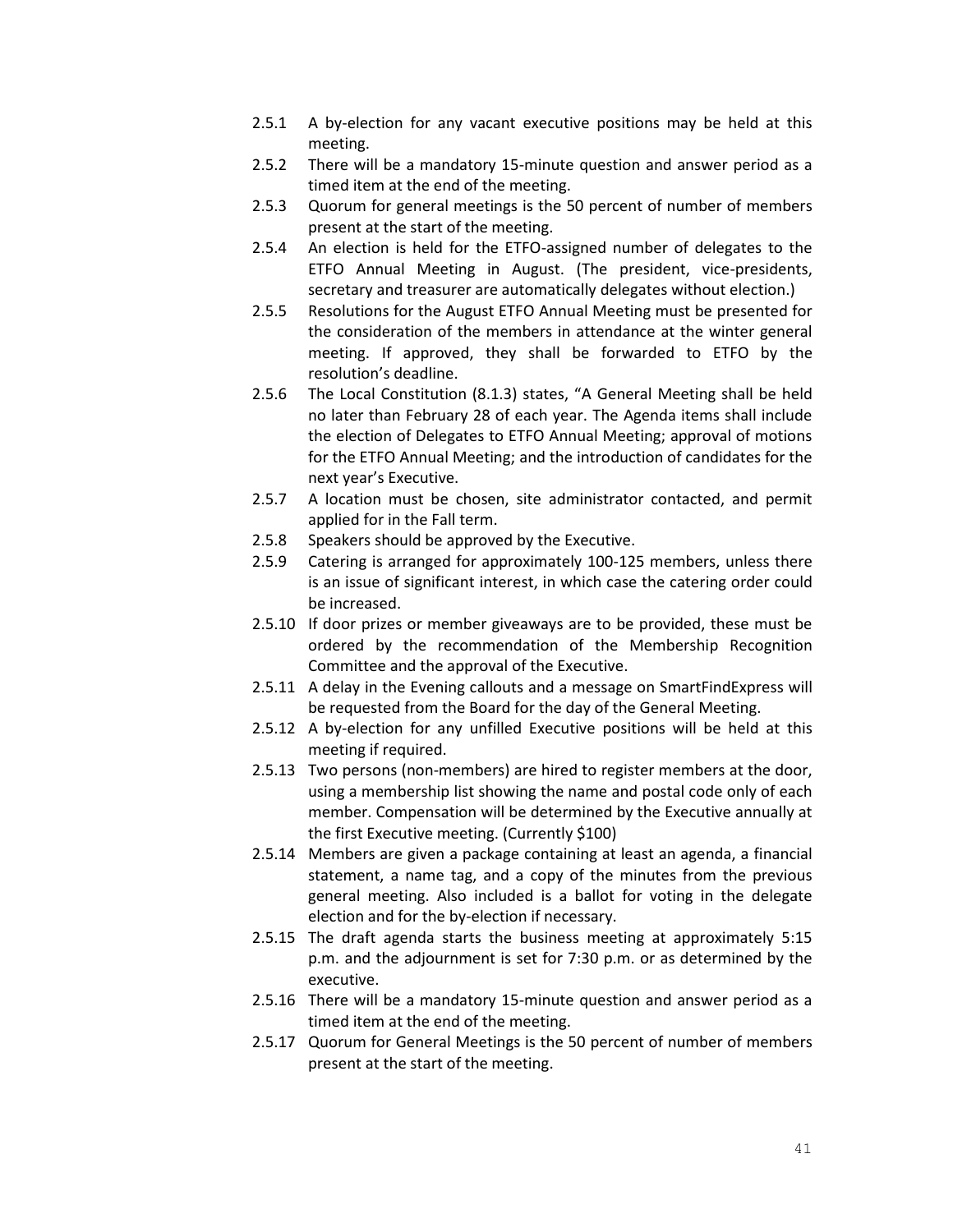- 2.5.18 An election is held for the ETFO-assigned number of delegate positions to the ETFO Annual Meeting in August. (The president, vice-presidents, treasurer and secretary are automatically delegates without election.)
- 2.5.19 Candidates for the following year's executive election are introduced and shall be given an opportunity to speak.
- 2.5.20 Resolutions for the August ETFO Annual Meeting must be presented for the consideration of the members in attendance at the winter general meeting. If approved, they shall be forwarded to ETFO by the resolution's deadline.
- 2.5.21 See Constitution for further requirements.

# 3.0 **OPERATING PROCEDURES FOR ANNUAL MEETING**

- 3.1 There will be a mandatory 15-minute question and answer period as a timed item at the end of the meeting.
- 3.2 The Local Constitution (8.2.1) states, "A Local Annual Meeting of the members of ETFO-Toronto Occasional Teachers' Local shall be held no later than May 31, of each year.
- 3.3 Executive approves the amount to be charged to the membership for dinner, keeping it low to ensure attendance. (Currently \$10) There is no cost for executive members or non-executive chair(s) to attend this meeting.
- 3.4 Invitation to Annual General Meeting included in March newsletter.
- 3.5 The Invitation should ask members to indicate if they are going to file for their teachers' pension this year. If so, they are guests of the local and will receive a retirement presentation.
- 3.6 Include general agenda, with start and end times, on invitation.
- 3.7 Include in March newsletter, the date that local constitutional change motions will be posted on the local website.
- 3.8 Contact events manager at venue (end of March, early April) to confirm rooms and arrange for specific menu for food and wine selection, premeeting refreshments, A/V requirements for microphones, screens, podia, etc.
- 3.9 In March, determine member giveaway executive to approve expenditure and office to place order.
- 3.10 In March, invite guests e.g. ETT President, ETT liaison, and Provincial Executive Officer. Other local presidents, and past local presidents should be invited to the dinner only with executive approval.
- 3.11 Ask guests to speak if executive so determines or if there is a timely issue.
- 3.12 Hire a parliamentarian if necessary, with executive approval of person and honorarium to be given.
- 3.13 Two persons (non-members) are hired to register members at the door, using a membership list showing the name and postal code only of each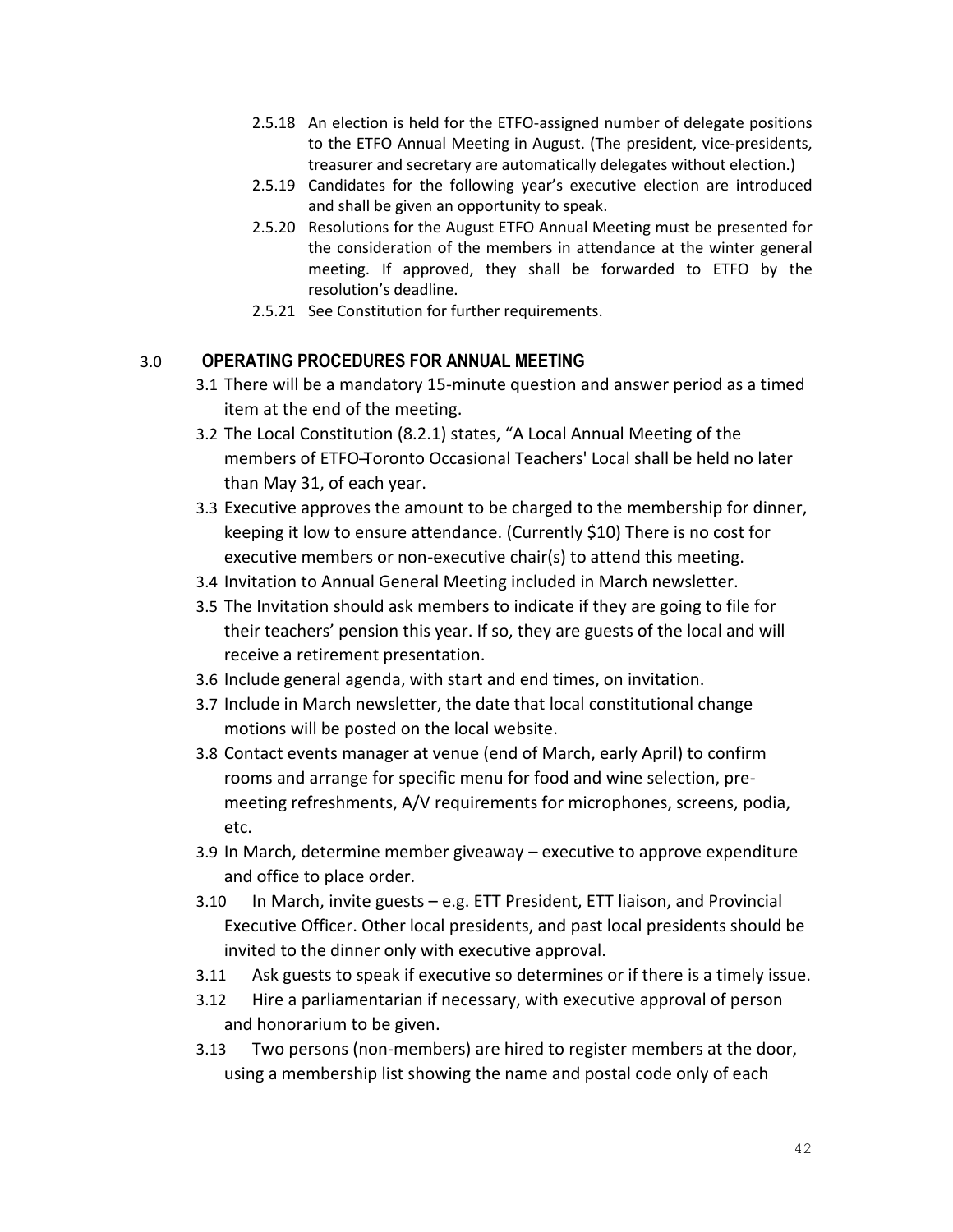member. Compensation will be determined by the executive annually at the first executive meeting. (Currently \$100)

- 3.14 Keep track of RSVPs and money. (Treasurer to deposit cheques prior to meeting.)
- 3.15 Post resolutions to be debated at AGM on local website at least 14 days prior to the AGM or the date printed in newsletter if earlier.
- 3.16 Determine speakers to executive motions who will move, second, speak, etc.
- 3.17 Request that electronic versions of all committee chair reports be emailed to president and secretary, within specified time limit prior to the meeting.
- 3.18 One week prior to the meeting, have all print materials, including agenda, minutes, budget proposal and proposed motions, photocopied for approximately 175-200 people, depending upon RSVPs.
- 3.19 Have PowerPoint presentations, and other visual aid material prepared.
- 3.20 Make up PRO and CON signs for microphones.
- 3.21 A week prior to meeting, visit the venue and finalize all arrangements.
- 3.22 A delay in the evening callouts and a message on SmartFindExpress will be requested from the Board for the day prior and day of the Annual General Meeting.
- 3.23 Make up packages for 150-200 persons, depending upon number of members who have RSVP'd, etc. Packages to include, agenda, treasurer's report, proposed budget, resolutions, minutes from the previous general meeting and other pertinent material.
- 3.24 Print up a membership list showing only the members' names and postal codes – and divide list into two binders A-L and M-Z
- 3.25 Sort the packages alphabetically and place in two boxes for the registrars
- 3.26 One week prior to meeting, send email reminders to members who have indicated they are staying for dinner.
- 3.27 Have treasurer write cheques for registration people, parliamentarian and any guest speaker or entertainment honoraria, to be included in thank you card from President.
- 3.28 Early afternoon on day of meeting, released officers to go to hotel to put up banners, set up check-in tables, check AV equipment, check location of screens, microphones, etc.
- 3.29 Designated executive member presents cheque to pay parliamentarian, registrars, and entertainers if applicable.
- 3.30 Conduct meeting in accordance with agenda and timelines, using Robert's Rules of Order.
- 3.31 There will be a mandatory 15-minute question and answer period as a timed item at the end of the meeting.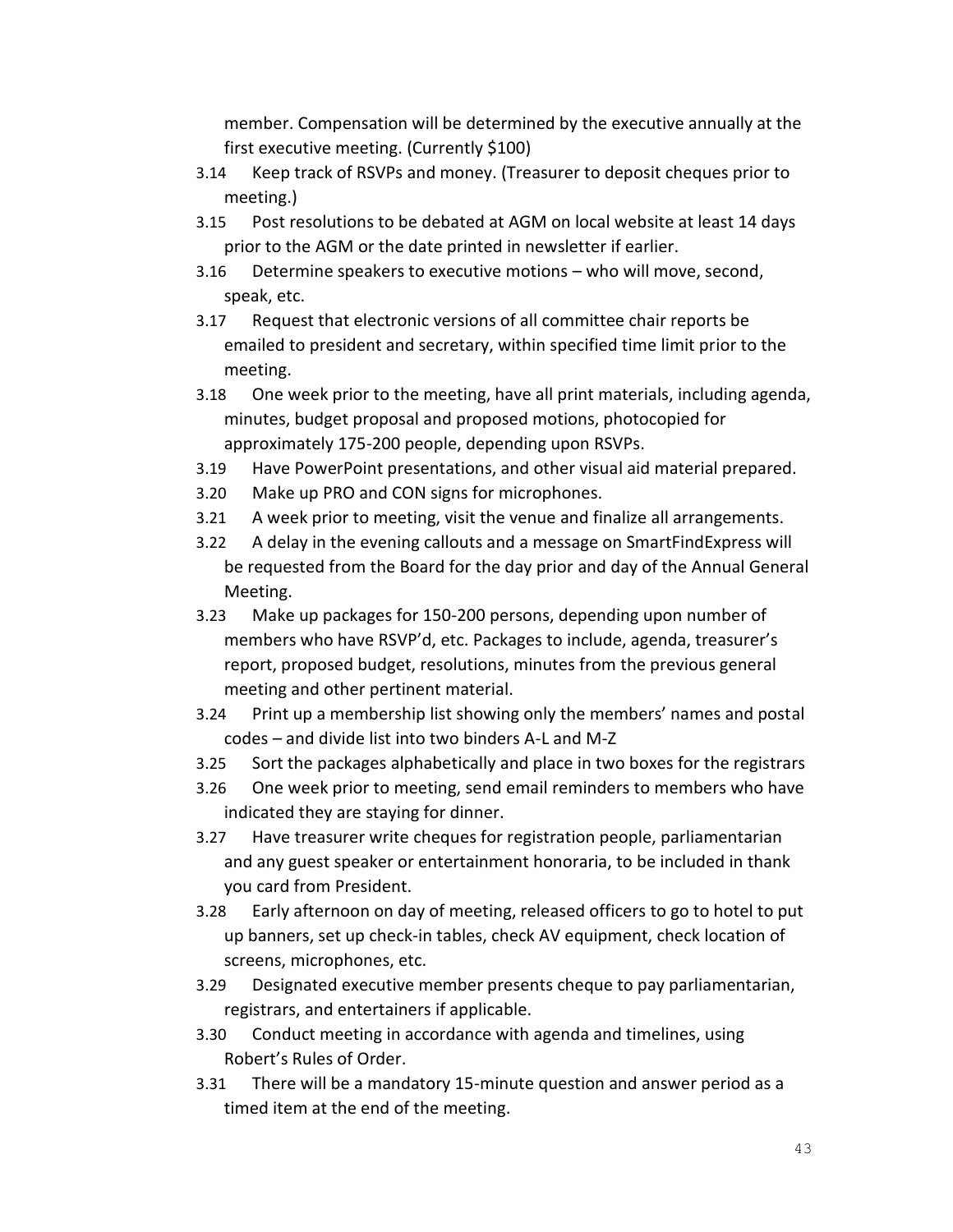- 3.32 Have membership information secured in locked room, along with local's equipment.
- 3.33 See Constitution for further requirements.

## 4.0 **GOLDEN HORSESHOE OCCASION TEACHERS (GHOTs) AND PROVINCIAL OCCASIONAL TEACHER MEETINGS (POTs)**

- 4.1 The president or designate and one (1) executive member shall be fully funded by the local to attend all GHOTs (Golden Horseshoe Occasional Teachers) meetings.
- 4.2 The president or designate and one (1) executive member shall be fully funded by the local to attend the POTS meetings.
- 4.3 Any local member approved by the president or the executive to attend a GHOTs or POTS workgroup, task force or committee shall be released for the meeting at the applicable daily rate.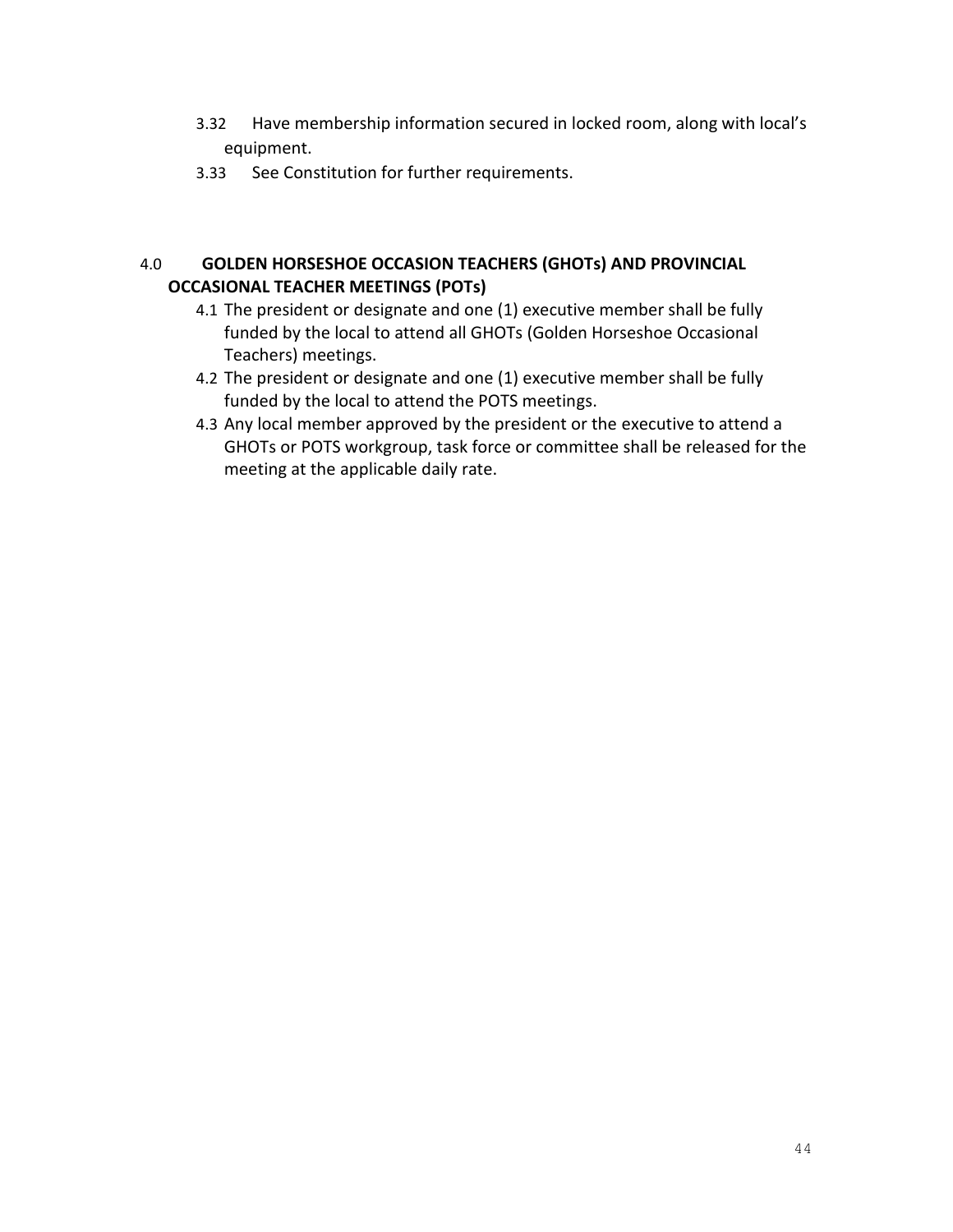# **LOCAL PROCEDURES**

#### **1.0 GENERAL PROCEDURES**

- 1.1 Changes, additions, or amendments to the policies and procedures contained within the document will be made only by motion of the executive. If additions or modifications to the contents of the document are necessary, a recommendation may be made to the executive for approval.
- 1.2 Where the existing *Policies and Procedures Manual* does *not* address a situation, the user is advised to consult with the Constitution and/or By-Laws of the Local in conjunction with the executive and/or the local president.

## **2.0 COMMUNICATION PROCEDURES**

## **2.1 Communication by Executive**

- 2.1.1 Released Executive members shall endeavour to respond to all member enquiries within two (2) business days.
- 2.1.2 All official communication requires the approval of the president.
- 2.1.3 Local letterhead shall be used for all official hardcopy documents and communication. Letterhead can be obtained from the office.
- 2.1.4 Special circumstances may warrant mailings/ecommunications in addition to those already scheduled, for example, during collective bargaining situations.
- 2.1.5 Official social media communication from the local shall be moderated by the vice-president responsible for communications and shall be restricted to union business and shall not be personal in nature.
- 2.1.6 Any new financial content on the website also requires the approval of the treasurer.
- 2.1.7 Membership List:
	- a. The database containing the membership list, with the information fields defined, shall reside on one computer in the office. Other office computers shall be networked to that database, ensuring that changes to the master data base may be made from any office computer and are immediately available to all released officers.
	- b. The information on the membership database is to be used confidentially, for union purposes only, and accessed only from the local office. See Collective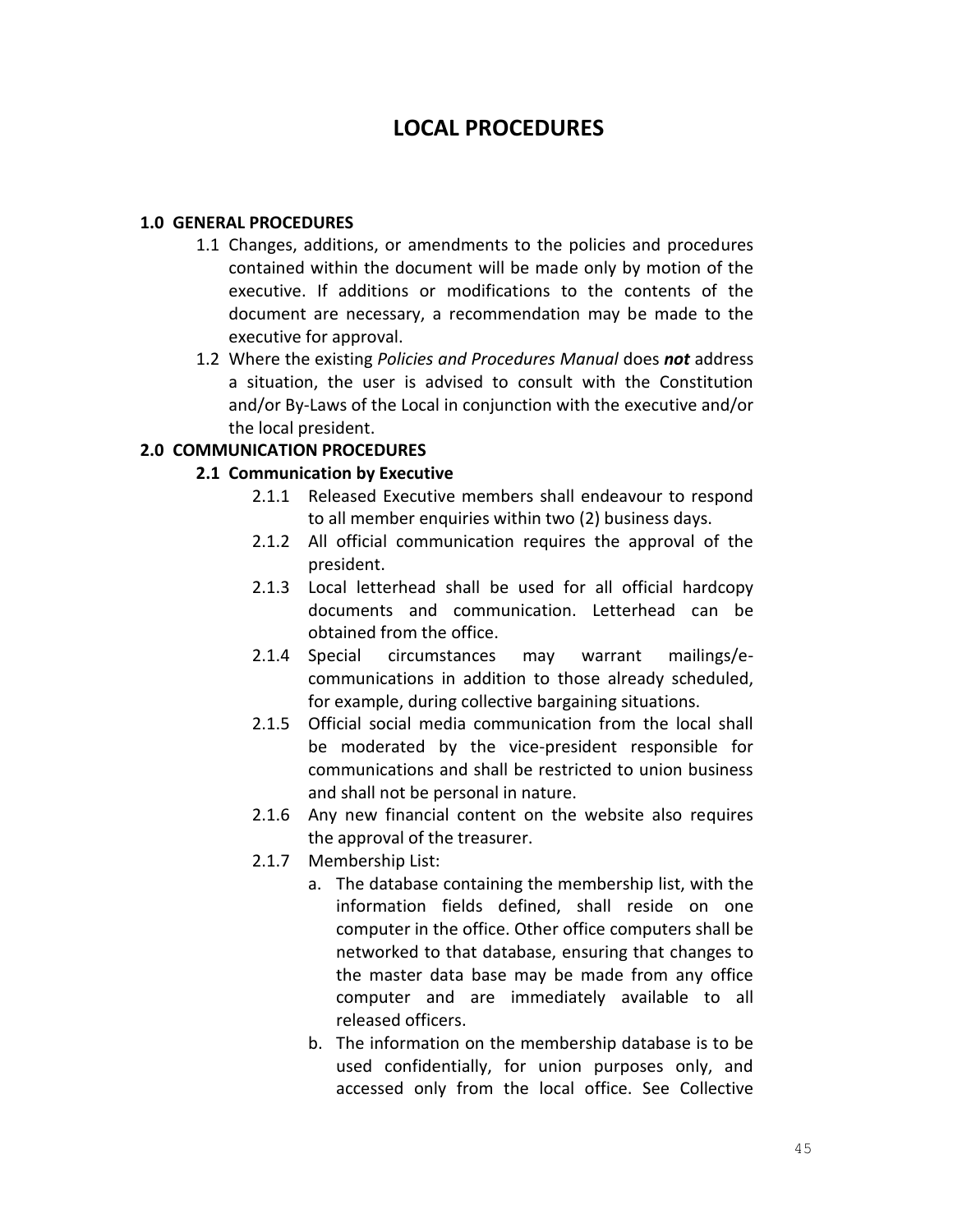Agreement 7.3.0 for the information that the Board must provide.

- c. The membership list should be backed-up on a regular basis and a copy kept off site.
- d. The membership list (excluding those who receive ecommunications) is sent electronically to the mailing house in the format required by the mailing house to be used for mailing pertinent information to members' homes. All members shall receive executive election ballots.
- e. The membership list is updated regularly, using data received from the Board, including but not limited to the Levy Submission List, the Board Occasional Teacher List, moved to contract List, etc. and updates from our members. See Collective Agreement 7.3.0, 18.3.0, and 26.1.3.
- f. The list is culled when Board information advises of members who are no longer working for the Board as elementary occasional teachers.
- 2.1.8 The Local sends updates every second Thursday during the school year to the membership via constant contact, commencing November 26th, 2020. **Motion 20/21 – 10 (November 23, 2020).**
- 2.1.9 The approved minutes of all Local meetings be posted on the Local's website within one week of each meeting minutes being approved. **20/21-21A**

## **2.2 Newsletters**

- 2.2.1 Newsletters are written by the president using a standard template with the local logo.
- 2.2.2 Newsletters may have specific input from other members of the executive, committees or others as determined by the president.
- 2.2.3 Newsletters are sent out throughout the school year (electronically, or where possible by third class mail) with information relating to upcoming meetings, workshops, social events, nomination forms, pocket calendars, surveys, etc.
- 2.2.4 Fall Newsletter mailing/e-communication must include a notice of our Fall General Meeting and a notice of deadline for substantive motions to be submitted at least 30 days prior to a General Meeting. (Call for a by-election if necessary, may also be included.) It will also include information, where applicable, on social events, professional learning events, equity events, and other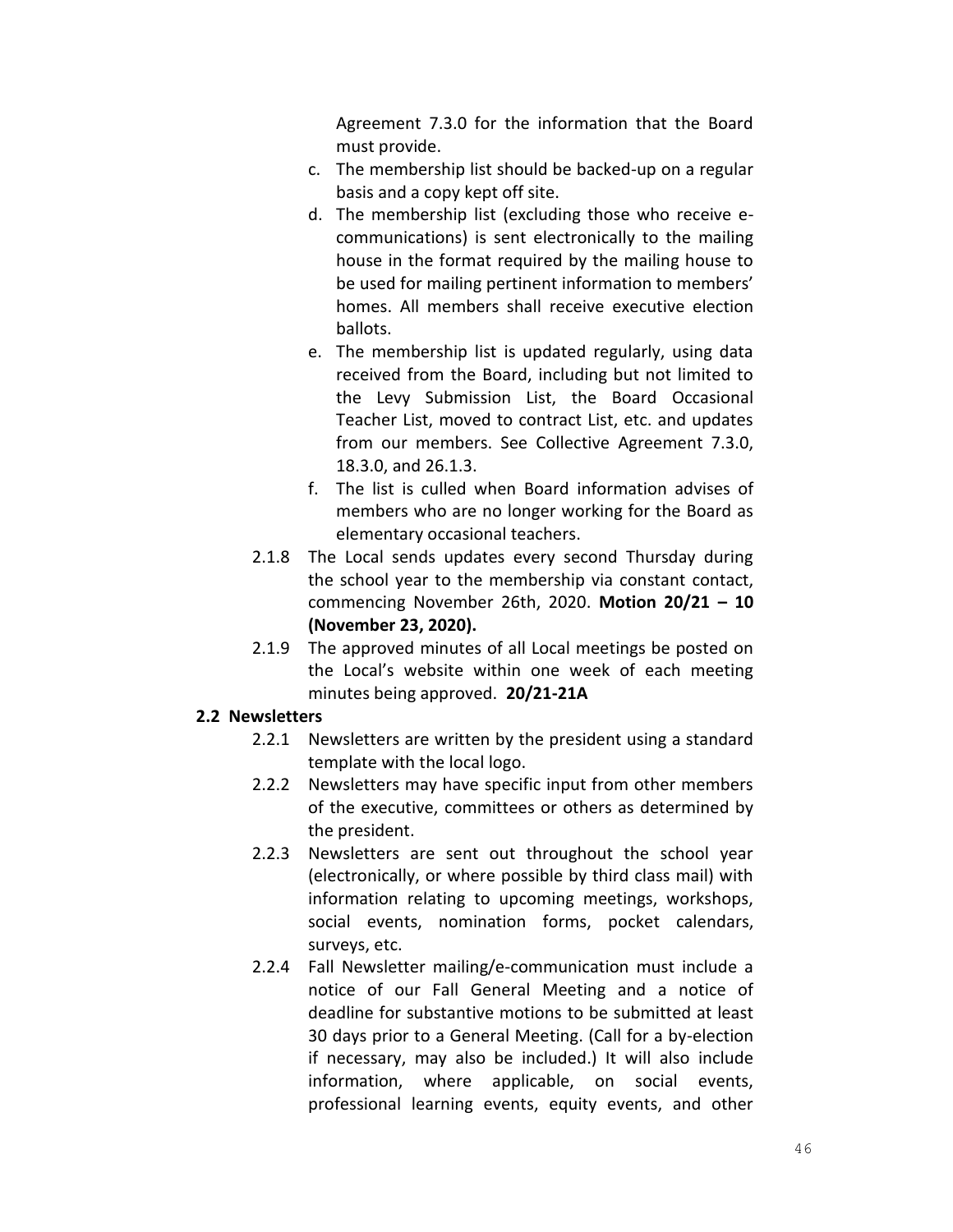committee events.

- 2.2.5 Winter Newsletter mailing/e-communication must include the Executive nomination form, notice of the winter general meeting, a call for candidates to run for delegate positions to represent the local at the ETFO Annual Meeting in August, a call for motions to be submitted to the ETFO Annual Meeting, and a notice of deadline for motions to be submitted at least 30 days prior to a general meeting. (Call for a by-election if necessary, may also be included.) It will also include information, where applicable, on social events, professional learning events, equity events, and other committee events.
- 2.2.6 Winter Newsletter: Sent to the printer by December 15th, or the closest working day to that day, and is not to be mailed until December 27th, or the closest working day. **June 14, 2018.**
- 2.2.7 Spring Newsletter mailing/e-communication must include a notice of the Local's Annual Meeting, a call for Constitutional amendment motions for the Local Annual Meeting, and a notice of deadline for motions to be submitted at least 30 days prior to a general meeting. It will also include information, where applicable, on social events, professional learning events, equity events, other committee events.
- 2.2.8 Sent to the printer by March 5th, or the closest working day to that day. **June 14, 2018**
- 2.2.9 Summer Newsletter mailing/e-communication must include an announcement of the successful candidates for executive positions for the following year, and a notice of deadline for motions to be submitted at least 30 days prior to a general meeting. It will also include information, where applicable, on social events, professional learning events, equity events and other committee events.
- 2.2.10 Summer Newsletter Sent to the printer by June 25th, or the closest working day to that day, and is not to be mailed until July 1st , or the closest working day. **June 14, 2018**
- 2.2.11 Special circumstances may warrant additional content in the Newsletter package.
- 2.2.12 Newsletters will be posted on the local website immediately after it is sent out for mailing/ecommunication.
- 2.2.13 Fall Newsletter: Sent to the printer by October 7th, or the closest working day to that day. **June 14, 2018**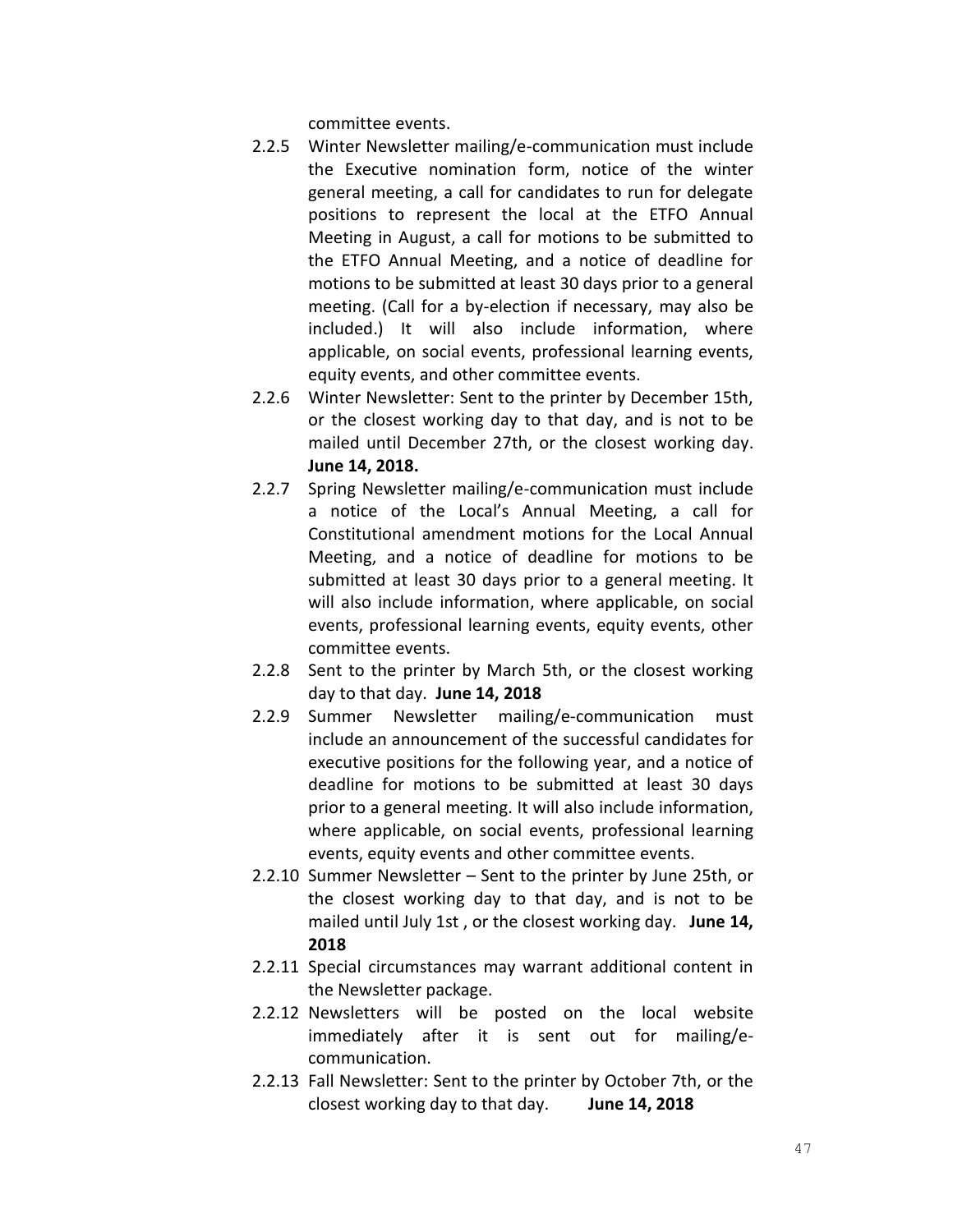## **2.3 Calendar**

- 2.3.1 Development of the local's calendar booklet for the next school year should take place during the Spring of each school year. The draft calendar is reviewed by the Executive prior to the June executive meeting. Final approval by the executive shall take place no later than the June executive meeting.
- 2.3.2 The Local calendar booklet should reflect the School Board calendar, school holidays, professional development and activity days, Local General and Annual Meeting dates, Local Executive Meeting dates and other key dates required by our members.
- 2.3.3 The names of the Local Executive for the year and the email addresses for released Executive members should be included in the front of the calendar.
- 2.3.4 Pay dates are confirmed with the Board's payroll manager and a page of pay dates and the periods covered (with total number of working days for LTOs and daily occasional teachers in each pay period) is printed up for inclusion in the calendar.
- 2.3.5 A page of TDSB Payroll Assistance and Benefits Assistance numbers is included with the names of TDSB contacts based on the member's surname.
- 2.3.6 One page in the calendar shall be devoted to documentation required by LTOs in order to be paid on the teachers' salary grid.
- 2.3.7 The calendar will also include a section on How to Access Jobs on SmartFindExpress.
- 2.3.8 The calendar will contain Important Reminders to protect members from allegations and give them directions on contacting Professional Relations Services at ETFO before being interviewed by the Police, CAS or the Board.
- 2.3.9 Other information may be included in the calendar from time to time.
- 2.3.10 The number of additional calendar booklets to be printed shall be determined by the executive.

# **2.4 Documents**

- 2.4.1 Constitution and By-Laws
	- a. The local Constitution shall be available to the membership on the local website.
- 2.4.2 Policy and Procedures Manual
	- a. The local Policy and Procedures Manual shall be made available to the local executive and available, on request to members.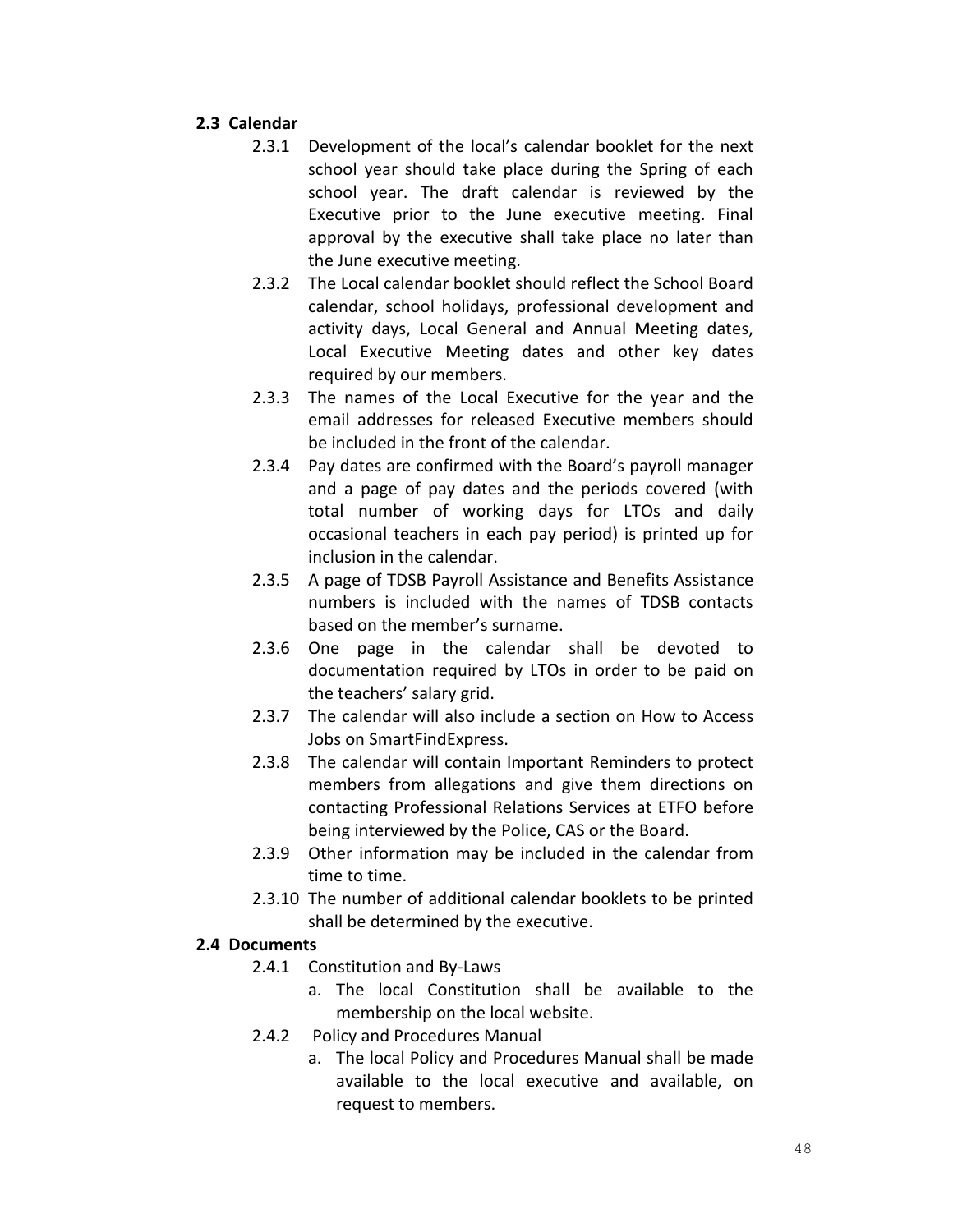- 2.4.3 Collective Agreement
	- a. When ratifying the collective agreement, members shall be made aware of all amendments. The local's current collective agreement shall be available on the local website. See 20.0.0 in the Collective Agreement (currently the TDSB provides every member with a hard copy).

## **3.0 DUTIES OF THE EXECUTIVE**

- **3.1** The Local's signing officers for the 2021-2022 fiscal year will be the local President, Treasurer and First Vice-President. **Motion 20/21-3**
- **3.2 Executive and Committee Expectations**
	- **3.2.1** All executive and committee Members shall familiarize themselves with and abide by the current ETFO – Toronto Occasional Teachers' Local Constitution and By-laws and the Policies and Procedures Manual, which shall be made available by the president.
	- **3.2.2** Executive and committee members are expected to attend all meetings required for their position. If unable to attend any meeting, 24-hour advance notice should be given, if possible, to the president or committee chair as applicable.
	- **3.2.3** Committee meetings are held outside of school hours unless authorized by the president or approved through a motion passed by the executive.
	- **3.2.4** There shall be at least one released officer on every committee.

# **3.3 Conflicts of Interest**

- 3.3.1 A conflict of interest is a situation in which someone has both professional and personal interests that would make it difficult to fulfill his/her duties fairly.
- 3.3.2 Should an executive/committee member declare a conflict of interest before the executive/committee, the executive/committee member shall withdraw at the inception of the process. Should a member become aware of a conflict of interest during the meeting, the member will withdraw from the process and his/her withdrawal shall be recorded in the minutes. The member will withdraw from voting or participating in consideration of the matter, unless all the executive/committee members present at the meeting agree that the executive/committee member may participate in the consideration of the matter.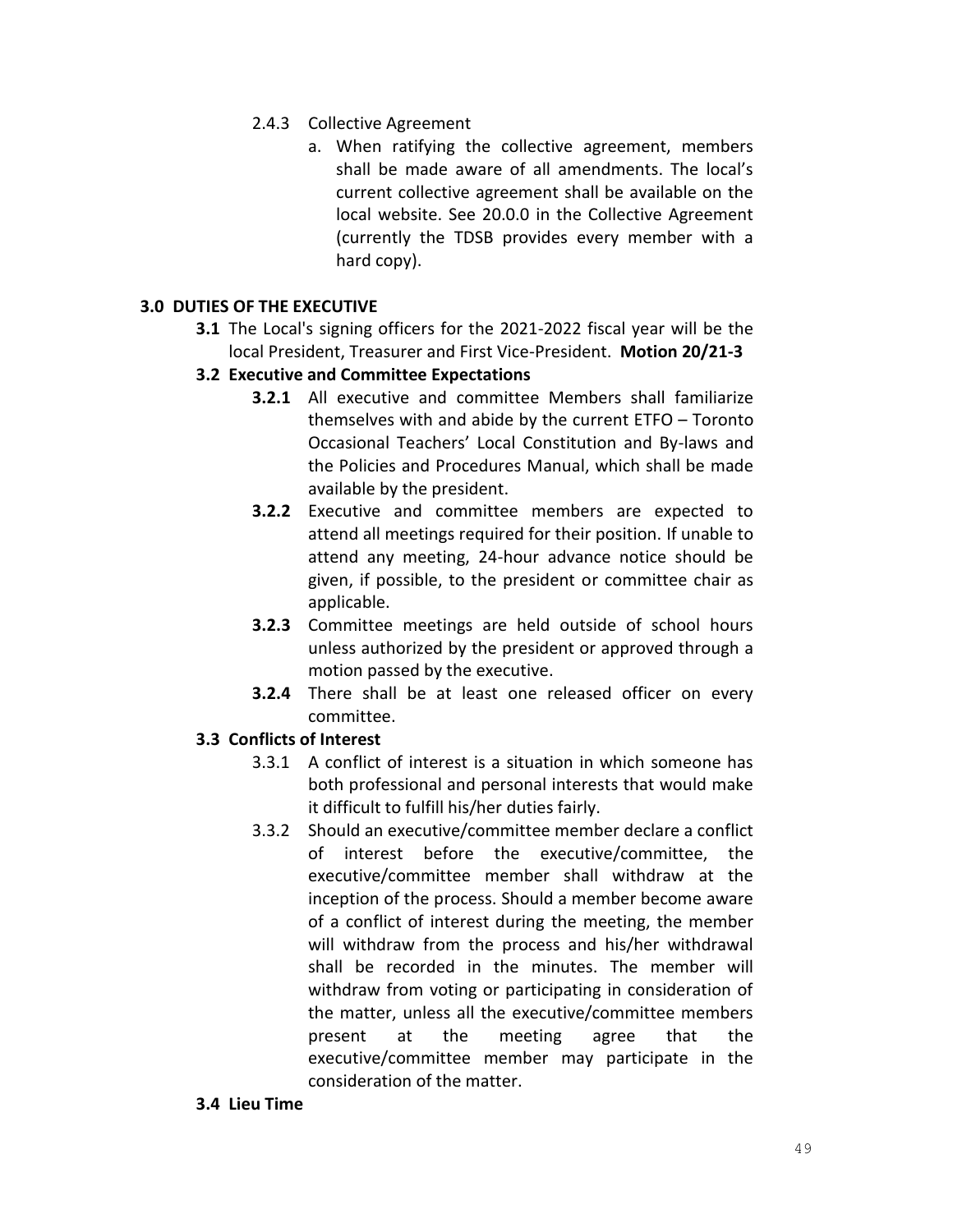- 3.4.1 Lieu time will be given for released executive to compensate for overnight (1/2 day), weekend work (full day for each day) or summer work (tracked by hours) where attendance is expected by the union and/or local, and authorized by the president or approved through a motion passed by the executive.
- 3.4.2 This lieu time is only for weekend or overnight work. It is not for evening work during the week.
- 3.4.3 Earned lieu time shall be tracked in the local's office by the president and the designated vice-president and presented at executive meetings.
- 3.4.4 Use of lieu time for released executive must be used within the same school year.

**3.5** Highlights of duties for positions on the Executive:

|             | <b>President</b>                                                                  |                  |                                                                                    |
|-------------|-----------------------------------------------------------------------------------|------------------|------------------------------------------------------------------------------------|
| □           | Full-time LTO release position at grid<br>rate                                    | □                | Attends numerous meetings at locations<br>across the Toronto District School Board |
| ш           | Access to a central office workspace                                              | □                | Counsels<br>and<br>members<br>represents                                           |
| $\Box$      | Is paid to attend all Executive Meetings                                          |                  | through to grievance/arbitration                                                   |
|             | of the Local as a voting member                                                   | $\Box$           | <b>Sits</b><br>on<br><b>Board/Union</b> Consultation                               |
| $\Box$      | Ex-officio member of all committees,                                              |                  | Committee                                                                          |
|             | including<br>the Collective<br><b>Bargaining</b>                                  | □                | Attends ETFO Annual Meeting in August                                              |
|             | Committee                                                                         | $\Box$           | <b>ETFO</b><br>May attend<br>Representative                                        |
| ப           | Official spokesperson for the Local                                               |                  | Council                                                                            |
| $\Box$      | Communicates with<br>the<br>membership                                            | □                | <b>Attends</b><br>and/or<br>chairs<br>committee                                    |
|             | through newsletters<br>and<br>the<br>Local                                        |                  | meetings                                                                           |
|             | website                                                                           |                  |                                                                                    |
| □           | Local signing officer                                                             |                  | <b>Treasurer</b>                                                                   |
| $\Box$      | Attends numerous meetings at locations                                            | $\Box$           | A minimum LTO release position of 0.2                                              |
|             | across the Toronto District School Board                                          |                  | at grid rate                                                                       |
| □           | Counsels<br>and<br>represents<br>members                                          | $\Box$           | Access to a central office workspace                                               |
|             | through to grievance/arbitration                                                  | $\Box$           | Is paid to attend all Executive Meetings                                           |
| □           | Co-chairs Board/Union Consultation                                                |                  | of the Local as a voting member                                                    |
| □           | Committee                                                                         | $\Box$<br>$\Box$ | <b>Attends all Local General Meetings</b>                                          |
| $\Box$      | Attends ETFO Annual Meeting in August<br><b>ETFO</b><br>Represents<br>Local<br>at |                  | Conducts Local's banking as a signing<br>officer                                   |
|             | <b>Representative Council</b>                                                     | □                | Presents financial report at all Local                                             |
|             |                                                                                   |                  | meetings                                                                           |
|             | <b>First Vice President</b>                                                       | $\Box$           | Prepares and oversees the annual                                                   |
| $\Box$      | Full-time LTO release position at grid                                            |                  | budget of the Local                                                                |
|             | rate                                                                              | $\Box$           | Assists with the annual financial review                                           |
| □<br>$\Box$ | Access to a central office workspace                                              |                  | of the Local's budget by an accounting                                             |
|             | Is paid to attend all Executive Meetings                                          |                  | firm                                                                               |
| □           | of the Local as a voting member<br><b>Attends all Local General Meetings</b>      | □                | Attends ETFO Annual Meeting in August                                              |
| $\Box$      | Attends numerous meetings at locations                                            |                  |                                                                                    |
|             | across the Toronto District School Board                                          |                  |                                                                                    |
| □           | Counsels<br>and<br>represents<br>members                                          |                  | Secretary                                                                          |
|             | through to grievance/arbitration                                                  | □                | Is paid to attend all Executive Meetings                                           |
|             |                                                                                   |                  | of the Local as a voting member                                                    |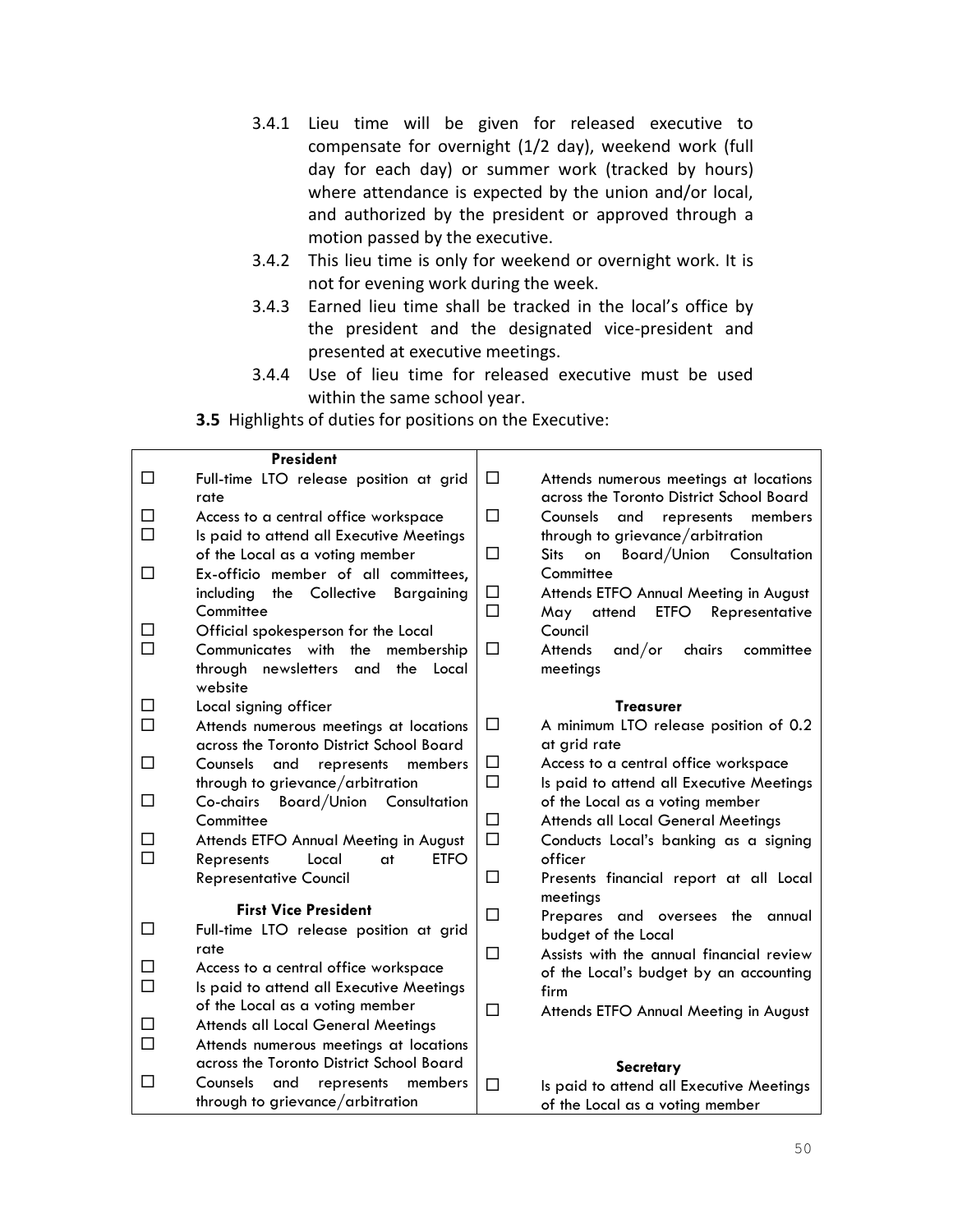|              | Board/Union<br>Consultation<br><b>Sits</b><br>on                            | Attends all Local General Meetings<br>ப       |
|--------------|-----------------------------------------------------------------------------|-----------------------------------------------|
|              | Committee                                                                   | and/or chairs<br>П<br>Attends<br>committee    |
| $\mathbf{I}$ | Attends ETFO Annual Meeting in August                                       | meetings                                      |
|              | attend ETFO<br>Representative<br>May                                        | Attends ETFO Annual Meeting in August<br>Ш    |
|              | Council                                                                     | □<br>paid<br>to prepare minutes<br>for<br>ls. |
| П            | and/or<br>Attends<br>chairs<br>committee                                    | Executive and General Meetings and            |
|              | meetings                                                                    | emails an electronic copy<br>to<br>the        |
| $\mathsf{L}$ | of<br>President<br>Assumes<br>duties<br>$\alpha$ s                          | Executive                                     |
|              | necessary                                                                   |                                               |
|              |                                                                             |                                               |
|              |                                                                             | <b>Executive Member</b>                       |
|              | <b>Second Vice-President</b>                                                | $\Box$                                        |
| $\mathbf{L}$ | Full-time LTO release position at grid                                      | Is paid to attend all Executive Meetings      |
|              | rate                                                                        | of the Local as a voting member               |
| П            |                                                                             | □<br>Attends all Local General Meetings       |
|              | Access to a central office workspace                                        | П<br>and/or<br>chairs<br>Attends<br>committee |
|              | Is paid to attend all Executive Meetings<br>of the Local as a voting member | meetings                                      |
| П            |                                                                             |                                               |
|              | <b>Attends all Local General Meetings</b>                                   | Approval by Executive - December 15, 2021     |

- **3.6** The First Vice President will:
	- **3.6.1** Compile a Committees List along with the names of members on the respective committee, once Committees are established at the Strategic Planning meeting (and updated on an ongoing basis). **June 14, 2018**
	- **3.6.2** Provide Committee Chairs/Co-chairs their responsibilities listed in the Policy and Procedures Manual, as well as the contact information for the members on their committee. **June 14, 2018**
- **3.7 Duties of the Treasurer:**
	- **3.7.1** The Local's contact person for its RBC financial accounts only be the Treasurer of the Local. **Motion 20/21 – 9**
	- **3.7.2** The Local Treasurer release be increased from 0.2 to 0.5. Cost to come from the Released Officer's Budget Line. **Motion 20/21 – 13**
	- **3.7.3** The Local's contact person for the Bookkeeper and Targeted Bookkeeping be only the Treasurer of the Local. **Motion 20/21-19**
	- **3.7.4** All Toronto OT Local financial statements prepared by Targeted Accounting be emailed to all members of the 21- 22 Toronto OT Executive directly from Targeted Accounting in Microsoft Excel format within 3 school days of completing each bookkeeping update for the Toronto OT Local. **Motion 20/21-30**
	- **3.7.5** The Local Treasurer develops the member reimbursement and dependent care forms for all member meetings. All forms should be returned directly to the Treasurer. **Motion 20/21-13**
	- **3.7.6** The Treasurer develop appropriate standard committee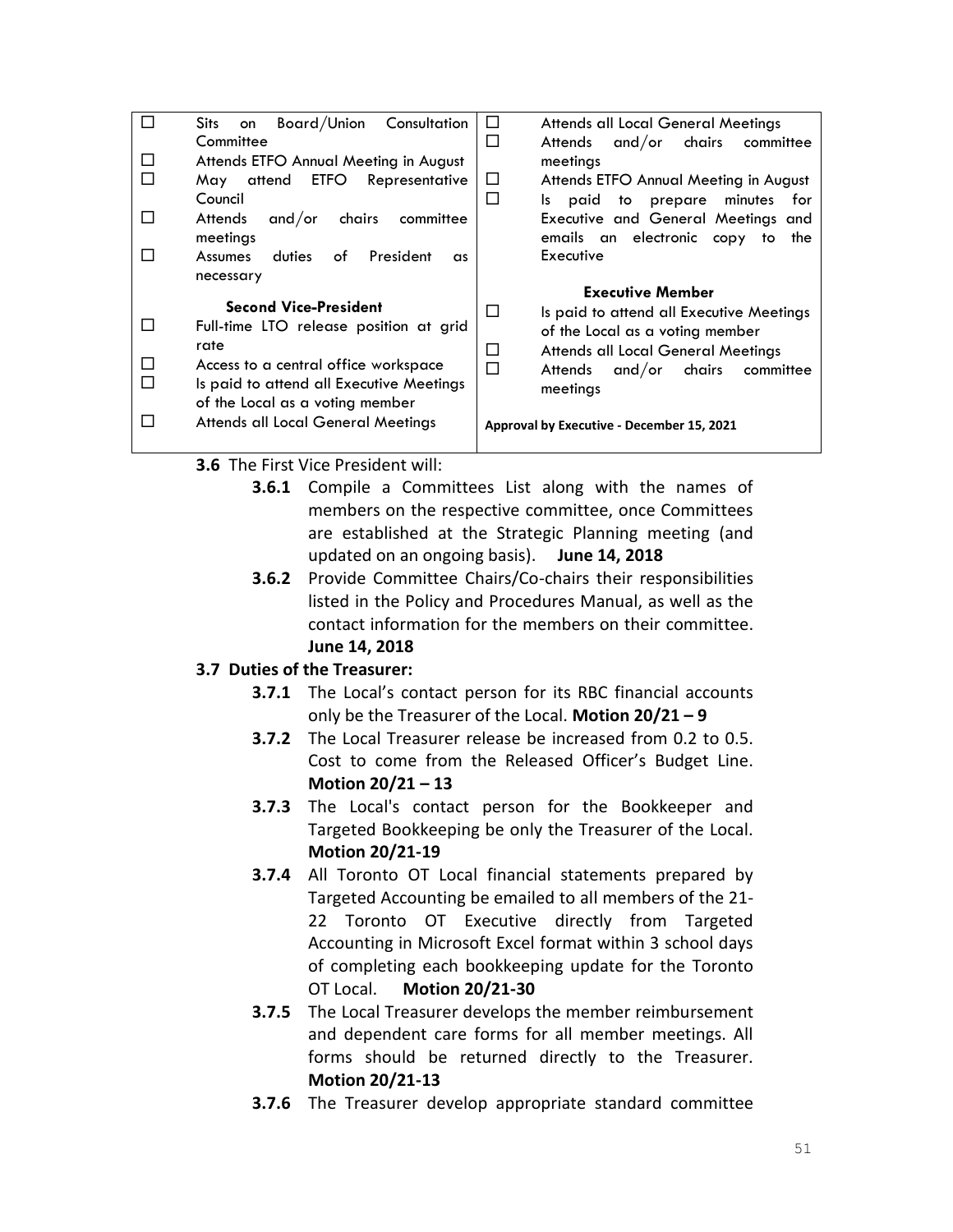reimbursement forms and the committee chairs use and distribute them at meetings and events and return all forms directly to the Treasurer. **Motion 20/21-14A**

#### **3.7.7 Treasurer Responsibilities:**

- **a.** One of three signing officers of the Local
- **b.** Pays all approved invoices and expenses
- **c.** Keeps records of all income and expenses on Quick Books
- **d.** Reconciles bank statements
- **e.** Liaises with bank regarding accounts and investments
- **f.** Accounts for and reconciles receipt of dues rebates from ETFO
- **g.** Accounts for and reconciles receipt of levy fees from Board
- **h.** Submits appropriate invoice/forms to ETFO for reimbursement for applicable release time monies for President and additional released Executive members
- **i.** Keeps records of all investments/due dates and interest rates
- **j.** Ensures that there is enough money in chequing accounts to cover projected cash flow
- **k.** Cashes GICs when necessary to ensure adequate funds in chequing account
- **l.** Prepares reports for all executive, general and Budget Committee meetings
- **m.** Chairs Budget Committee and oversees the preparation of draft budget for:
	- **i.** approval by executive and
	- **ii.** approval by membership at Annual General Meeting
- **n.** Prepares materials for auditor and oversees preparation of auditor's review
- **o.**
- **p.** Forwards copy of auditor's report to ETFO by ETFO deadline
- **q.** Prepares not-for-profit organization report for government as required\* (Form 1044)
- **r.** WSIB \* (Submits quarterly remittance to WSIB based on office staff salaries)

## **3.7.8 Duties of the Secretary**

- a. Prepares draft and revised minutes and emails electronic copies to the executive at least 3 days prior to the next executive meeting
- b. Shall be responsible for the final edit of the minutes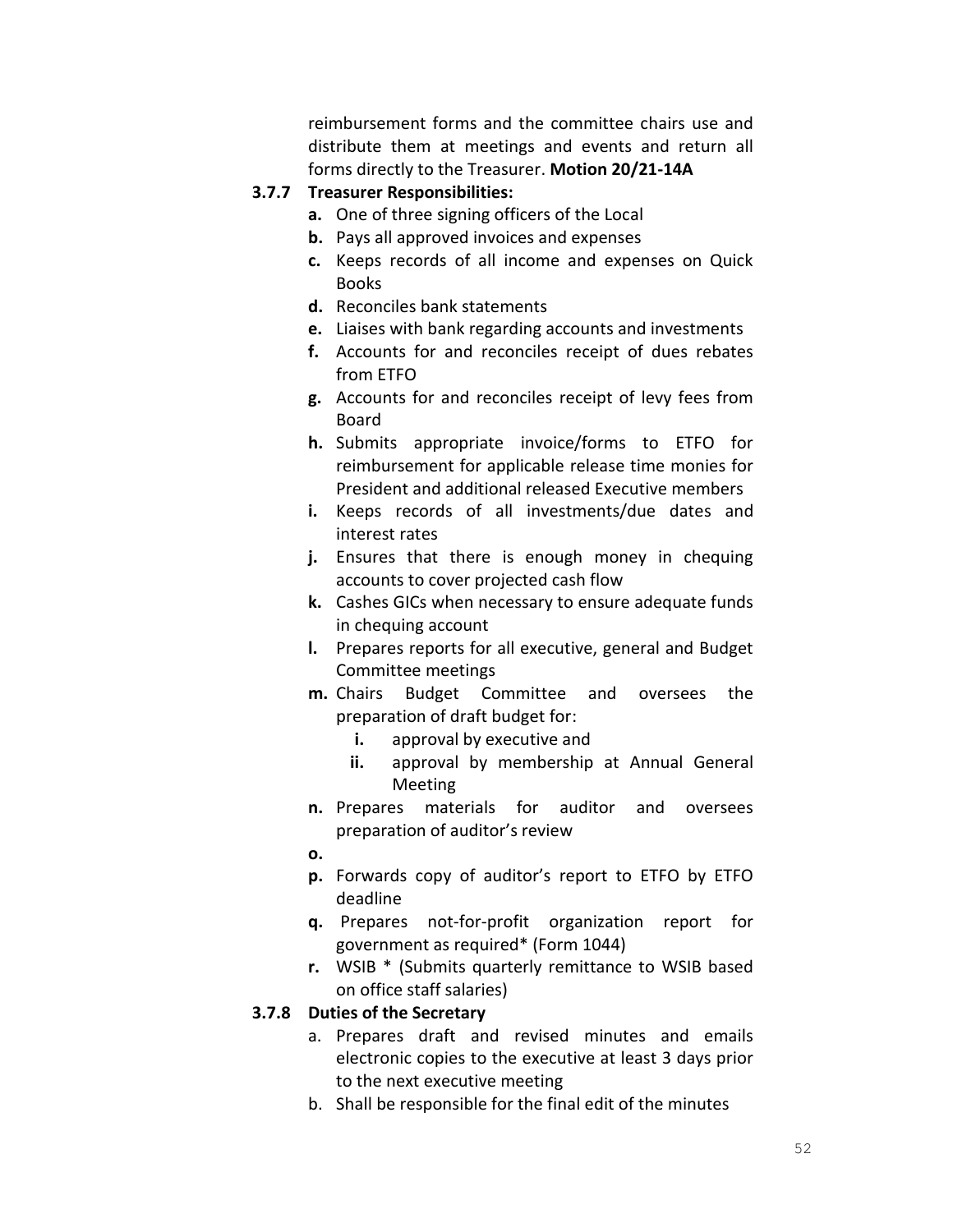# **Motion 20/21-27**

c. The Draft Minutes of all Meetings be sent to all the Executive within one week of the meeting. **Motion 20/21-27**

# **3.7.9 Duties of Executive Members:**

- a. Serves on/chairs at least one committee
- b. Participates in debates and votes on issues affecting members

# **4.0 ELECTION PROCEDURES**

# **4.1 Elections Officer:**

- **4.1.1** Annually, in accordance with the Constitution, the Elections Committee shall recommend to the executive the appointment of an Elections Officer, who shall not be a current member or a candidate for any Executive position.
- **4.1.2** The Elections Officer is a paid position with compensation determined by executive vote.
- **4.1.3** When appointed, the Elections Officer will receive the Elections Officer Guidelines, Election Officer Responsibilities, Campaign Guidelines for ETFO AM Delegate Candidates, Campaign Guidelines for Executive Candidates and Campaign Guidelines for Executive Byelection Candidates.
- **4.1.4** In the event the Elections Officer is unable to complete his/her duties, the executive shall approve a designate/replacement.

# **4.2 Elections Officer Guidelines:**

The Local's Constitution, Article IX - Executive Elections Section 4 - Elections Officer 9.4.1. states:

The Elections Committee shall recommend to the Executive the appointment of an Elections Officer, who shall not be a current Executive member or a candidate for any Executive position. Such appointment shall be approved by executive motion.

- 4.2.1 The Elections Officer will receive an Elections Officer package which shall include:
	- a. Elections Officer Guidelines
	- b. Elections Officer Responsibilities
	- c. Campaign Guidelines for Executive Election Candidates
	- d. Campaign Guidelines for Executive By-Election Candidates
	- e. Campaign Guidelines for ETFO Annual Meeting Delegate Election Candidates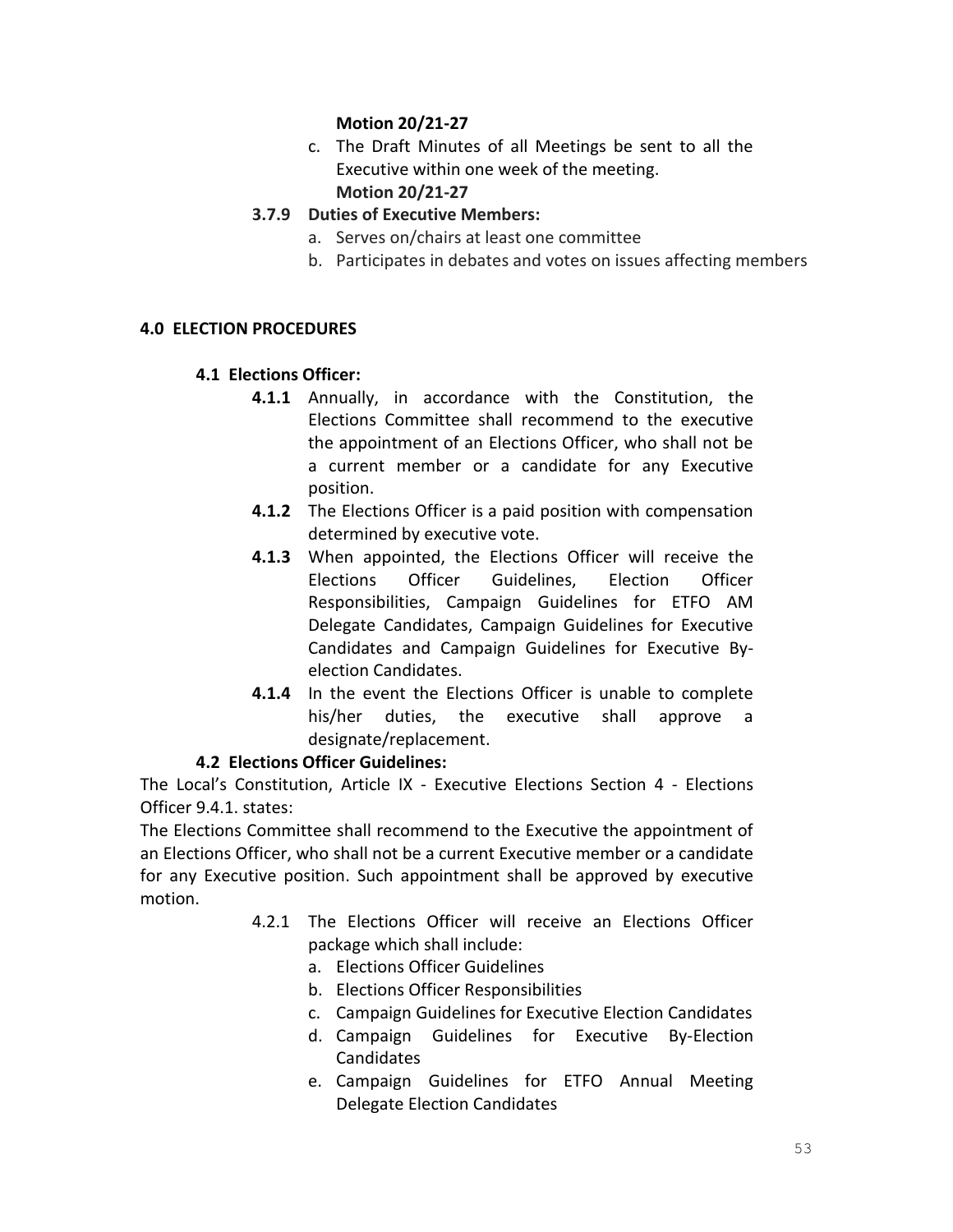- f. Nomination Form for Executive Election Candidates
- 4.2.2 The Elections Officer is a paid position. Compensation structure for:
- 4.2.3 For receiving any nominations for any local elections during the school year, acknowledging receipt of these by email to the candidates and providing candidate guidelines, the Elections Officer shall be paid \$300.00
- 4.2.4 If attendance is required at a Local General Meeting to run an Executive by-election or ETFO Annual Meeting delegate election, Elections Officer shall be paid \$250.00
- 4.2.5 For receiving, investigating, reporting, and ruling on alleged violations of the:
	- a. Executive Election Campaign Guidelines
	- b. Executive By-Election Campaign Guidelines; and
	- c. Campaign guidelines for ETFO Annual Meeting Delegate Candidates:
	- d. the Elections Officer shall be paid additional monies at an hourly rate of \$40/hr.
	- e. Payment shall be based upon a report that the Elections Officer would submit to the Local's Executive no later than May 30 of each year.
	- f. This report would document all additional hours that were required in their role beyond what is stated here
	- g. For responsibilities related to online balloting, the Elections Officer shall be paid \$350.00
- 4.2.6 The Elections Officer will ensure that the election process is followed as per the election documents provided.
- 4.2.7 In the event the Elections Officer is unable to complete their duties, the Executive shall appoint a designate. **October 29, 2020**
- 4.2.8 The Elections Officer be compensated as per the Elections Officer Guidelines in the Local Policy and Procedures Manual "to a maximum of \$15,000 in the offer to Sean Graney." **Motion 21/22 -72A**

## **4.3 Elections Officer Responsibilities:**

- 4.3.1 As approved by the 2020-2021 Executive on October 29, 2020
- 4.3.2 The Elections Officer duties will begin at the opening of nominations and conclude once the Elections Officer submits their summary report (not later than May 30 of that year).
- 4.3.3 The Elections Officer shall maintain confidentiality regarding the ETFO Toronto Occasional Teachers' Local elections (with the exception the ETFO General Secretary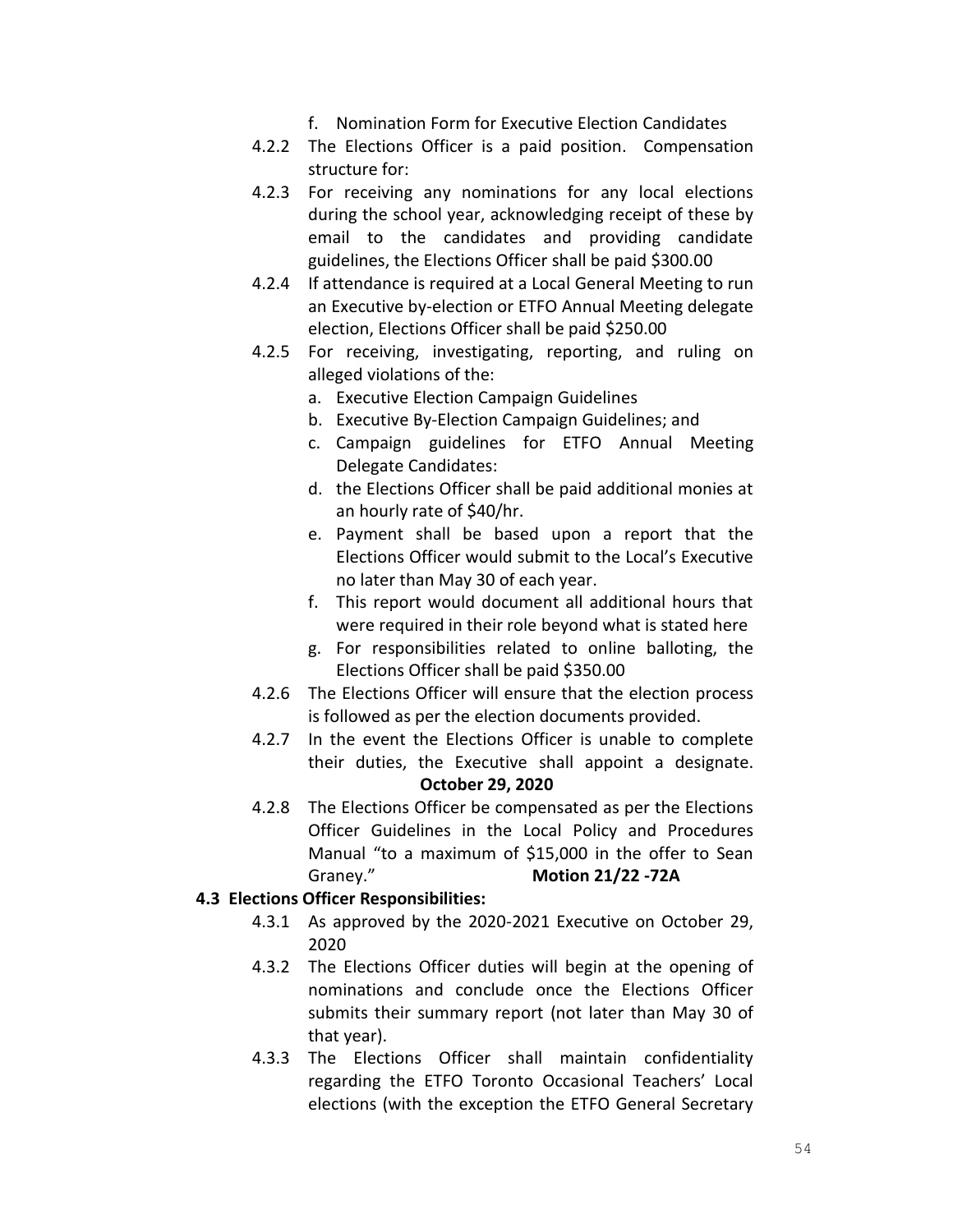if required).

- 4.3.4 The Elections Officer shall set up an independent email account, through an encrypted email service, such as Gmail, for the duration for the elections.
- 4.3.5 All Executive Election nomination forms are to be initialed, dated and time stamped by the Elections Officer to verify that they were received before the cut-off date and time on the nomination form.
- 4.3.6 The Elections Officer shall post, on the local's website, the names of all candidates and the position for which they are running, organized by category for all local elections within 2 school days of the close of nominations.
- 4.3.7 The Elections Officer shall email candidates confirming receipt of nomination within 3 school days after the nomination has been received. Included with this email will be an electronic copy of the approved Campaign Guidelines for Executive Election Candidates.
- 4.3.8 The Elections Officer will ask each candidate to acknowledge, by return email, receipt of the appropriate Campaign Guidelines for Executive Election Candidates and their agreement to abide by these Guidelines.
- 4.3.9 The Elections Officer will receive, investigate, and report on any violations of Campaign Guidelines as per the Campaign Guideline violations process.
- 4.3.10 The Elections officer will introduce candidates, by category, who are running for the Executive election, at the Local's Winter General Meeting.
- 4.3.11 The Elections Officer shall request the results of the elections from the electronic voting company and post them on the website no later than three (3) days after the close of the online balloting.
- 4.3.12 The Elections Officer shall provide a return address to the electronic voting company for receiving returned mail and return the envelopes to the Local office thirty (30) days after the close of the elections.
- 4.3.13 The Elections Officer shall preside over any balloted elections at Local General Meetings. They will:
	- a. Introduce the candidates for Delegate positions
	- b. Offer each Delegate candidate an opportunity to address the members for up to 2 minutes
	- c. Preside over the distribution and counting of the ballots:
		- i. The ballot must clearly show the intent of the voter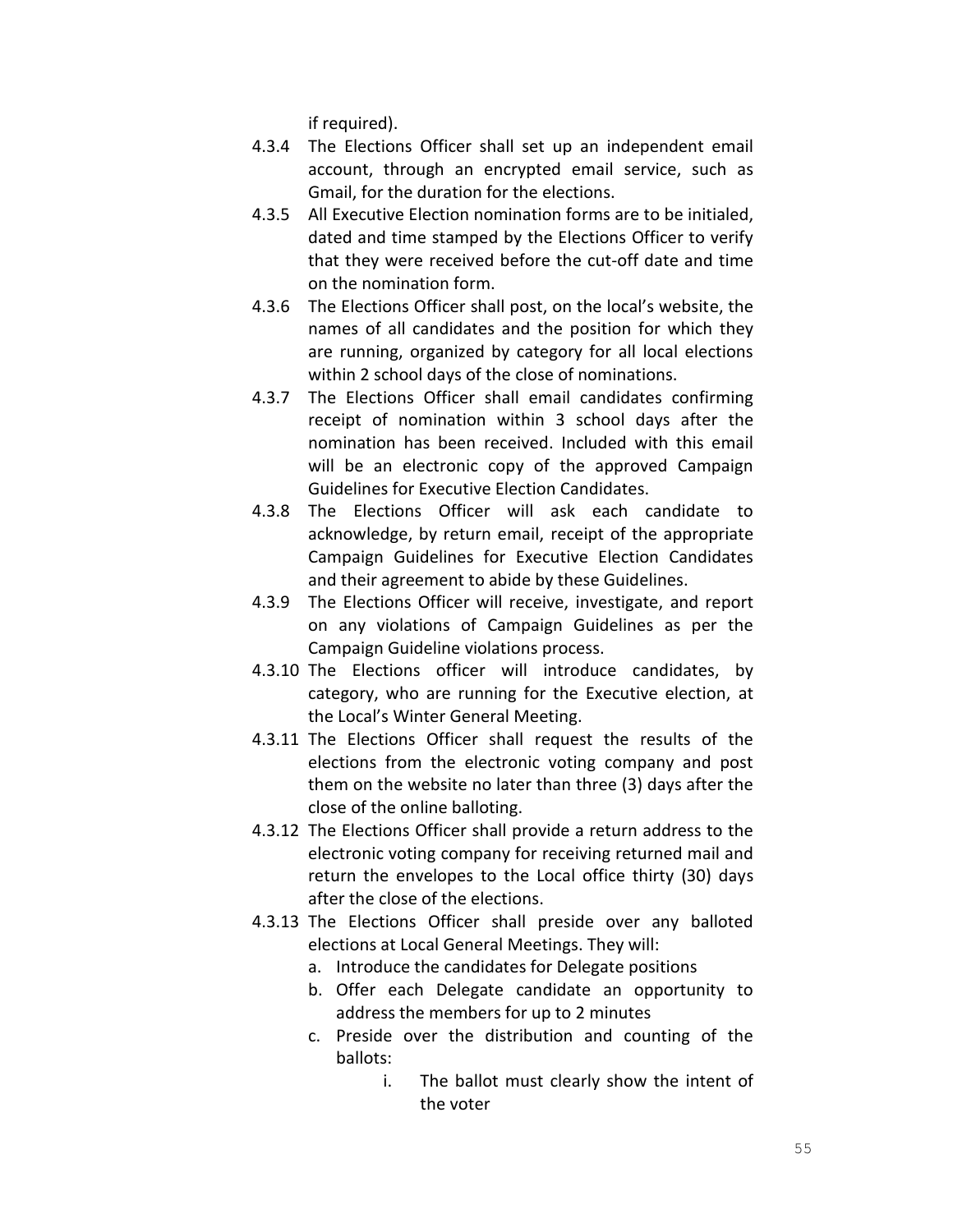- ii. The Elections Officer shall decide if a ballot is spoiled
- iii. Announce election results (acclimation may be possible)
- iv. The results shall be posted on the Local website within two (2) school days by the Elections Officer
- v. The Elections Officer shall ensure that all ballots handed out at General Meetings for a Local By-Election and ETFO Annual Meeting Delegate Election are numbered.
- vi. The Elections Officer shall ensure the doors to the General Meeting are tiled, all candidate speeches are concluded, and all members are seated before beginning the distribution of ballots for a By-Election or ETFO Annual Meeting Delegate Election. At the time the Elections officer gives instructions for the doors to be untiled, the Elections officer shall inform the delegates that should there be a tie, a subsequent vote, to break the tie shall occur.
- vii. The Elections Officer shall ensure that only one ballot per member is distributed at General Meetings where a By-Election or ETFO Annual Meeting Delegate Election is taking place.
- viii. The Elections Officer shall retain possession of all election ballots after an election takes place. The Elections Officer shall take the election ballots to the Local's office 30 days after the date of the vote count to witness, along with the full-time released officers, the ballots being destroyed as per the Local's Constitution.
- ix. The Elections Officer will ensure that candidates will follow the rule of the law of the country **October 29, 2020**

## **4.4 ETFO Annual Meeting Delegates**

4.4.1 Members in good standing who are interested in serving as a delegate must advise the local's Elections Officer by email by a set deadline at least 10 calendar days prior to the winter general meeting.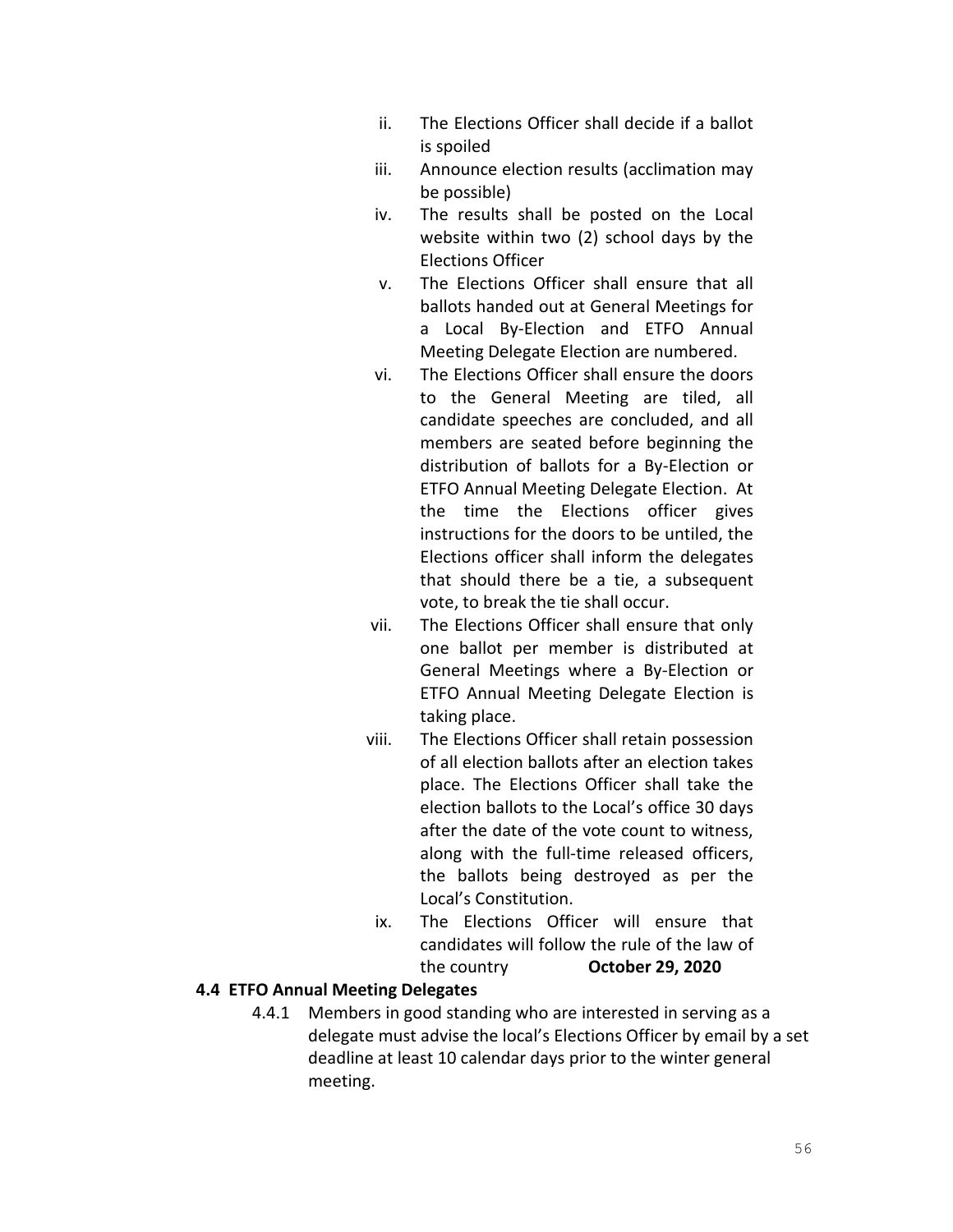- 4.4.2 The Elections Officer shall send an email confirmation, including Campaign Guidelines for ETFO AM Delegate Candidates, to each candidate within three days of receiving their email advising their interest to serve as a delegate.
- 4.4.3 The Elections Officer will draw up a ballot with the names of all members who are running for delegate positions.
- 4.4.4 The delegate candidates will be introduced at the winter general meeting by the Elections Officer or by the Elections Chair if the Elections Officer is not present.
- 4.4.5 Should an election for delegates be necessary, each delegate candidate will be given up to 2 minutes to speak at the winter general meeting. The order of speaking will be determined by a candidate draw supervised by the Elections Officer.
- 4.4.6 After the speeches, members in attendance will be asked to mark the ballots that will be handed out with their meeting packages.
- 4.4.7 Ballots will be collected, counted and recorded, in a sequestered place, by the Elections Officer and at least 3 local designates not running for a delegate position
- 4.4.8 Every delegate candidate will have the right to appoint a scrutineer, who is a member in good standing, to witness the count.
- 4.4.9 In the event of a tie for the final delegate position, the issue will be settled by a coin toss.
- 4.4.10 Once the count is complete, the Elections Officer or Elections Chair will announce the count for each Delegate candidate and declare the successful Delegates. The election results will be posted on the website within three (3) school days.
- 4.4.11 Ballots will be destroyed 30 days after the vote count
- 4.4.12 The number and names of Alternates are determined by the executive at an executive meeting once the successful delegates have been elected. The number of Alternates shall be dependent upon the overall availability of the Delegates. Those who have run unsuccessfully and those who have been involved with the local previously shall be given priority consideration.
- 4.4.13 At the June delegate meeting, a whip will be selected from the current executive.
- 4.4.14 The president will be responsible, in the case of last-minute cancellations (when there is not sufficient time for the executive to make this determination), for ensuring that all delegate and alternate positions are filled for the ETFO Annual General Meeting.
- 4.4.15 At the ETFO AM, the whip will organize a delegate/alternate caucus immediately prior to the commencement of the AM, review voting procedures and AM protocol, and oversee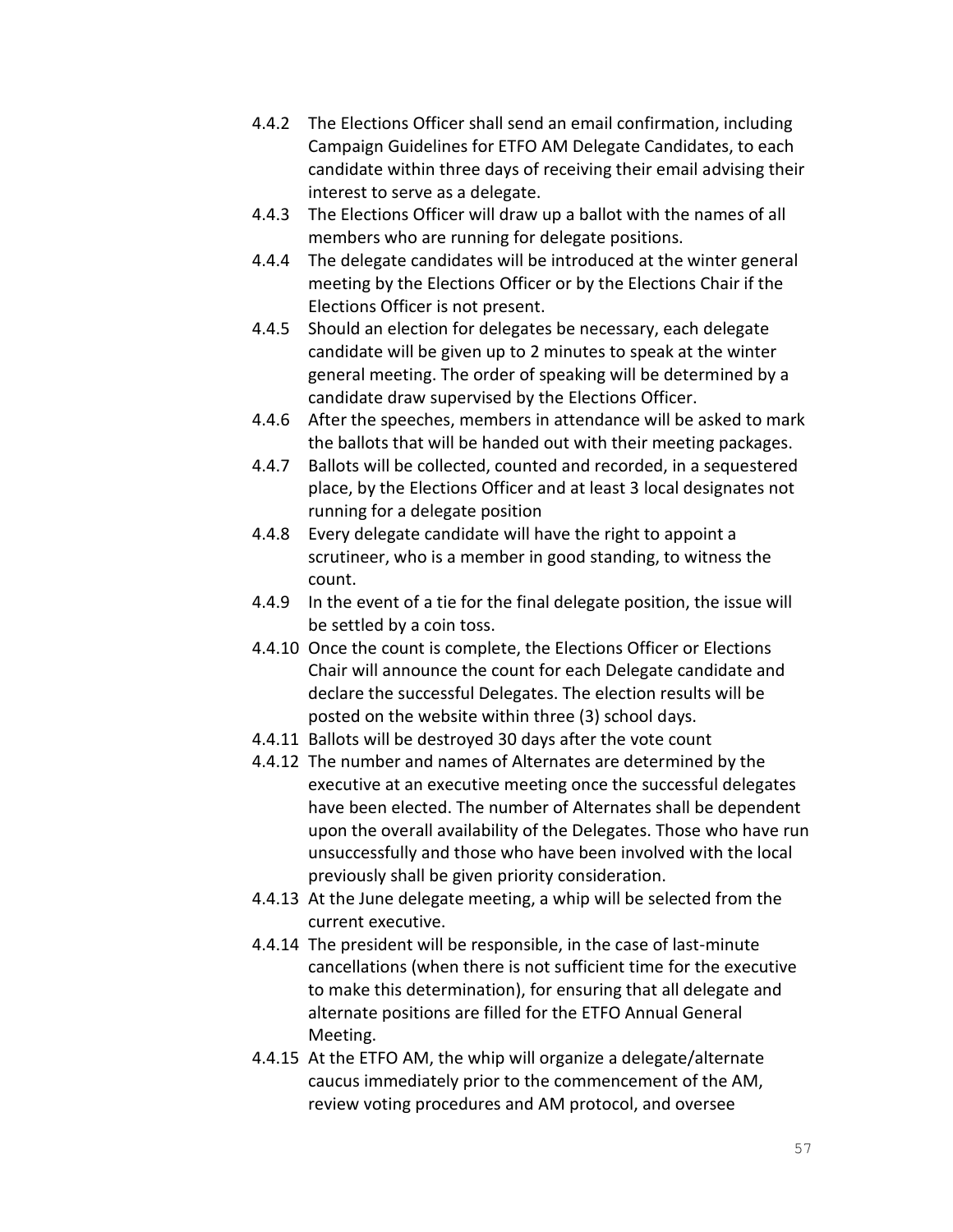delegate/alternate introductions and coverage on the floor of the AM.

# **4.5 Campaign Guidelines for ETFO Annual Meeting Delegate Candidates:**

- 4.5.1 The ETFO Toronto Occasional Teachers' Local thanks you for your interest in representing our Local as a delegate to the ETFO Annual Meeting in August.
- 4.5.2 Candidates for office agree to comply with the Code of Conduct of the Elementary Teachers' of Ontario (ETFO), the Ethical Standards of the Ontario College of Teachers (OCT), and the Constitution, By-Laws, Election Procedures, and Campaign Guidelines of the Local. TDSB email is not to be used for Local Elections as per TDSB PR572.
- 4.5.3 The Local Elections Committee will post on the Local website in alphabetical order by last name for each position sought on behalf of all candidates:
	- a. the candidate's name;
	- b. the candidate's message of up to 200 words. This message must be received by the Elections Officer email by 4 p.m. on day, day, the order to be posted. TorontoOTElections@gmail.com
- 4.5.4 Candidates will have up to 1 minute\* to address members attending the \_\_\_\_\_\_\_\_\_\_\_\_\_, 202\_\_ Winter General Meeting of the Local.
- 4.5.5 Voting will occur immediately following the candidate speeches at the  $1$ , 202 Winter General Meeting.
- 4.5.6 No other campaign materials are permitted. Campaign materials include concrete materials (e.g., posters, bookmarks) or webbased materials (e.g., blog, webpage). Only the sharing of the hyperlink to the Delegate Elections page of the Local on social media is allowed. No candidate or current Executive members, or Elections Committee members shall post any comment that identifies another candidate in any way that might positively or negatively effect that candidate's candidacy.
- 4.5.7 Candidates are prohibited from using Board emails or the Local's Constant Contact information for the Candidate's campaign.
- 4.5.8 Campaign communications must comply with the ETFO Human Rights Statement and comply with the Code of Conduct for ETFO, Ethical Standards of the OCT, and provisions of the Constitution, By-Laws, Election Procedures and Campaign Guidelines of the Local.
- 4.5.9 There shall be no candidate giveaways or distribution of campaign materials.
- 4.5.10 Candidates are to refrain from using Committee email communications to campaign.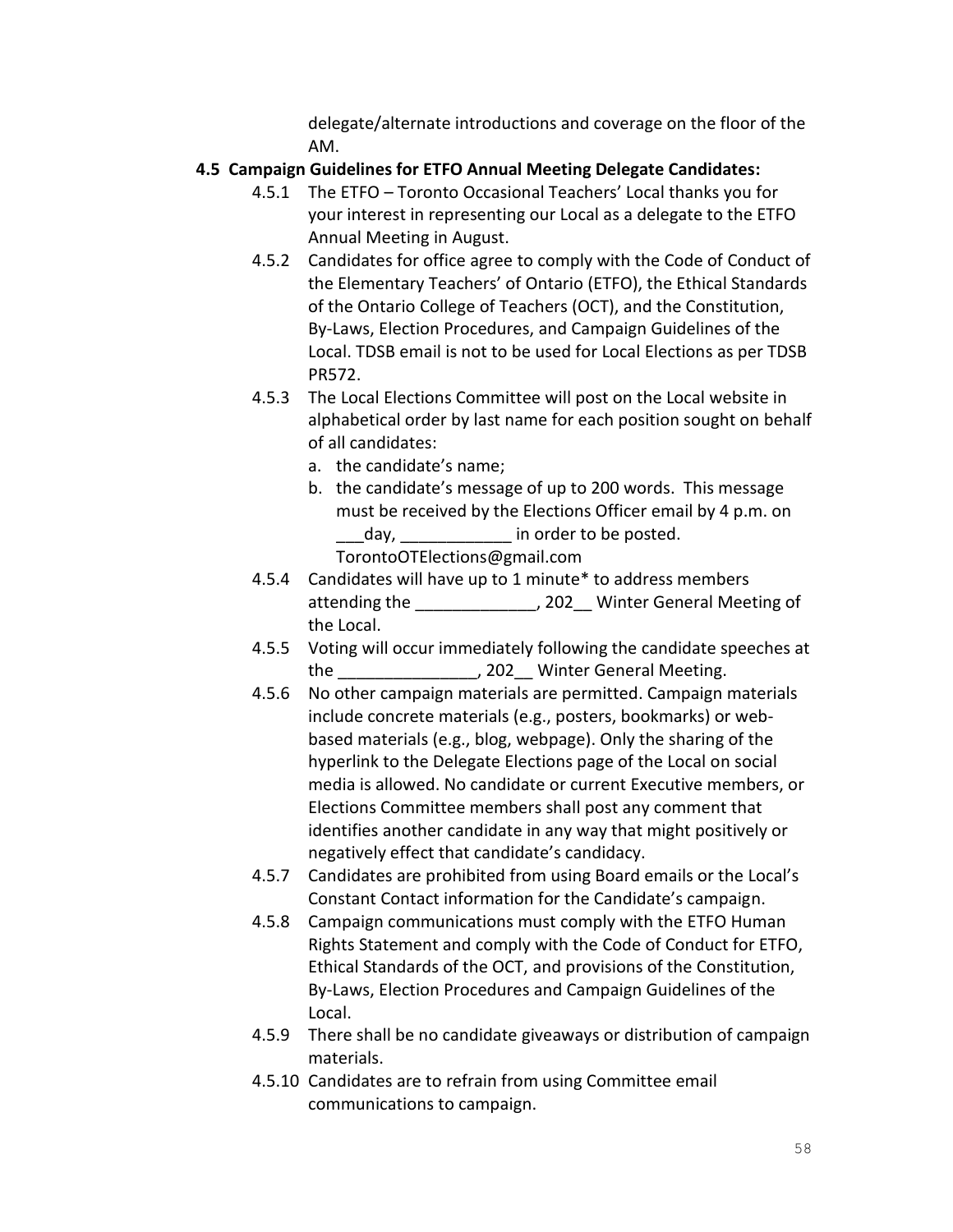- 4.5.11 Members at large participation in the election is through their vote. Any support that a member at large provides for an individual candidate is expected to allow that candidate to comply with these rules.
- 4.5.12 Alleged infractions or violations of these guidelines will be referred to the Local's Elections Officer for resolution: TorontoOTElections@gmail.com
- 4.5.13 Candidates determined to have infractions may have these posted on the Local's web site and publicly announced at the Winter General Meeting at the beginning of the candidate's minute speech time leaving the remaining time for the candidate to address the assembly. **Approval by Executive December 15, 2021**

## 4.6 **By-Election Procedure**

- 4.6.1 If an Executive vacancy exists, the position is to be advertised to the membership at least 21 days prior to the next general meeting and an election will take place at that general meeting.
- 4.6.2 The same eligibility criteria apply to candidates as for the annual executive elections.
- 4.6.3 Members in good standing who are interested in running in the by-election must advise the local's Elections Chair by email by a set deadline at least 5 calendar days prior to the election.
- 4.6.4 Candidates will be emailed the Campaign Guidelines for By-Election Candidates within 3 calendar days of the local receiving their nomination.
- 4.6.5 Ballots will be printed and numbered by the local office to include the names in alphabetical order of all candidates in good standing who have declared prior to the deadline.
- 4.6.6 Candidates are given the opportunity to speak for up to 2 minutes at the general meeting, in an order determined by a candidate draw.
- 4.6.7 The ballots are then marked, collected and counted, in a sequestered space, by the Elections Officer or designate plus three other persons not running in the election.
- 4.6.8 Every candidate has the right to appoint a scrutineer to witness the count.
- 4.6.9 Once the count is complete, the Elections Officer or designate will announce the count for each candidate and declare the successful candidate(s).
- 4.6.10 In the case of a tie, an additional ballot will be held immediately involving only the candidates who are tied until a winner is determined. Members will be presented with a blank ballot paper that is unique in size and colour and will be instructed to write the name(s) of their chosen candidate(s) on that ballot.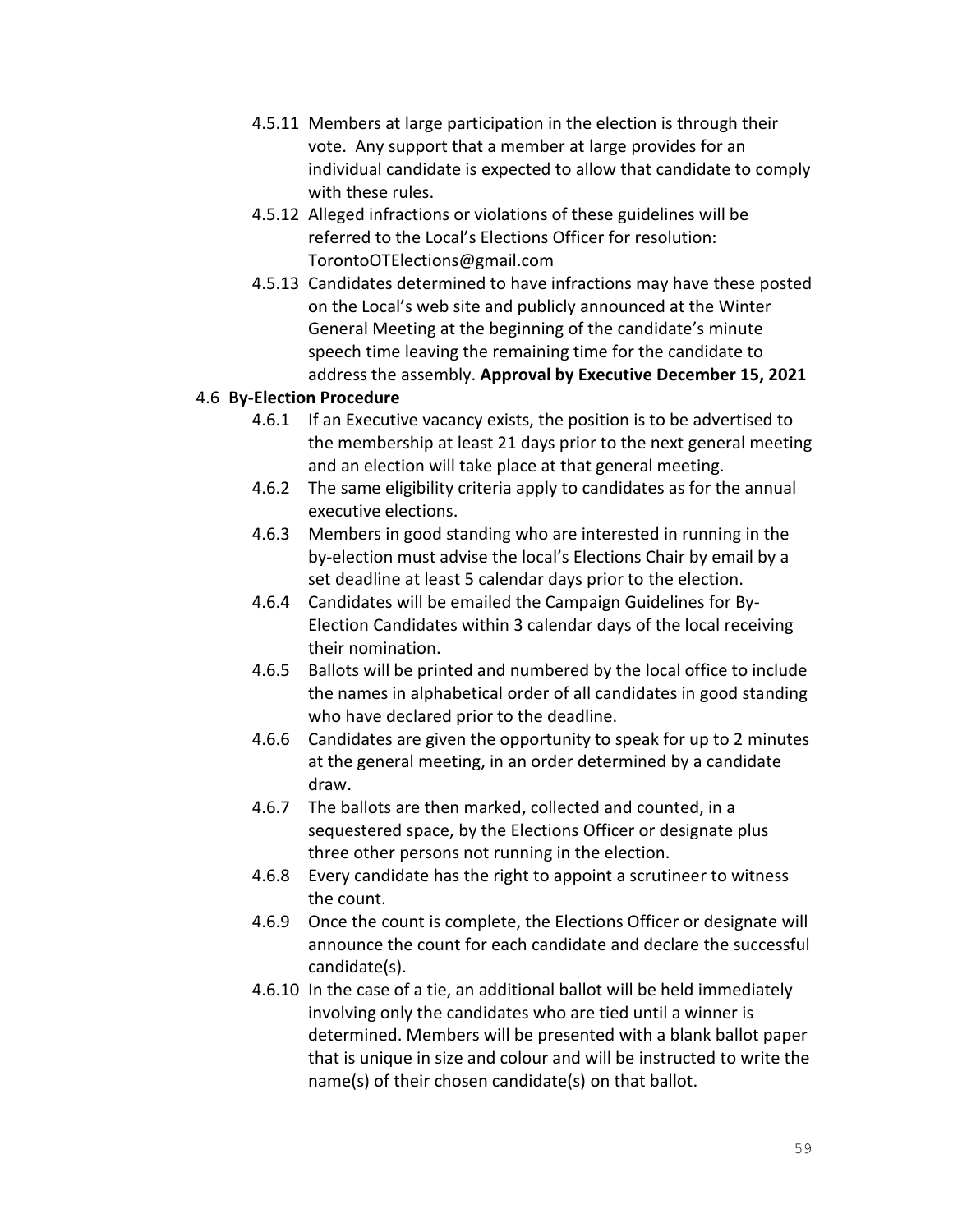- 4.6.11 The ballot count of all candidates will be posted on the local website within three calendar days and the successful candidate(s) published in the next newsletter.
- 4.6.12 Completed ballots will be destroyed 30 days after the vote count.
- 4.6.13 In the event that no candidate is elected or acclaimed at the general meeting, in accordance with the Constitution, the Executive may appoint a successor, who must be a local member in good standing, to complete any unexpired term of an elected local representative or fill an unfilled vacancy.
- 4.6.14 If the executive decides to appoint a successor, the name of any member may be brought forward by an executive member and the executive will vote at the first subsequent executive meeting.
- 4.6.15 For a candidate to be considered, there must a two-thirds majority of the executive approving the candidate.
- 4.6.16 The approved candidate(s) name(s) will be placed on a ballot and the candidate(s) with the greatest number of votes will be placed in the position(s).

## **4.7 By-Election for Executive Member Campaign Guidelines:**

- 4.7.1 The ETFO Toronto Occasional Teachers' Local thanks you for your interest in serving on the executive of the Local.
- 4.7.2 Candidates for office agree to comply with the Code of Conduct of the Elementary Teachers' of Ontario (ETFO), the Ethical Standards of the Ontario College of Teachers (OCT), and the Constitution, By-Laws, Election Procedures, and Campaign Guidelines of the Local.
- 4.7.3 The Local Elections Committee will have posted on behalf of all candidates:
	- a. the candidate's name posted on the Local's website;
	- b. The candidate's pdf profile 8.5 x 11 inches in the candidate's choice of colour or black/white. This profile shall not contain any embedded links to additional material or other organizations / individuals. This profile must be received by the Elections Committee Chair by 4 p.m. on \_\_\_\_\_\_\_\_\_\_, 202\_ in order to be posted.
- 4.7.4 Candidates will have up to 2 minutes\* to address members attending the \_\_\_\_\_\_\_\_\_, 202\_Fall General Meeting of the ETFO – Toronto Occasional Teachers' Local via ZOOM. Voting will occur electronically immediately following the candidate speeches at this meeting.
- 4.7.5 No other campaign materials are permitted. Campaign materials include concrete materials (e.g., posters, bookmarks) or webbased materials (e.g., blog, webpage).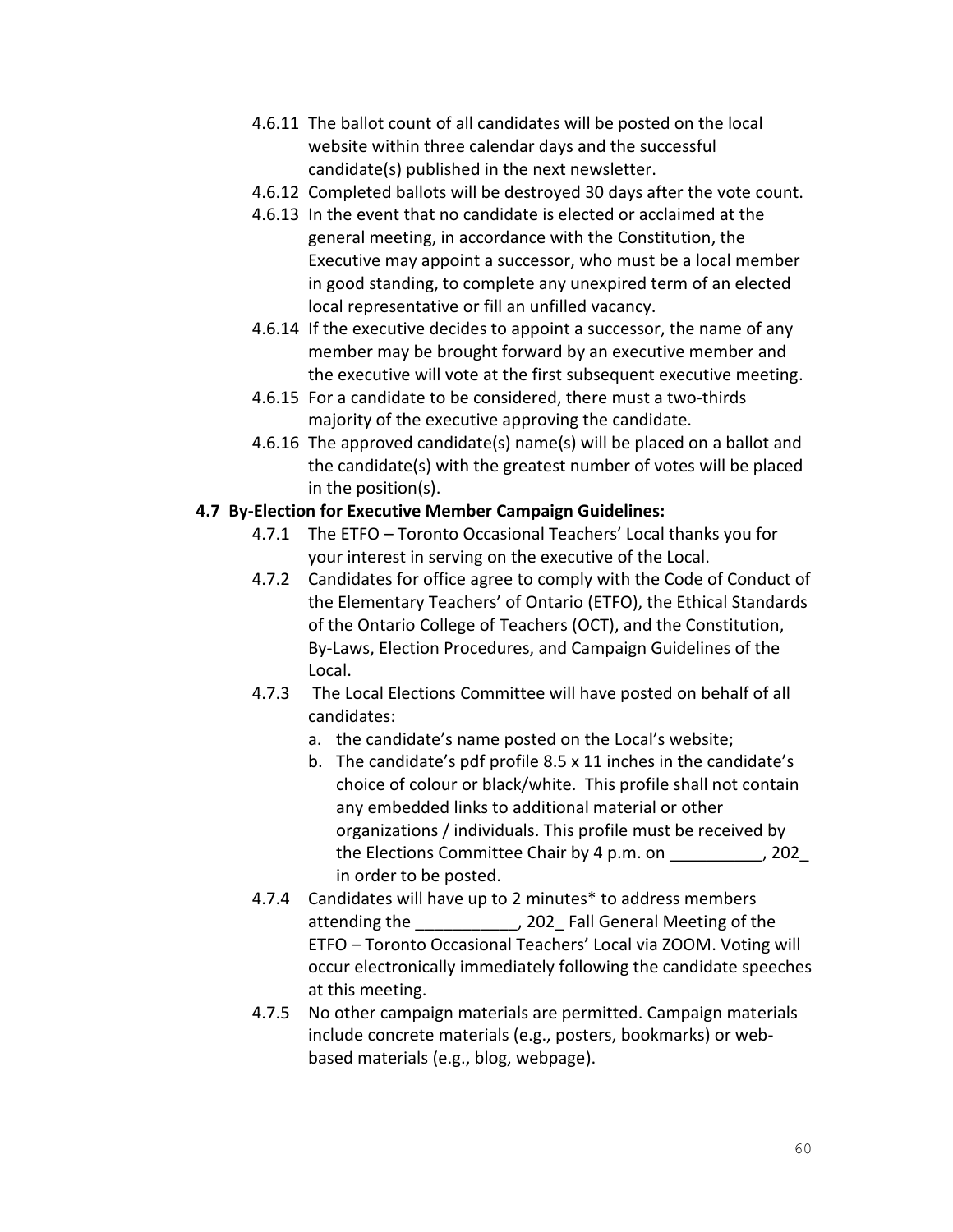- 4.7.6 Candidates and members who are working on behalf of the candidate are prohibited from using Board emails or the Local's Constant Contact information for the Candidate's campaign.
- 4.7.7 Campaign communications must comply with the ETFO Human Rights Statement and comply with the Code of Conduct for ETFO, Ethical Standards of the OTC, and provisions of the Constitution, By-Laws, Election Procedures and Campaign Guidelines of the Local.
- 4.7.8 There shall be no candidate giveaways or distribution of campaign materials.
- 4.7.9 Candidates and members who are working on behalf of the candidate are to refrain from using Committee email communications to campaign.
- 4.7.10 Alleged infractions or violations of these guidelines will be referred to the Local's Elections Committee Chair for resolution: [TorontoOTElections@gmail.com](mailto:TorontoOTElections@gmail.com)
- 4.7.11 Candidates determined to have infractions may have these posted on the Local's web site and publicly announced at the Fall General Meeting at the beginning of the candidates two-minute speech time leaving the remaining time for the candidate to address the assembly. **Approved October 2021**

# **4.8 Local Executive Elections Procedures:**

- 4.8.1 The Local shall notify members of nominations in the January newsletter and mail the nomination form by Canada Post with the January newsletter; nominations notification and the nomination form shall also be placed on the Local website and provided by Constant Contact; all at least twenty-one (21) days prior to the Winter General Meeting (See Constitution 9.2.1)
- 4.8.2 The nominations deadline shall be at least 3 days prior to the Winter General Meeting (see Constitution 9.2.3).
- 4.8.3 Nomination forms shall include a description of the responsibilities of the various executive positions and the eligibility requirements of each position, if any.
- 4.8.4 Nominated candidates must be active members in good standing with ETFO (see Constitution 6.1.5 and 4.1.2).
- 4.8.5 Completed nomination forms shall be mailed by Canada Post to the local's Elections Officer by the given deadline in a sealed envelope to an address off-site or emailed to the Elections Officer, in accordance with the Local Constitution and By Laws (see Constitution 9.2.3).
- 4.8.6 6) The Elections Officer shall send the Campaign Guidelines for Executive Election Candidates to each eligible candidate within three (3) calendar days from when the nomination form is received by the Elections Officer or designate.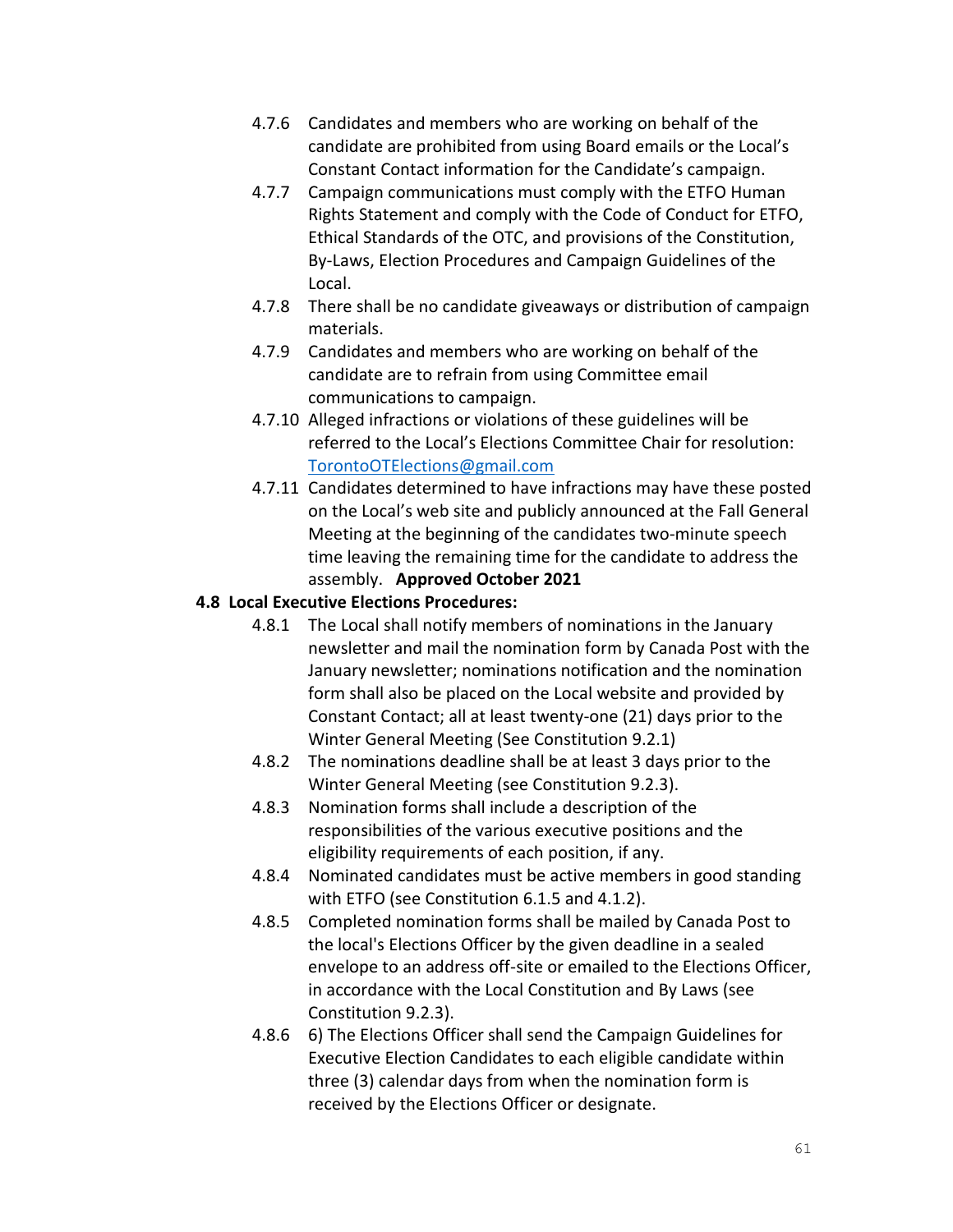- 4.8.7 7) The Campaign Guidelines for Executive Election Candidates shall include details for the submission of Candidate Campaign Flyers including content, format and deadlines.
- 4.8.8 8) Once nominations are closed, the names of candidates and the positions they are running for shall be posted in alphabetical order on the local website within three (3) calendar days.
- 4.8.9 9) The Campaign Flyers (if provided) of candidates running for executive positions shall be posted in alphabetical order on the local's website within the timelines required by the Constitution, mailed out by Canada Post or by email in the March Newsletter, and removed after the posting of the election results on the local website (see Constitution 9.3.3).
- 4.8.10 10) All elections of the Executive shall be conducted at the Local Annual Meeting under the supervision of the Elections Officer or designate (see Constitution 9.3.1)
- 4.8.11 11) Candidates for the Executive shall be intRobuced to the membership at the Winter General Meeting and the Local Annual Meeting and shall be provided with the opportunity to address the members at both meetings. The order of speaking shall be determined by a candidate draw. The usual speaking time limit is two (2) minutes per candidate (see Constitution 9.3.2)
- 4.8.12 12) Candidates shall be listed in alphabetical order on the election ballots and the ballots shall be distributed to each member (if at an in person meeting) at the Annual General Meeting.
- 4.8.13 13) Members in good standing shall elect the following to the Executive: President, First Vice-President, Second Vice-President, Treasurer, Secretary, and up to seven (7) Executive members (see Constitution 9.3.4).
- 4.8.14 14) A member may run for up to two (2) positions on the Executive. Notwithstanding the foregoing, a member may run for only one (1) Executive Member position (see Constitution 9.3.4.1).
- 4.8.15 15) The ballots shall be marked, collected and counted in a sequestered space if at an in person meeting by the Elections Officer or designate plus three (3) other persons not running for election.
- 4.8.16 16) Each candidate or scrutineer of the candidate's choice may observe the counting of the ballots if at an in person meeting. A scrutineer must be a member of the Local.
- 4.8.17 17) The three elections officials excluding the Elections Officer or designate plus the scrutineers in the sequestered space shall be given a tally sheet to keep the tally of votes for each candidate for each position. The Elections Officer or designate shall read the selected names from the ballots while the other three (3) officials keep the official tally. Then all tallies shall be compared for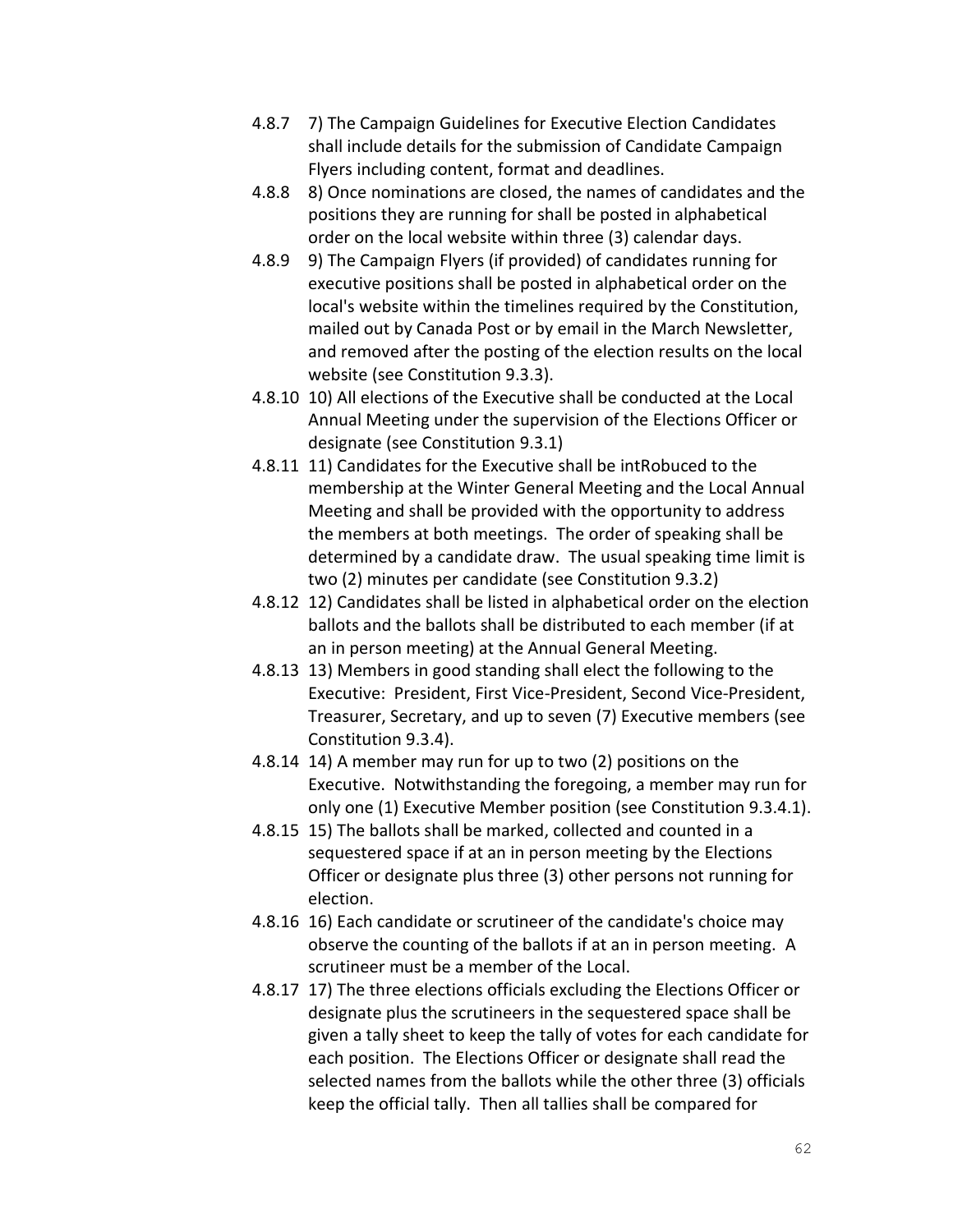accuracy. If the Elections Officer or designate believes a ballot to be spoiled or unintelligible, the Elections Officer or designate shall consult with the other officials. The Elections Officer or designate will make the final determination.

- 4.8.18 18) Votes shall be counted in order of President, First Vice-President, Second Vice-President, Treasurer, Secretary, and Executive Member. If a candidate is successful for a position, his/her name shall be removed from subsequent vote counts. In the case of a tie for an Officer position or for the final Executive Member position, a re-vote shall be held between the tied candidates only. For this re-vote, if an in person meeting, members shall be presented with a blank ballot paper that is unique in size and colour and shall be instructed to write the name of their chosen candidate on that ballot.
- 4.8.19 19) The candidate with the highest vote count for each position shall be declared elected by the Elections Officer or designate subject to number 18 above (see Constitution 9.3.7).
- 4.8.20 20) The vote count for all elected positions shall be released to the members and posted on the Local website within two (2) school days (see Constitution 9.3.8).
- 4.8.21 21) The ballots shall be destroyed thirty (30) days following the vote count if there is an in person meeting. (see Constitution 9.3.9). **Motion 21/22 - 39**
- 4.9 Local Executive Campaign Guidelines:
	- 4.9.1 The ETFO Toronto Occasional Teachers' Local thanks you for your interest in serving on the executive of the Local.
	- 4.9.2 Candidates for office agree to comply with the Code of Conduct of the Elementary Teachers' of Ontario (ETFO), the Ethical Standards of the Ontario College of Teachers (OCT), and the Constitution, By-Laws, Election Procedures, and Campaign Guidelines of the Local. TDSB email is not to be used for Local Elections as per TDSB PR572.
	- 4.9.3 The Local Elections Committee will mail/email to all members:
		- a) The Nomination Form by Friday, January 21, 2022.
		- b) Candidates' profiles with the March 2022 newsletter.
	- 4.9.4 The Local Elections Committee will post on the Local website in alphabetical order by last name for each position sought on behalf of all candidates:
		- a. the candidate's name and position(s) sought;
		- b. the candidate's pdf profile 8.5 x 11 inches in the candidate's choice of colour or black/white. This profile must be received by the Elections Officer by 4 p.m. on Tuesday, March 1, 2022 in order to be posted.
		- c. The candidate's profile may not use: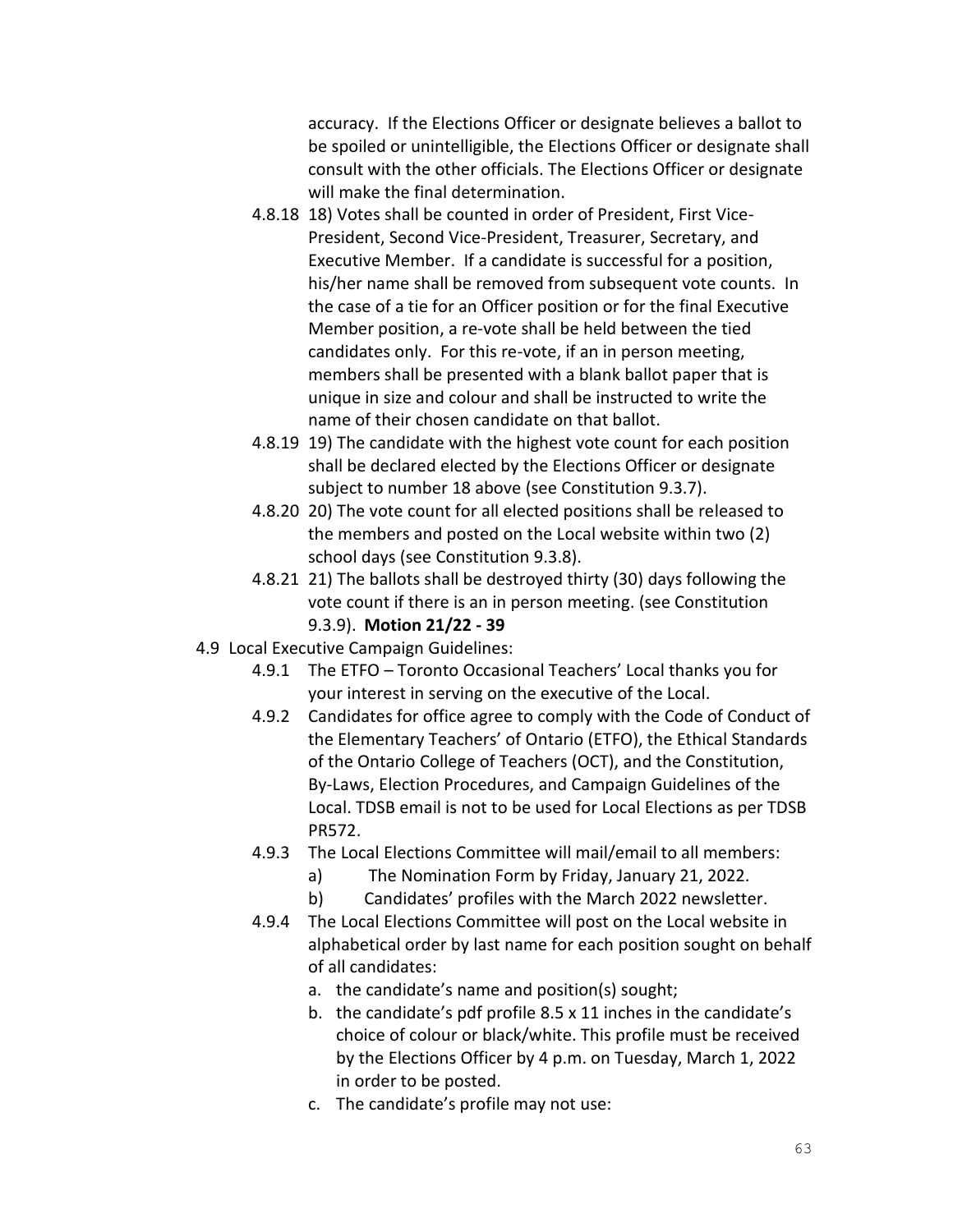- i. The logo of the Local
- ii. The slogan of the Local
- iii. any embedded links to additional material or other organizations / individuals
- d. The candidate's profile may contain
	- i. Candidate's name and photo
	- ii. Candidate's skills / experience
	- iii. Candidate's personal vision / goals / priorities for the Local
- 4.9.5 Candidates will have up to 2 minutes\* to address members attending the February 24, 2022 Winter General Meeting and the May 19, 2022 Annual Meeting of the ETFO – Toronto Occasional Teachers' Local.
- 4.9.6 Voting will occur immediately following the candidate speeches for each position at the May 19, 2022 Annual Meeting.
- 4.9.7 No other campaign materials are permitted. Campaign materials include concrete materials (e.g., posters, bookmarks) or webbased materials (e.g., blog, webpage). Only the sharing of the hyperlink to the Executive Elections page of the Local on social media is allowed. No candidate or current Executive members, or Elections Committee members shall post any comment that identifies another candidate in any way that might positively or negatively effect that candidate's candidacy.
- 4.9.8 Candidates are prohibited from using Board emails or the Local's Constant Contact information for the Candidate's campaign.
- 4.9.9 Campaign communications must comply with the ETFO Human Rights Statement and comply with the Code of Conduct for ETFO, Ethical Standards of the OCT, and provisions of the Constitution, By-Laws, Election Procedures and Campaign Guidelines of the Local.
- 4.9.10 There shall be no candidate giveaways or distribution of campaign materials.
- 4.9.11 Candidates are to refrain from using Committee email communications to campaign.
- 4.9.12 Members at large participation in the election is through their vote at the Annual Meeting. Any support that a member at large provides for an individual candidate is expected to allow that candidate to comply with these rules.
- 4.9.13 Candidates shall reply within 3 school days to the Elections Officer email to acknowledge receipt of the Executive Election Campaign Guidelines and to agree to abide by those guidelines.
- 4.9.14 Alleged infractions or violations of these guidelines will be referred to the Local's Elections Officer for resolution: [TorontoOTElections@gmail.com](mailto:TorontoOTElections@gmail.com)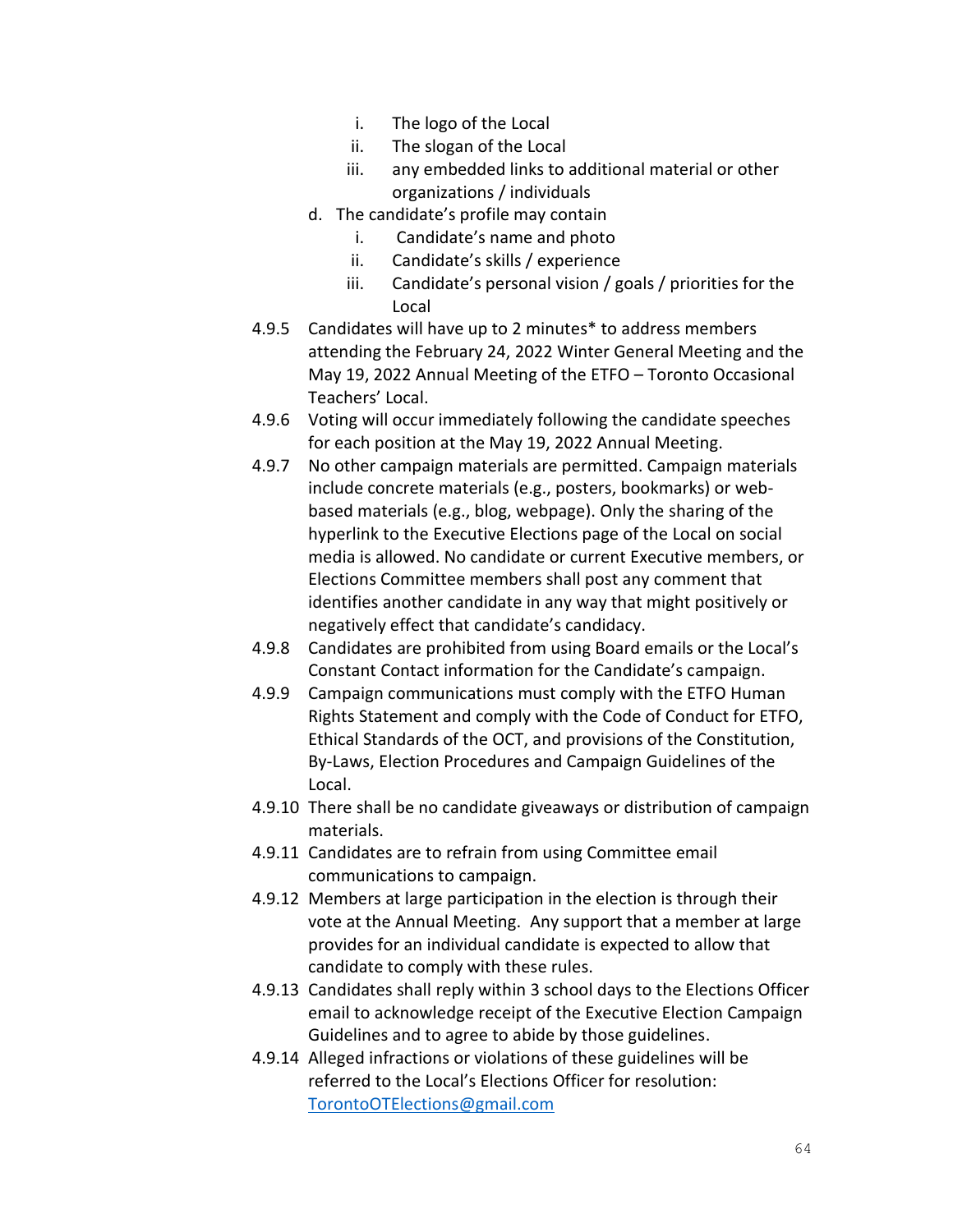a. \*Candidates determined to have infractions may have these posted on the Local's web site and publicly announced at the General Meeting or Annual Meeting at the beginning of the candidates two-minute speech time leaving the remaining time for the candidate to address the assembly. **Approval by Executive December 15, 2021**

## 5.0 **FINANCIAL PROCEDURES**

# **5.1 Fee Rebates**

- 5.1.1 ETFO Fee Rebates are received as follows:
	- a. November 20% of projected annual rebate
	- b. December 20% of projected annual rebate
	- c. February 20% of projected annual rebate
	- d. May 20% of projected annual rebate
	- e. September 20% reconciled to fees received

# **5.2 Calculation of Rebates:**

- 5.2.1 The ETFO Toronto Occasional Teachers Local receives fee rebates from ETFO based on 31.5% of the net fees collected by ETFO. From the total gross fees collected by ETFO from Toronto public elementary occasional teachers, the following deductions are made for each full-time equivalent (FTE) member:
	- a. Defense Fund
	- b. PA/PR Fund
	- c. OTF/CTF fees
	- d. QECO fees
	- e. OFL fees
	- f. CLC fees
	- g. The amount of the gross fees and deductions vary from year to year and are determined or reported at the ETFO Annual Meeting.

# **5.3 Levy Codified in Constitution**

**5.3.1** The Local Constitution stipulates that each member shall have a local levy deducted by the Board from each pay. This levy is forwarded to the local once per month. The amount of the levy is set in the Constitution at 01% of gross salary (gross salary times .0001).

## **5.4 Daily Operating Funds**

- 5.4.1 Daily operating funds, not to exceed one school term costs as projected, will be held in a daily interest chequing account, a higher interest short-term savings account, or in cashable guaranteed investment certificates.
- **5.5 Reserve Funds**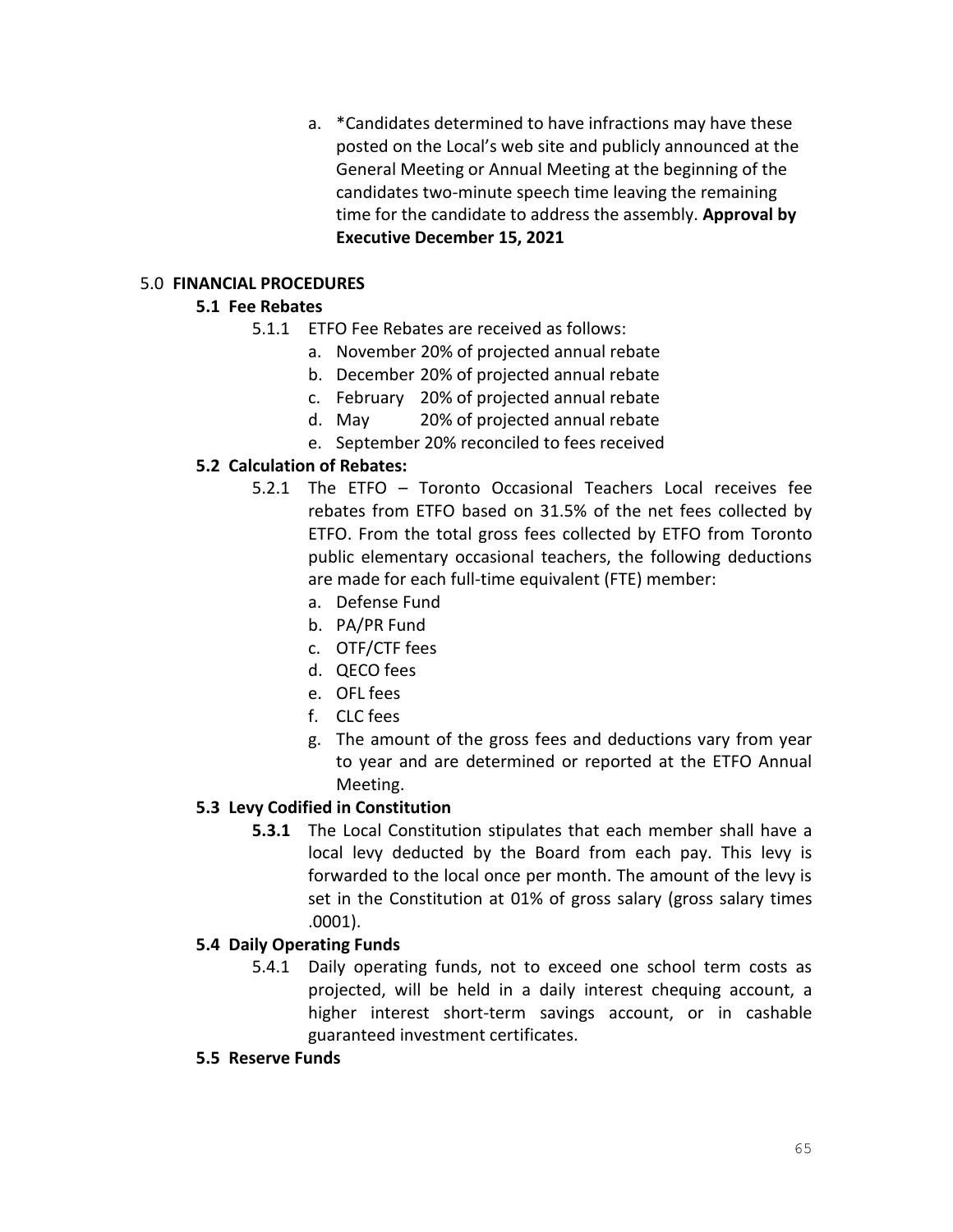- 5.5.1 A minimum of one year's operating costs (ETFO recommended cash reserves – total expenses for one year), should be held in the Local's Reserve Funds.
- 5.5.2 Funds should not be invested in instruments that exceed the CIDC limits at any financial institution without executive approval.
- 5.5.3 Reserve Funds can be invested in fixed term investments provided there are separate and laddered maturity dates no longer than one year.
- 5.5.4 Reserve Funds may be accessed to replenish Daily Operating Funds.

#### **5.6 Expenditures**

- 5.6.1 The signing officers of the local shall be the president, the first vice-president and the treasurer.
- 5.6.2 All cheques shall be signed by two signing officers, other than the recipient.
- 5.6.3 The fiscal year for the Local is July 1 of one year to June 30 of the next year.
- 5.6.4 The budget for the following fiscal year is approved at the Local's Annual Meeting.
- 5.6.5 Any unbudgeted expenditure between \$500 and \$999 shall be approved by the executive prior to the expenditure. ("Unbudgeted expenditure" is defined in the Constitution as any expenditure not categorized within an existing budget line or a categorized expenditure resulting in a sum that exceeds the budget for that line.)
- 5.6.6 Unbudgeted expenditures between \$1,000 and \$25,000 require executive approval by recorded vote prior to the expenditure. The recorded vote(s) will be reported at the next general meeting. The total of executive-approved unbudgeted expenditures shall not exceed \$25,000 per fiscal year.
- 5.6.7 Unbudgeted expenditures greater than \$25,000 require approval by membership vote at a general
- 5.6.8 meeting prior to the expenditure. Notice of the exact motion must be published to advise the membership when such a major expenditure will be tabled at the next general meeting.

## **5.7 Salaries for Released Officers**

- 5.7.1 All released officers shall provide to the local full documentation to substantiate all teaching experience, including daily OT experience, permanent teaching experience, Federation release experience, as well as a copy of the current QECO evaluation.
- 5.7.2 A letter shall be sent to the TDSB by the president outlining the respective salary rates and release percentages of all the released officers by the end of June.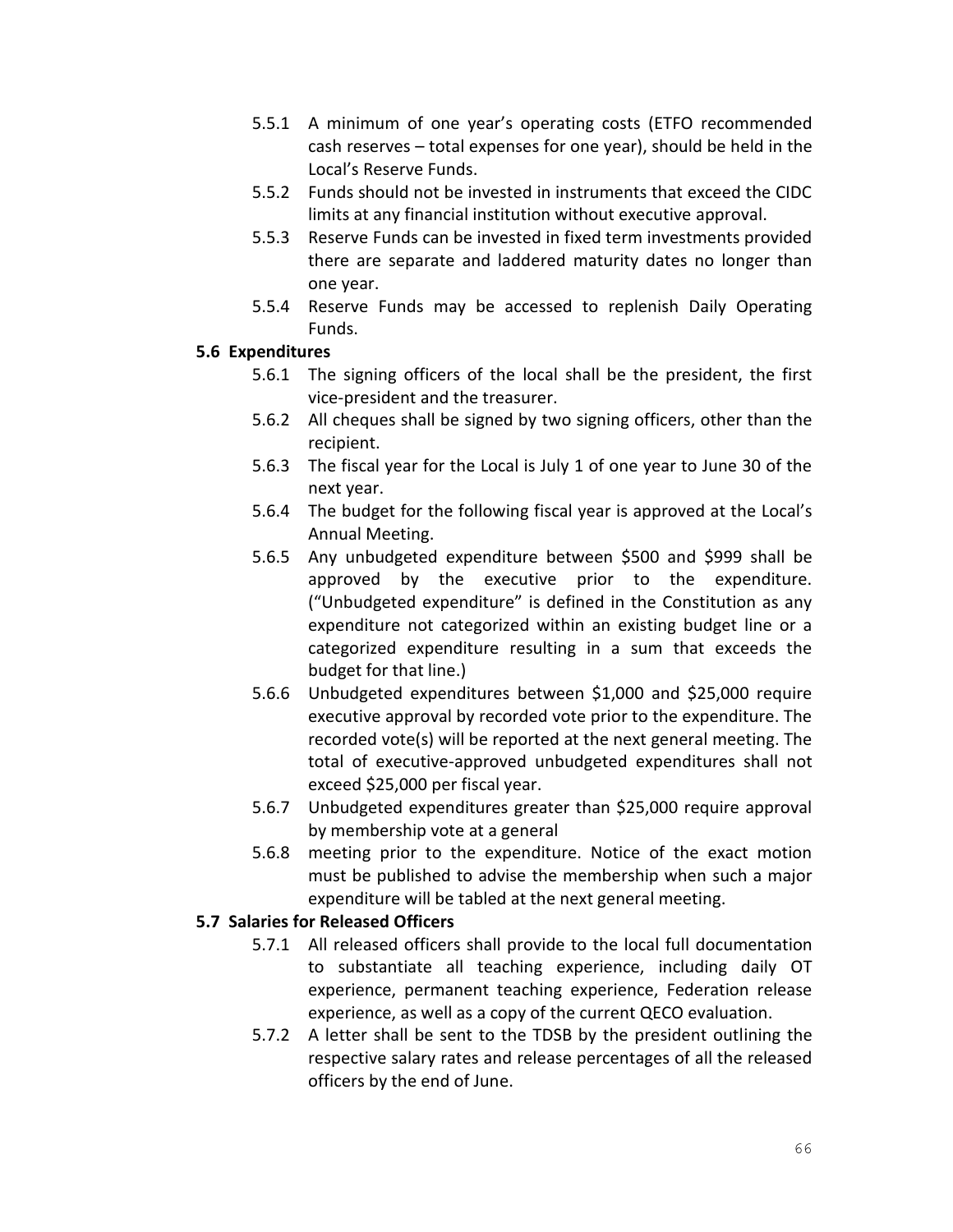- 5.7.3 Any letters changing the salary rate of a released officer during the school year sent to the Toronto District School Board shall be signed by two signing officers, not the recipient of the salary change.
- 5.7.4 The president, first and second vice-presidents, and the treasurer are released in accordance with the Constitution.
- 5.7.5 Additional release will be determined by a motion to membership at a general meeting.
- 5.7.6 Determination of grid placement for salary purposes shall be in accordance with the Constitution and the Collective Agreement ("Salaries – Long Term Occasional Teachers.")
- 5.7.7 Members who are released by the local on a regularly scheduled basis for longer than the LTO threshold in the current collective agreement are to be paid at their grid salary. Should additional days of service in the same capacity, beyond the originally approved assignment, be required, those days are to be paid at the same grid rate. These extra days will be reported at the executive meeting for approval in accordance the Constitution.

## **5.8 Salaries for Occasionally Released Officers**

- 5.8.1 Members released from teaching responsibilities to represent the Local on an occasional basis shall be reimbursed at their appropriate daily salary. Such release time should be approved by the executive.
- 5.8.2 Once approved, release time requests shall be submitted to the Board by the president or designate.
- 5.8.3 Amounts and procedures for claiming expenses for meals, hotels and kilometrage shall be the same as those expenses chargeable under Executive Expenses (see Member Expenses below).

## **5.9 Corporate Credit Cards**

- 5.9.1 The Local's President and Vice-Presidents have a credit card to use for the business of the Local for the 2021-2022 school year. **Motion 20/21-5**
- 5.9.2 Corporate credit cards (e.g. VISA) are to be provided to the president, first vice-president, and second vice-president for their term of office.
- 5.9.3 Corporate credit cards are to be used for local purchases only, not for personal use.
- 5.9.4 All credit card receipts are to be given to the treasurer, with explanation for the expenditure written on the receipt.
- 5.9.5 Any loyalty points that accrue as a result of the use of a corporate credit card are the property of the local.
- 5.10 A **mobile communication** allowance of up to \$80/month, during the school year, will be provided to the released officers of the Local. The allowance shall be prorated based on the level of release for each released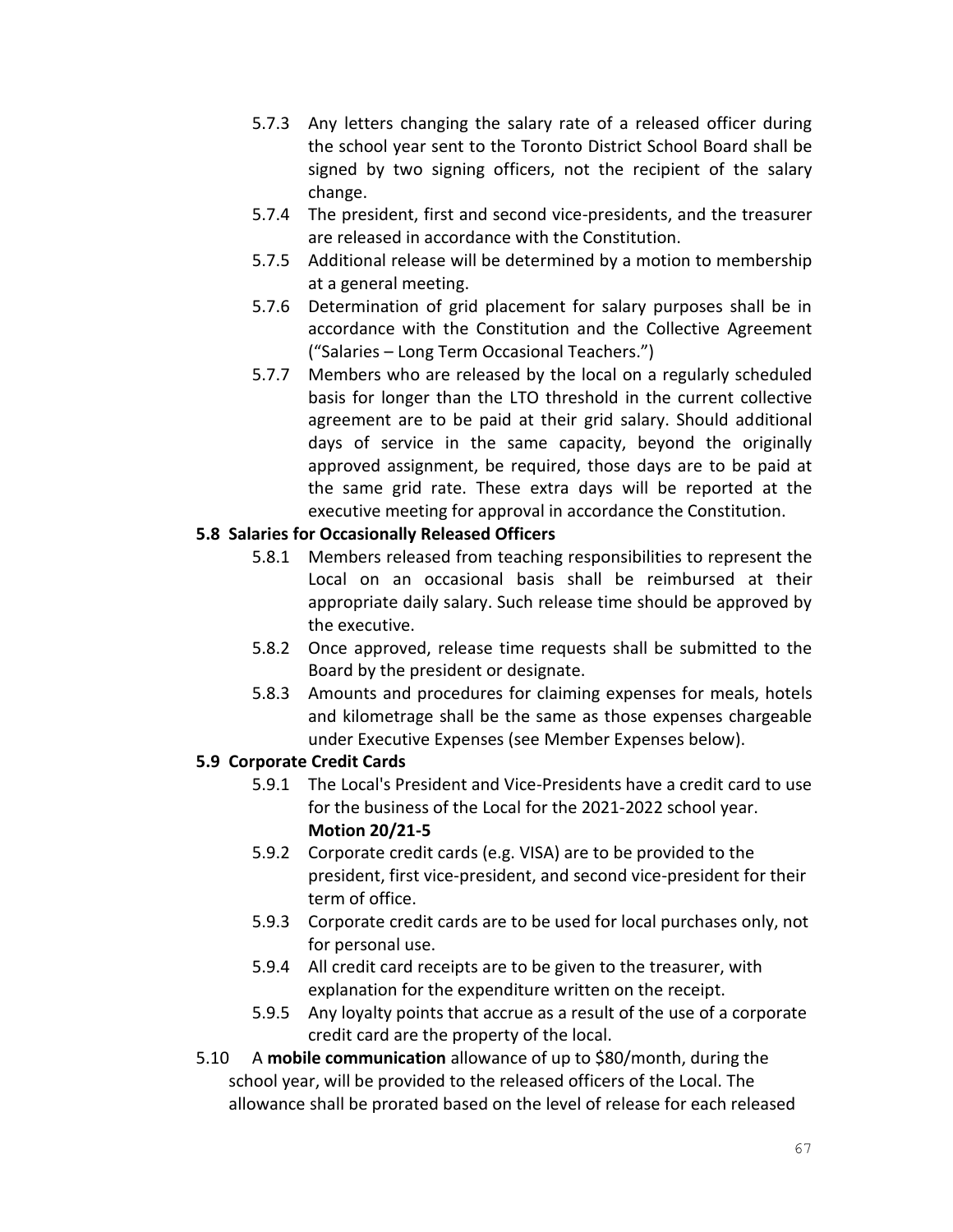officer. This rate should be set by the executive annually at its first executive meeting.

5.10.1 A mobile phone allowance of up to \$80.00 per month be provided for all released officers using their mobile number for Local business and having the number posted and available to the membership. The allowance shall be prorated based on the level of release for each officer in the 2021-2022 school year. Cost to come from the Communication budget line. **Motion 20/21-9**

## **5.11 Retail Membership Fees**

5.11.1 Any retail memberships or membership costs incurred by the local are to be approved by the executive prior to expenditure.

## **5.12 Forms and Invoices**

- 5.12.1 Forms for general expenses and kilometrage are available from the local office.
- 5.12.2 Expense forms must be filled out completely in a timely manner; shall be reviewed by the treasurer and signed by an additional signing officer and submitted with required back-up documents before payment is made by the treasurer.
- 5.12.3 All invoices must be reviewed by the treasurer and approved by an additional signing officer who is not the recipient of the payment, before payment is made by the treasurer.
- 5.12.4 All executive expenses should be submitted within the same fiscal year.

# **5.13 WSIB**

5.13.1 WSIB insurance is provided by the local for all released executive officers and any office staff.

# **5.14 Gift Cards for Services Rendered**

5.14.1 Professional development presenters, parliamentarians and others who provide service to the local who are not paid a fee may receive a \$25.00 gift card.

# **5.15 Collective Bargaining Committee**

- 5.15.1 All non-full time release members of the Local Collective Bargaining Committee be paid release at their daily rates for all Local Bargaining Sessions with the board for the duration of the current Local Negotiations. Costs to come from the Negotiations / Grievances Budget Line. **Motion 20/21-25**
- **5.15.2** All non-full time release members of the local collective bargaining committee be paid release at their daily rate for all local bargaining sessions with the board for the duration of the local negotiations. Cost to come from the negotiations grievances budget line. **Motion 20/21-2**
- 5.15.3 The local may donate funds to any ETFO OT local that is in the same district school board as a teacher local that is on strike or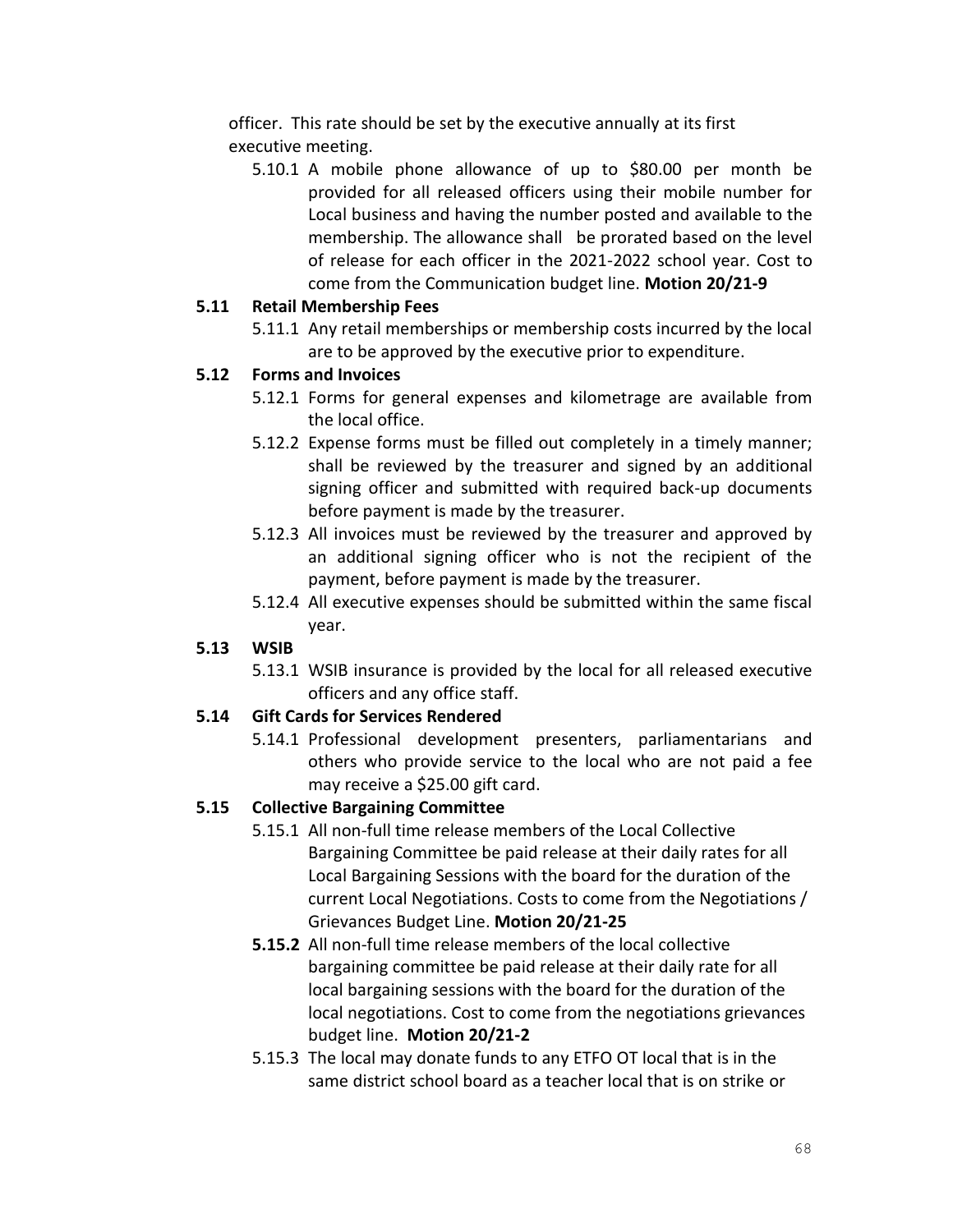locked out for five (5) days or more. The amount of the donation shall be determined by motion of the executive.

5.15.4 In a strike or lockout, the local may provide further financial support to a local as determined by the executive.

# **5.16 Levy Submission List**

- 5.16.1 A levy submission list is received from the Board electronically for each pay period of the year.
- 5.16.2 The levy submission list contains the following information: employee name, employee number, classification (LTO, daily, retired, part-time contract, etc.), home address, phone number, number of days worked in pay period, amount of earnings and levy paid to Local.
- 5.16.3 The levy submission list is used to advise the local of additions to the membership list, changes to addresses and phone numbers, and changes in classification of members, for updating the local membership database.
- 5.16.4 The information on the levy submission list is used to produce a cumulative list of days worked by each member and to compare Local income from levies with previous periods.
- 5.16.5 The levy submission list also enables the treasurer to determine the total number of dollars paid in Federation fees and to reconcile the amount of fee rebate received from ETFO in any given year.

# **5.17 Member Expenses**

- 5.17.1 The Local reimburse members for up to \$25.00 per hour of the meeting / event plus one hour of transition time, plus an additional \$10 per hour for 3 or more dependents or if specialized care is required to a maximum of 7 hours for a full day meeting (upon presentation of receipts) for **dependency care** when they attend Local General Meetings, Committee Meetings, Executive Meetings or Local Events. Cost to come from the Dependent Care budget line. **Updated June 15, 2022 Executive**
- 5.17.2 All Local **Executive members** in attendance at Local Executive Meetings after the hours of a daily Occasional Teacher assignment during the fiscal year receive an honorarium of \$150. Cost to come from the Executive Honoraria budget line. **Motion 20/21-11A**
- 5.17.3 Where a meal is not provided, **committee members** attending committee meetings shall be entitled to a **meal reimbursement** upon submission of receipt, that adheres to the following ETFO Provincial meal allowance guidelines: Breakfast \$15.00 maximum,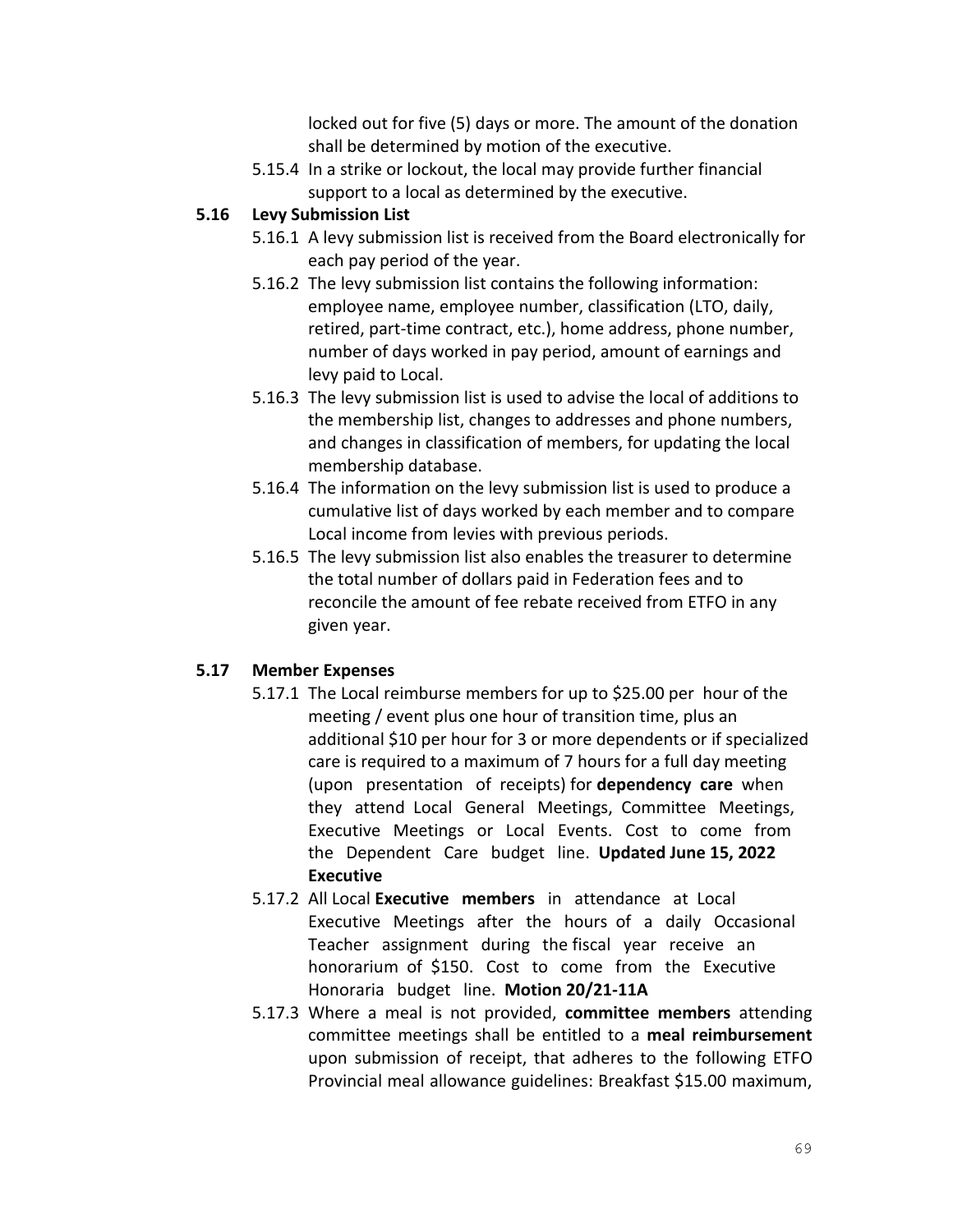Lunch \$20.00 maximum Dinner \$45.00 maximum. Cost to come from the Committees Budget line. **20/21-12A**

- 5.17.4 The Local offers a **meal reimbursement** of up to \$50 per member for members who attend (registered as signing in via Zoom) any future **virtual Membership meetings** in the fiscal year. **Motion 20/21-16**
- 5.17.5 The Local follow the current ETFO **meal allowance** amounts during the fiscal year for any member eating a meal at their own expense while representing the Local Executive for **Local business**. **Motion 20/21-6**
	- a. Executive members, committee members and members, approved by the Executive to conduct local business, shall adhere to the following ETFO Provincial meal allowance guidelines when a meal is not provided during the local business.
	- b. Breakfast \$15.00 maximum
	- c. Lunch \$20.00 maximum
	- d. Dinner \$45.00 maximum
	- e. When release time or an honorarium payment is approved by the Executive when conducting local business there shall be no meal allowance provided.
	- f. Receipts must be submitted to the Treasurer in order to be compensated by cheque.
	- **g. On-line events:**
		- i. All active members attending **committee events** are entitled to submit up to **\$25.00 for a meal reimbursement** upon date of event proof of receipt and form to be submitted to the Treasurer. **Motion 21/22-29**
- 5.17.6 The **Local travel allowance** for the fiscal year be \$0.50/ km for drivers and an additional \$0.05/ km for each passenger for travel incurred while representing the Local for Local business. **Motion 20/21-7**
	- a. The kilometrage rate shall be \$0.50 per kilometre with an additional \$0.05/km for drivers taking each additional passenger, who would have otherwise been eligible for a mileage claim up to a maximum of a 70 km round trip unless otherwise approved by the executive.
	- b. Kilometrage will be paid for committee meetings, as authorized by the president or designate up to the maximum of 35 kilometres each way.
	- c. Kilometrage claims should indicate the point of origin, point of destination, number of kilometres travelled and the purpose of the trip.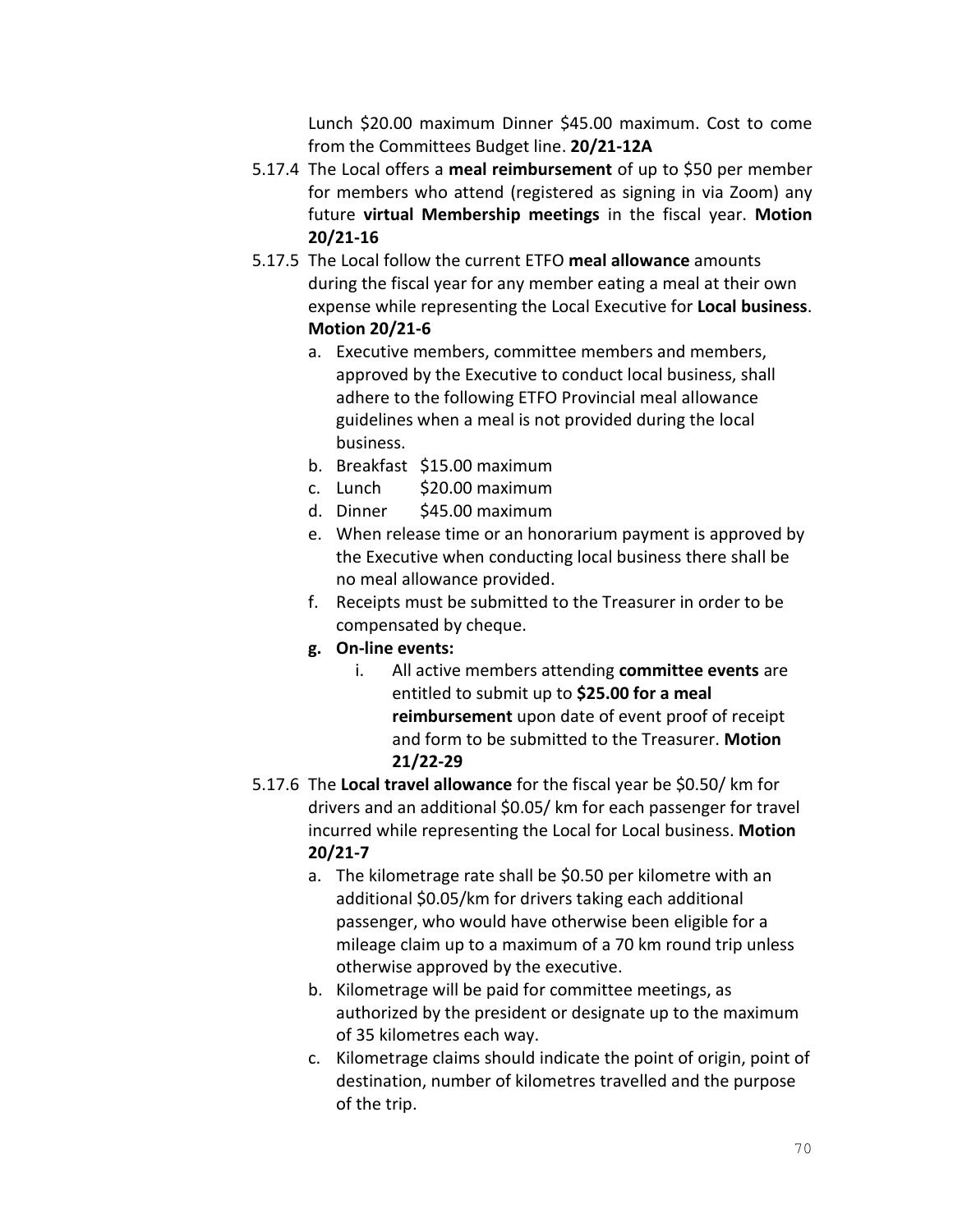- d. Claims may be verified on a recognized mapping application +/- 0.5 kilometers each way.
- e. Kilometrage will not be paid for local executive and committee Meetings held during school hours for which release time has been paid, nor for general or annual general Meetings.
- f. Kilometrage claims should accompany expense claims that refer to the same event.
- g. Members travelling by transit, on Local business, shall be reimbursed their actual fare.
- 5.17.7 **Hotel accommodations** for the fiscal year, for members approved by the Executive to represent the Local for union business, be single rooms if the member wishes. Cost to come from the Meetings-Other budget line. **Motion 20/21-8**
	- a. Hotel accommodations for Local members approved by the Executive to represent the local at overnight events shall be in single rooms, unless mutually agreeable to the members involved.
- 5.17.8 All non-full time release members of the Local Collective Bargaining Committee be paid release at their daily rates for all Local Bargaining Sessions with the board for the duration of the current Local Negotiations. Costs to come from the Negotiations / Grievances Budget Line. **Motion 20/21-25**

# **6.0 OFFICE PROCEDURES**

# **6.1 Hours of Operation**

- 6.1.1 The regular days of operation of the office will coincide with the school year calendar.
- 6.1.2 Released officers should be available to answer members' calls from 8:30 a.m. to 5:00 p.m.

# **6.2 Local Website**

- **6.2.1** The domain name www.etfo-torots.org is the property of the local and is renewable with Network Solutions. This is the only official website of the local.
- **6.2.2** The local website is currently designed and technically supported by Union Marketing with a monthly fee. Union Marketing may be contracted to provide updates to the website and for support at any time. The website information file is in the local office.
- **6.2.3** The website content is reviewed on a regular basis by the executive and updates are made with the approval of the president.

# **6.3 Equipment**

6.3.1 All equipment purchased by the Local shall remain at the local office, unless the equipment is being used for required for local business off-site. In such case, it will be returned to the office as soon as possible.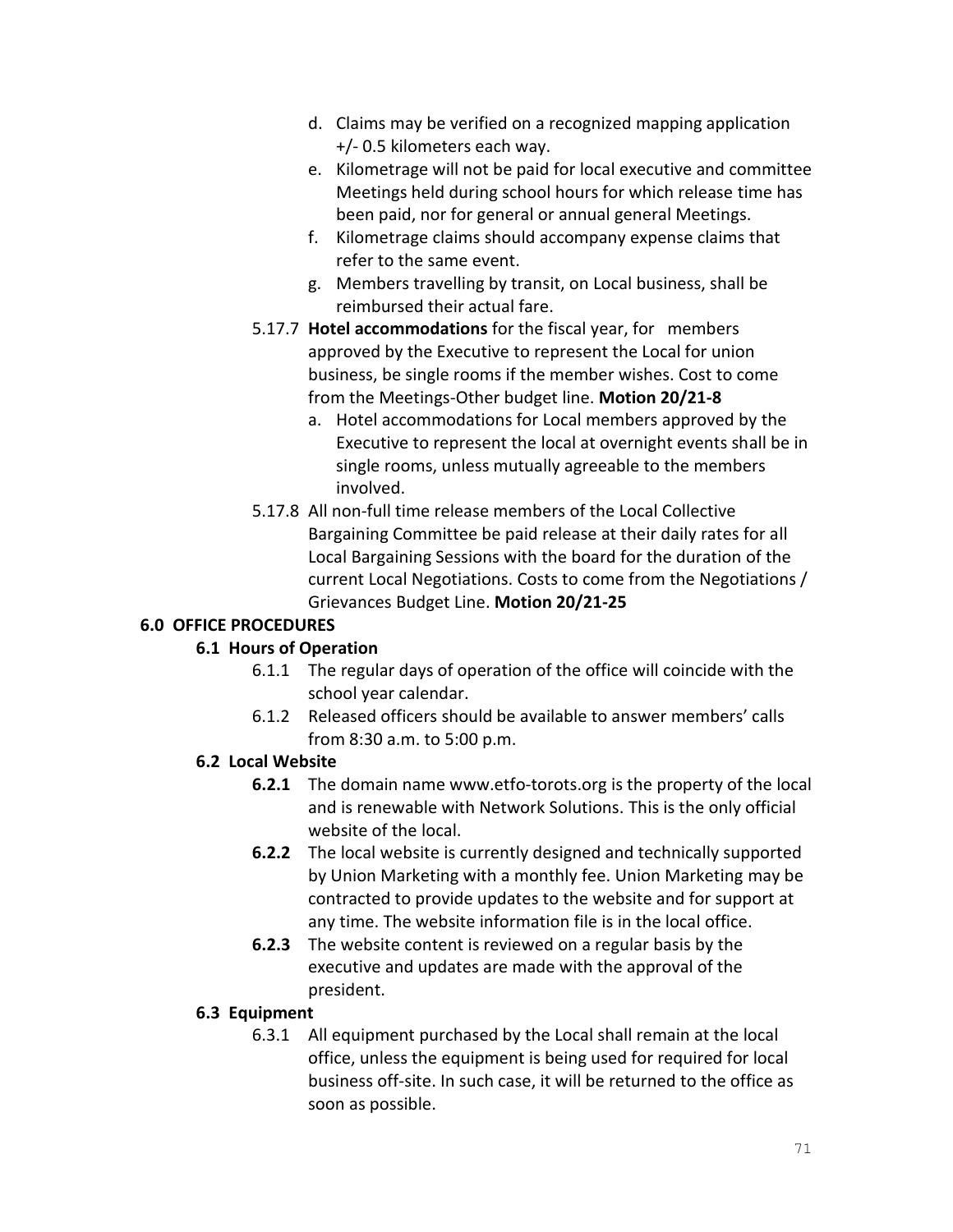#### **6.4 Keys**

- 6.4.1 Extra keys to the local office must be available in the local office for use by executive members and committee chairs.
- 6.4.2 Every key holder must return their keys at the end of their term/employment.

## **6.5 Office Insurance**

- 6.5.1 Adequate insurance coverage for the office property and all its equipment will be purchased annually (currently OTIP).
- 6.5.2 The office insurance policy is to include insurance coverage for off-site events (currently OTIP).

## **6.6 Local Employee Insurance**

6.6.1 The treasurer will ensure that WSIB premiums are paid on a quarterly basis to cover the local's released officers.

# **6.7 Year-end Office Closing Procedures**

- 6.7.1 After the Local's Annual Meeting:
	- a. Advise the TDSB Officer for Occasional Teaching and Central Co-ordinating Principal or designate of released officers, grid placement and percentage of release for up-coming school year.
- 6.7.2 Ensure that all daily release requests have been submitted to the Board.
- 6.7.3 Request invoice from Board for all outstanding release time costs for the current school year so that these can be paid prior to the end of June (end of fiscal year).
- 6.7.4 Pay Board for all release time costs for the school year.
- 6.7.5 Invoice ETFO for President's release and any outstanding additional release.
- 6.7.6 Pay all outstanding VISA charges, including pre-paid amount to cover the known costs over the summer, e.g. Internet provider, telephone, website etc.
- 6.7.7 Review the levy list to identify those who have not worked the required 25 days to stay on the list. (President or designate)
- 6.7.8 Finalize the Local pocket calendar and send it to the printers. (President or designate)
- 6.7.9 Write final newsletter and send it to the printers for mailing with the calendar in early July.
- 6.7.10 After June 30, send printer and mailing house cheques dated after June 30th for July mailing.
- 6.7.11 Leave message on phone line that office is closed and that all emergencies requiring legal assistance are referred to the provincial office at 416-962-3836
- 6.7.12 Place same message on Local website. (President or designate)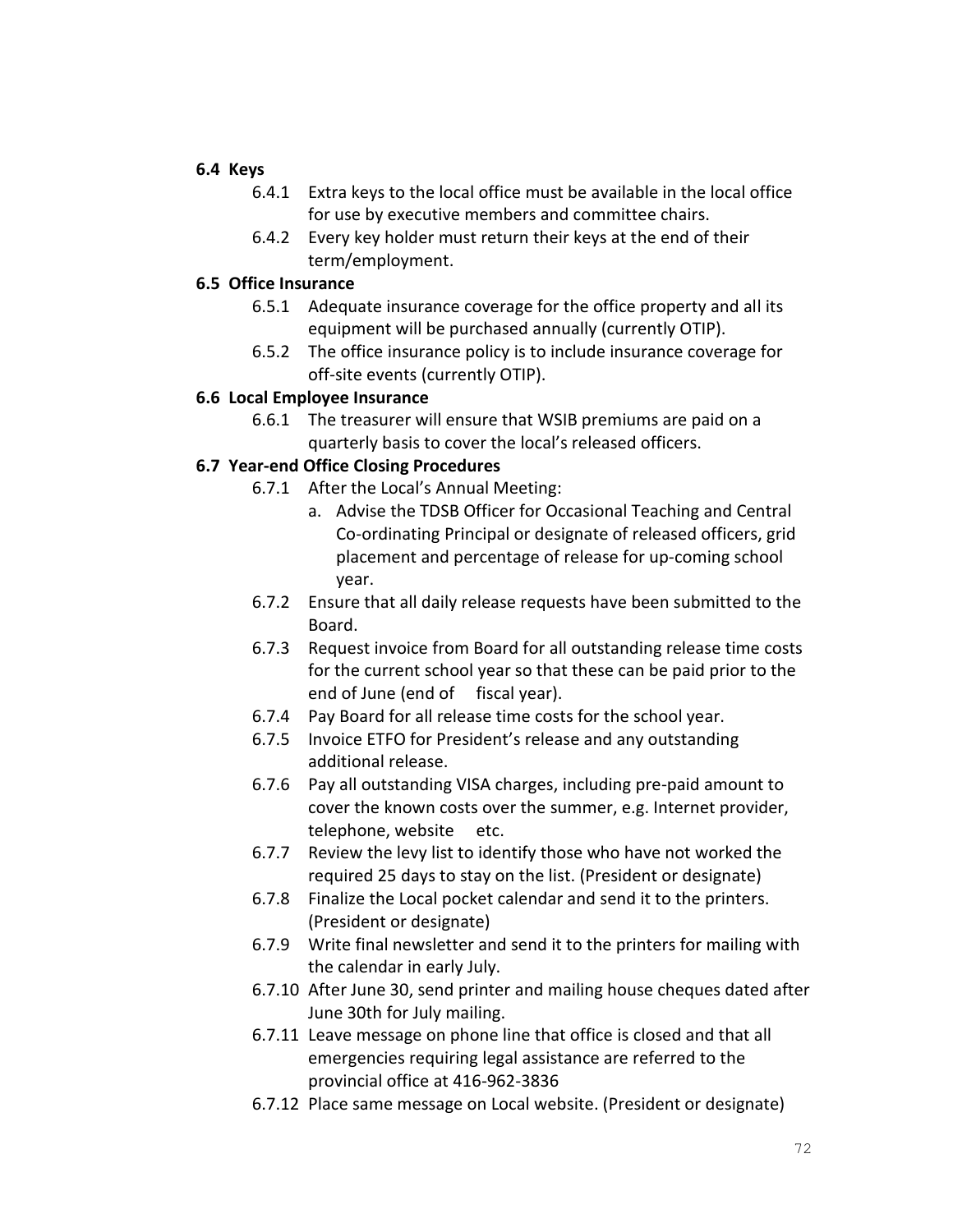6.7.13 Turn off and unplug fax machine over the summer to prevent the receipt of junk mail.

### **7.0 MEMBER SERVICES**

## **7.1 Member Recognitions**

- **7.1.1** A \$50.00 contribution will be made to various charities in the memory of a member or a member's immediate family or for an associate of the Local.
- 7.1.2 Greeting cards and/or floral tributes (up to \$50) may also be sent to individual members, their families and associates of the local in recognition of significant events.
- 7.1.3 The co-operation of employees of the Board may be recognized through gifts or gift certificates each Christmas. A record is kept of each year's gifts. (Currently \$25)
- 7.1.4 Contributions may be made to fundraising events of ETFO, ETFO Locals or other Unions.

## **7.2 Member Representation**

- 7.2.1 One of the main services offered by our local to members is union assistance and/or representation when members find themselves in difficulty. Union assistance may range from simple direction or problem-solving over the telephone, physical representation at a meeting with school administrators, filing and arguing a grievance against the Board, to attending arbitration hearings on unresolved grievances.
	- a. When a serious allegation has been made against a member, e.g. physical contact, that member will be suspended by the Board, pending the results of investigations by the police and/or the Children's Aid Society.
	- b. Local released officers should advise the member to respond to all queries with the statement: "I am willing to co-operate, but I am unable to comment until I contact the Federation and legal counsel."
	- c. A member who finds himself or herself in this situation and calls the local office shall be immediately directed by a local released officer to call Professional Relations Services (PRS) at ETFO Provincial for legal representation and advice.
	- d. Local released officers are cautioned to refrain from discussing the situation with the member, since that released officer could be subpoenaed as a witness.
	- e. Once both the police and the Children's Aid Society have signed off, the member is advised by the Board that she/he may return to work except at the school where the alleged incident occurred. At that point, the school will do its own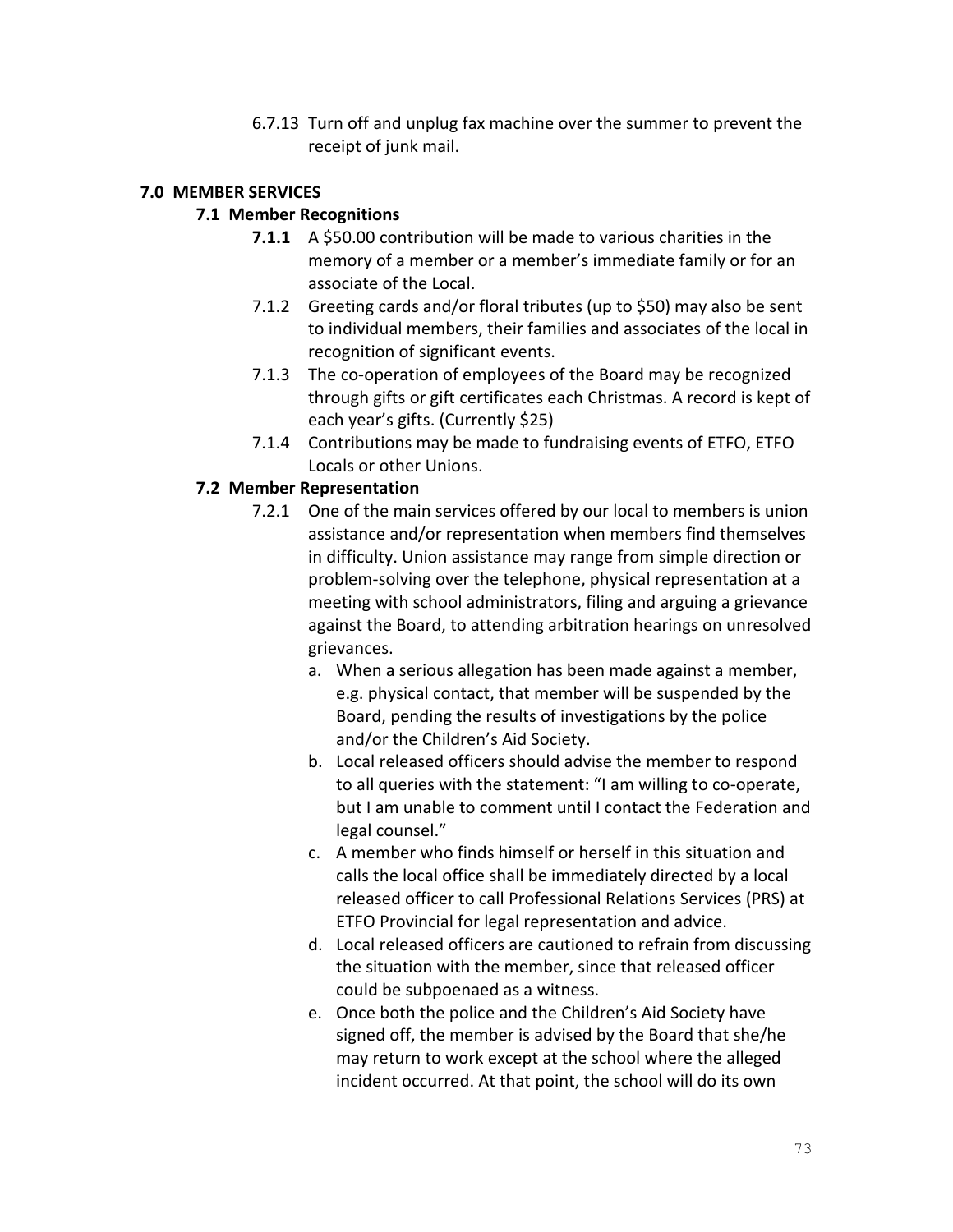investigation and a meeting will be scheduled between administration and the member, with local representation.

- f. For other types of less serious complaints, members are usually blocked from the school in question until such time as the school administration has investigated the alleged complaint and the member and his or her union representative have met with the school administration.
- g. Local representatives attempt to ensure that the member can return to teaching as soon as possible with as little financial penalty as possible.
- h. Every attempt will be made to recoup any wages lost during the investigation period.
- i. Every attempt will be made to minimize the impact on the member's career, including avoiding disciplinary letters in files, suspensions, etc.

### **7.3 Professional Learning**

- 7.3.1 Members are encouraged to participate in workshops, conferences and other opportunities for professional advancement. The local is committed to providing on-going professional learning opportunities for our members.
- 7.3.2 Currently the Board provides the Local with \$25,000 annually for PD.
- 7.3.3 Partnerships with Board and ETFO should be developed.
- 7.3.4 Presenters can be approached to modify PD workshops to meet Occasional Teacher needs.
- 7.3.5 Bulk orders for dinnerware, tablecloths, etc. can be placed for future workshops.

#### **7.3.6 Planning Specific Workshop**

- **a.** Choose presenter from Board, ETFO, personal recommendations, etc. Book presenter(s). Meet with presenter(s) and preview workshop if possible.
- **b.** Determine requirements of the presenter(s) and request short personal biography and workshop synopsis for inclusion in Professional Development flyer and introductions on day of workshop.
- **c.** Choose site based on location accessibility, parking, public transportation, seating capacity, break-out rooms (if required), audio/visual equipment, food availability, etc.
- **d.** If using Fairmeadow Centre, book the gym or room you need well in advance.
- **e.** If selecting a Board site other than Fairmeadow Centre, complete and submit a Board permit application well in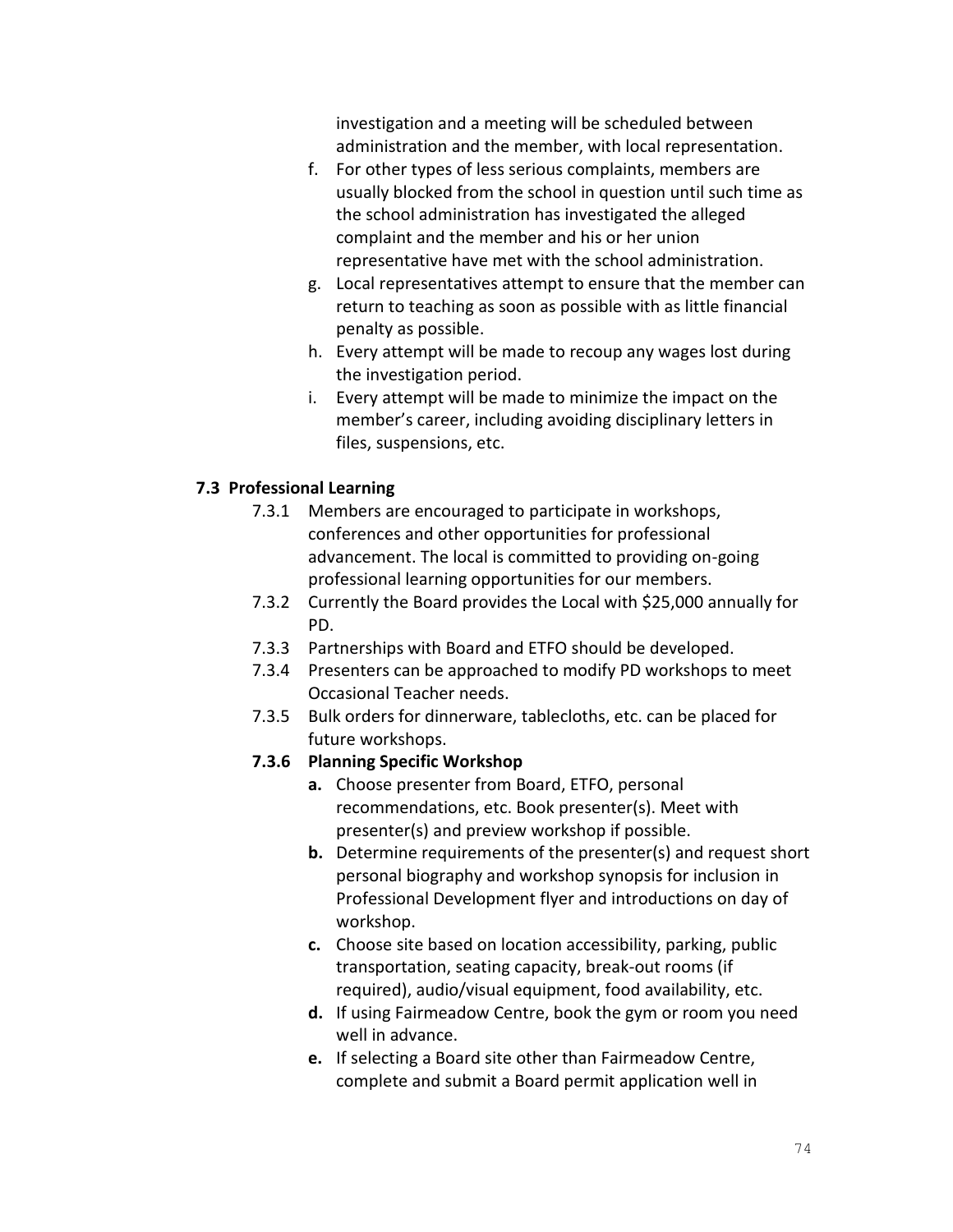advance. Check for availability with the site supervisor prior to submitting the application.

- **f.** Confirm the presenter's audio/visual requirements, room setup, agenda for day, etc.
- **g.** Prepare handouts, certificates and name tags (if being used).
- **h.** Cheque should be requested from treasurer if presenter is being paid by cheque.
- **i.** Gift cards (e.g. The Bay, Tim Horton's, Canadian Tire) should be purchased in advance as thank-you gifts for some presenters depending on the circumstances.

### **7.3.7 Evening Before or Day of Workshop**

- a. Co-ordinate with caretaker the evening before or morning of the workshop to ensure that the room is set up and ready for the workshop.
- b. Set up sign-in tables, hand-outs, name tags, refreshments, plug in coffee etc.
- c. Confirm that chairs, tables and equipment are set up as required by presenters.
- d. Test audio/visual equipment.
- e. Put up direction signs if needed.

## **7.3.8 During Workshop**

- a. PD chair or designate to welcome participants and introduce presenter.
- b. Present honorarium and thanks to presenter at the end of the workshop. The presenter should sign a receipt for payment as produced by the treasurer.
- c. Request feedback formally/informally
- d. Name tags should be collected at the end of the workshop to be filed alphabetically for future workshops.
- e. PD chair or designate remains until the presenter and participants have left the premises. All equipment is returned to the office and the room is left tidy.

# **7.3.9 After Workshop**

- a. Forward names of participants to Board or ETFO if paid release is involved.
- b. A letter / email of appreciation could be written to the presenter with a copy to presenter's supervisor if appropriate.
- c. All bills are to be presented to the Treasurer with explanation of costs.
- d. Send emails to those who failed to attend without advising Local.
- e. Process PL Dependent care subsidy requests.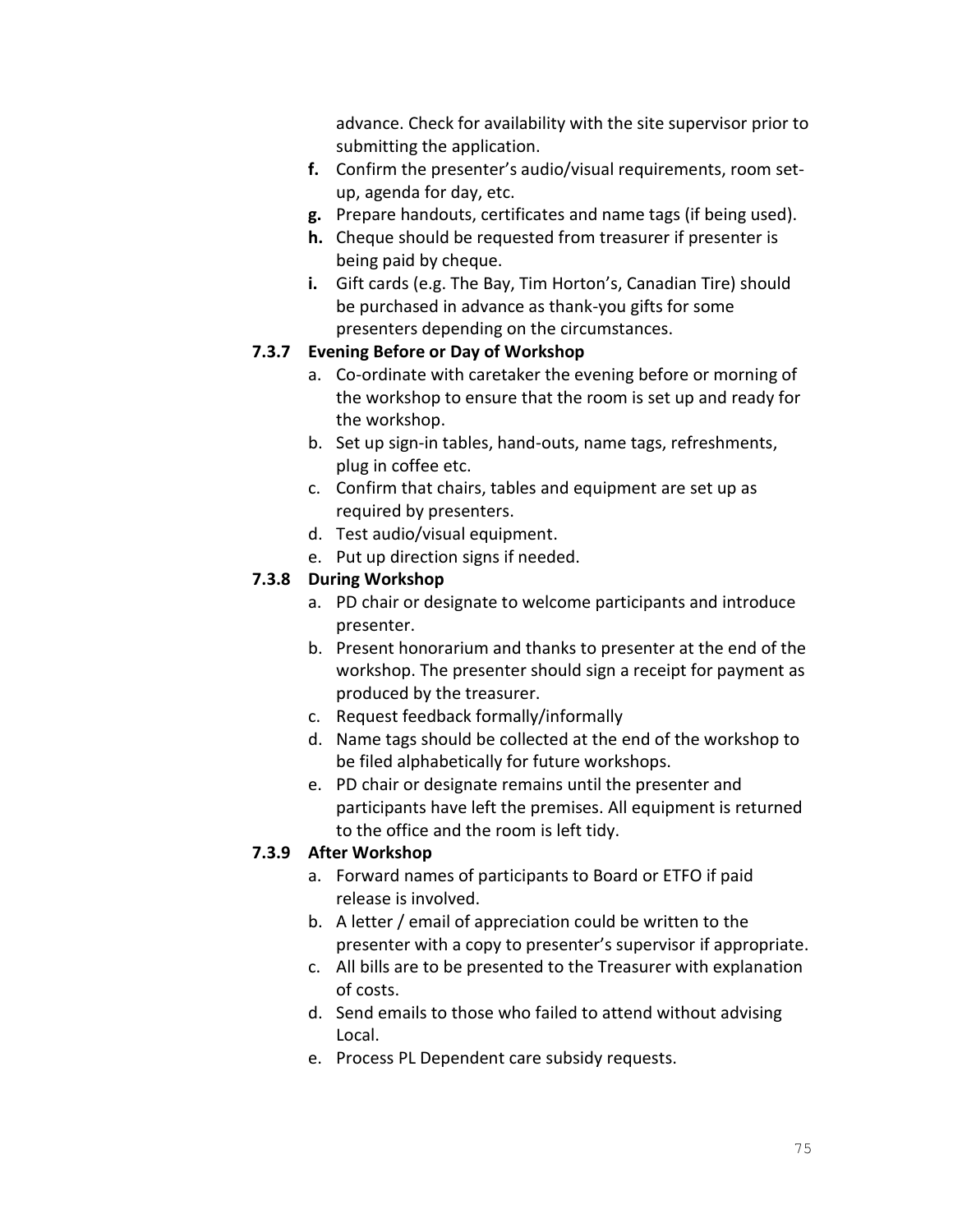#### **7.4 Social Activities**

- 7.4.1 The Social Committee will consider the diversity of the membership, expressed interests of members, geographical variations and previously popular activities.
- 7.4.2 The Social Committee will discuss and finalize proposed events within the limits of the budget, prior to mailing of the Local's newsletter package.
- 7.4.3 Venues will be scouted to ensure that they are appropriate for our needs.
- 7.4.4 Events are finalized to meet mailing deadlines for the Local's newsletter package.
- 7.4.5 A Social flyer is produced for inclusion in the newsletter and on the website.
- 7.4.6 Confirmations or notifications of being on the waitlist are sent by email to registrants and, if necessary, any registration requirements and payment details are provided.
- 7.4.7 Any committee member actively involved with a social event shall attend at no cost.
- 7.4.8 Released officers may attend social events at no cost.
- 7.4.9 Registration, costs, payments and attendance lists for all social events are tracked on an Excel spreadsheet.
- 7.4.10 (Note: This process must change going forward when members must pay for events again. Any cheques that are received must be deposited and then reissued if necessary or members must make electronic deposits that can be returned. The auditor is not happy with uncashed cheques being held by committee chairs until an event occurs. It is a risk to the person writing the cheque and to the person holding the cheque.)
- 7.4.11 For events that have a cost to members:
	- a. Members send in their email request to attend
	- b. Once the member is accepted, a return email is sent advising him/her to send a cheque.
	- c. The cheque must be received before he/she receives confirmation of registration.
	- d. An email is sent on receipt of the cheque.
- 7.4.12 The Social Committee host member shall bring an attendance list to the event.
- 7.4.13 The chair of the Social Committee is responsible for ensuring that all event expenses are paid, and receipts are provided to the treasurer.